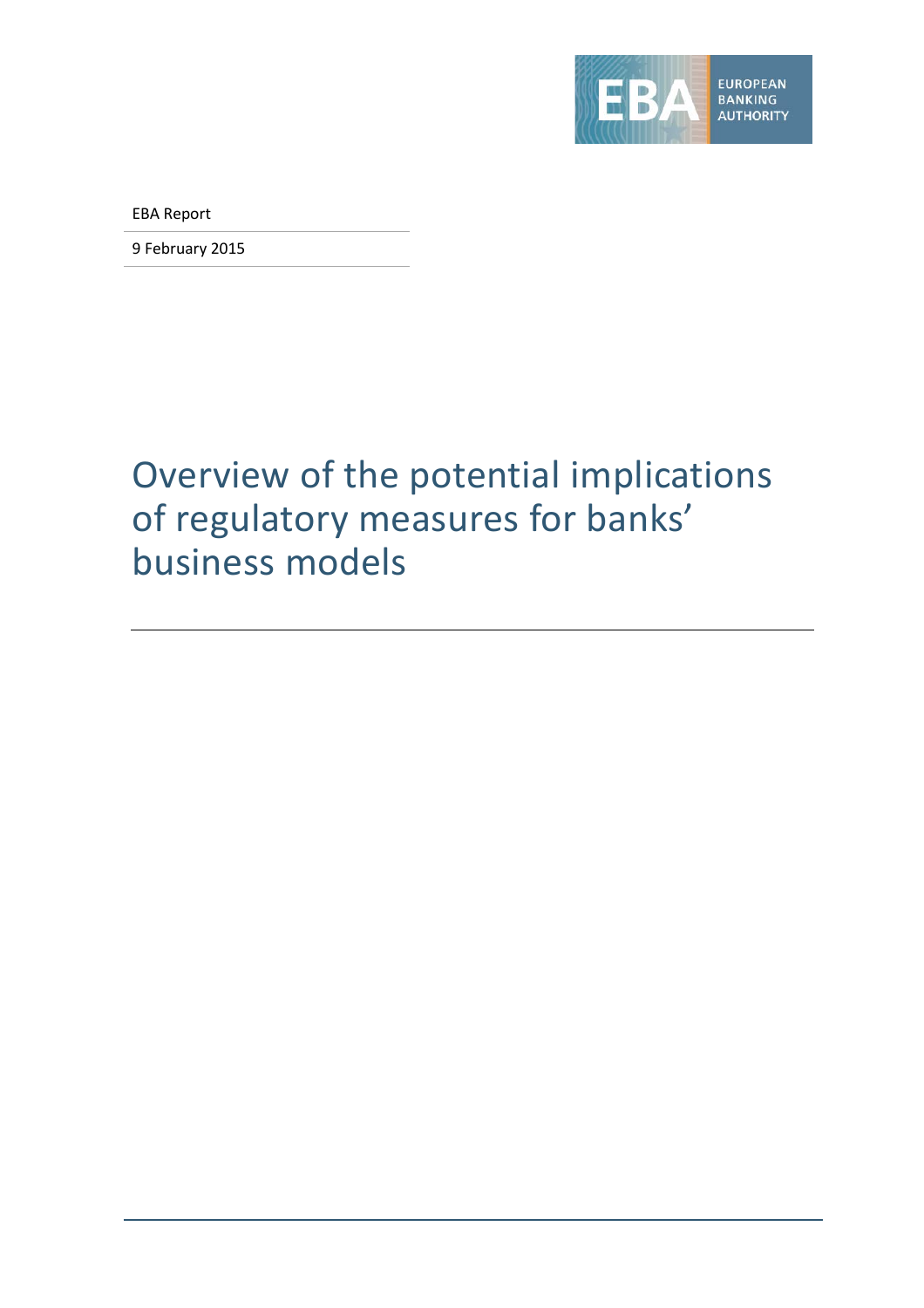

# **Contents**

| Overview of the potential implications of regulatory measures for business models<br>$\mathbf{1}$ |                                                                 |                                                                                                                      |                     |  |  |  |  |  |  |  |
|---------------------------------------------------------------------------------------------------|-----------------------------------------------------------------|----------------------------------------------------------------------------------------------------------------------|---------------------|--|--|--|--|--|--|--|
| 1. Executive Summary<br>3                                                                         |                                                                 |                                                                                                                      |                     |  |  |  |  |  |  |  |
| 1.1                                                                                               |                                                                 | Purpose and scope of the report                                                                                      | 4                   |  |  |  |  |  |  |  |
| 1.2                                                                                               | Main findings                                                   |                                                                                                                      | 4                   |  |  |  |  |  |  |  |
|                                                                                                   | 1.2.1<br>1.2.2                                                  | Individual potential implications of regulatory measures<br>Cumulative potential implications of regulatory measures | $\overline{7}$<br>8 |  |  |  |  |  |  |  |
| 9<br>Key issues for supervisors<br>1.3                                                            |                                                                 |                                                                                                                      |                     |  |  |  |  |  |  |  |
|                                                                                                   | 2. Introduction                                                 |                                                                                                                      | 11                  |  |  |  |  |  |  |  |
|                                                                                                   |                                                                 | 3. Potential implications for business models                                                                        | 12                  |  |  |  |  |  |  |  |
| 3.1                                                                                               | Methodology                                                     |                                                                                                                      | 12                  |  |  |  |  |  |  |  |
| 3.2                                                                                               |                                                                 | Potential implications of CRR and CRDIV capital requirements                                                         | 13                  |  |  |  |  |  |  |  |
|                                                                                                   | 3.2.1<br>3.2.2<br>3.2.3                                         | Description of capital rules framework<br>Overview of existing impact studies<br>Findings                            | 13<br>14<br>15      |  |  |  |  |  |  |  |
| 3.3                                                                                               |                                                                 | Potential implications of leverage ratio (LR)                                                                        | 17                  |  |  |  |  |  |  |  |
|                                                                                                   | 3.3.1<br>3.3.2<br>3.3.3                                         | Description of LR framework<br>Overview of existing impact studies<br>Findings                                       | 17<br>17<br>18      |  |  |  |  |  |  |  |
| 3.4                                                                                               |                                                                 | Potential implications of liquidity ratios                                                                           | 20                  |  |  |  |  |  |  |  |
|                                                                                                   | 3.4.1<br>3.4.2<br>3.4.3                                         | Overview of liquidity ratio framework<br>Overview of existing impact studies.<br>Findings                            | 20<br>21<br>22      |  |  |  |  |  |  |  |
| 3.5                                                                                               |                                                                 | Potential implications of structural reforms for banks' business models                                              | 26                  |  |  |  |  |  |  |  |
|                                                                                                   | 3.5.1<br>3.5.2<br>3.5.3                                         | Overview of the main structural reforms of the banking sector<br>Overview of existing impact studies.<br>Findings    | 26<br>27<br>28      |  |  |  |  |  |  |  |
| 3.6                                                                                               |                                                                 | Potential implications of resolution regimes for business models                                                     | 30                  |  |  |  |  |  |  |  |
|                                                                                                   | 3.6.1<br>3.6.2<br>3.6.3                                         | Description of resolution rules<br>Overview of existing impact studies.<br>Findings                                  | 30<br>30<br>31      |  |  |  |  |  |  |  |
| 3.7                                                                                               |                                                                 | Potential implications of EMIR for banks' business models                                                            | 33                  |  |  |  |  |  |  |  |
|                                                                                                   | 3.7.1<br>3.7.2                                                  | Description of EMIR<br>Findings                                                                                      | 33<br>33            |  |  |  |  |  |  |  |
|                                                                                                   | 4. Conclusion                                                   |                                                                                                                      | 36                  |  |  |  |  |  |  |  |
|                                                                                                   | <b>References</b>                                               |                                                                                                                      | 37                  |  |  |  |  |  |  |  |
|                                                                                                   | Members of the EBA Sub-group on Risks and Vulnerabilities<br>39 |                                                                                                                      |                     |  |  |  |  |  |  |  |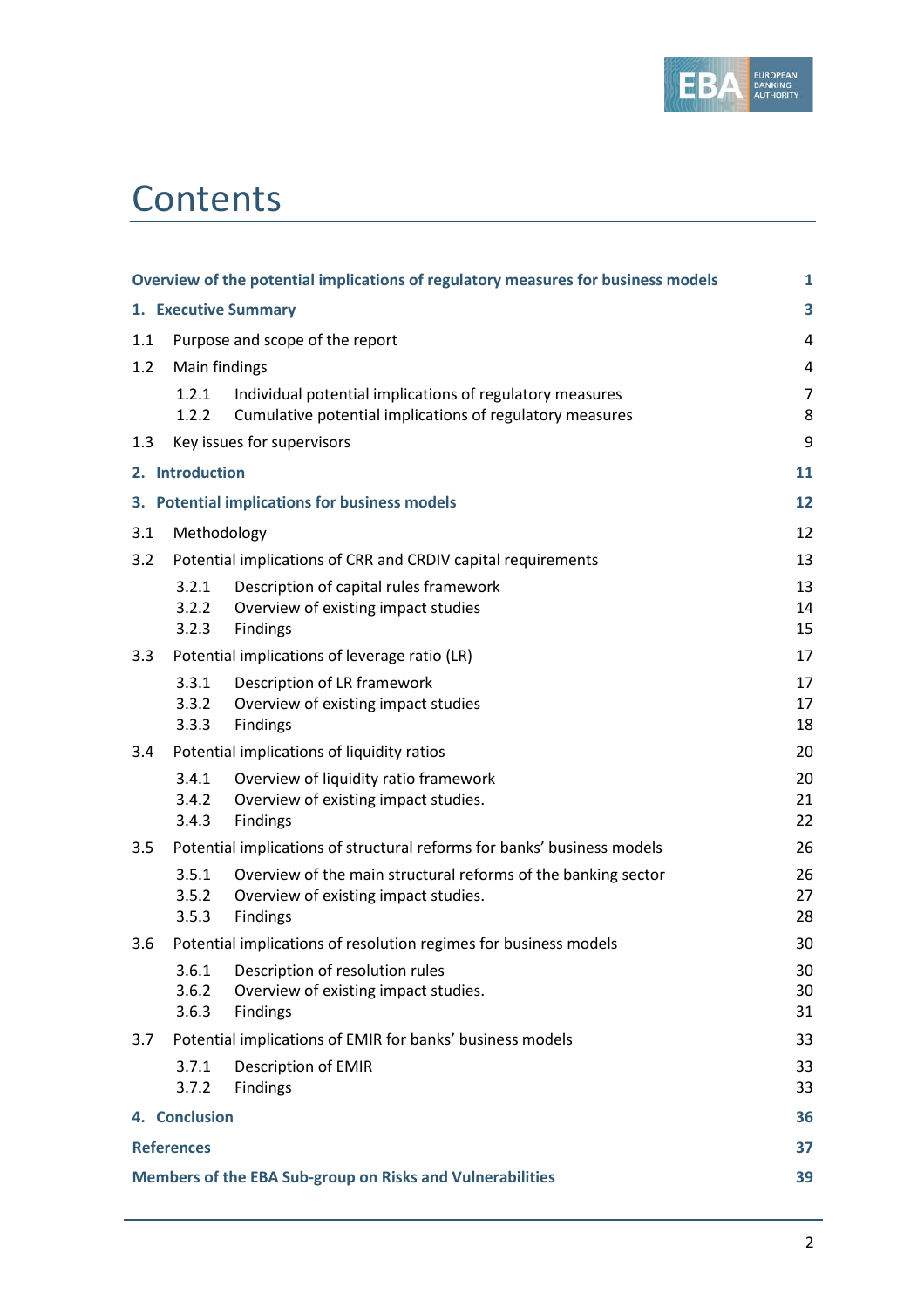

# <span id="page-2-0"></span>Abbreviations

| ABS           | Asset-backed security                            |
|---------------|--------------------------------------------------|
| ASF           | Available stable funding                         |
| <b>BCBS</b>   | Basel Committee on Banking Supervision           |
| <b>BRRD</b>   | Bank Recovery and Resolution Directive           |
| <b>CCP</b>    | Central counterparty                             |
| CET1          | Common Equity Tier 1                             |
| <b>CRD IV</b> | <b>Capital Requirements Directive</b>            |
| <b>CRR</b>    | <b>Capital Requirements Regulation</b>           |
| <b>CVA</b>    | Credit valuation adjustment                      |
| DGS           | Deposit guarantee scheme                         |
| <b>EBA</b>    | <b>European Banking Authority</b>                |
| <b>EEA</b>    | European Economic Area                           |
| <b>EMIR</b>   | European Market Infrastructure Regulation        |
| <b>ESMA</b>   | <b>European Securities and Markets Authority</b> |
| ΕU            | <b>European Union</b>                            |
| <b>FBO</b>    | Foreign bank operations                          |
| <b>FRB</b>    | <b>Federal Reserve Board</b>                     |
| <b>FSCS</b>   | <b>Financial Services Compensation Scheme</b>    |
| <b>FSOC</b>   | <b>Financial Stability Oversight Council</b>     |
| <b>HQLA</b>   | High-quality liquid assets                       |
| <b>ICB</b>    | Independent Commission on Banking                |
| IHC           | Intermediate holding companies                   |
| <b>LCR</b>    | Liquidity coverage ratios                        |
| LR            | Leverage ratio                                   |
| <b>LRR</b>    | Leverage ratio requirement                       |
| M&A           | Merger and acquisition                           |
| NIM           | Net interest margin                              |
| NSA           | National supervisory authority                   |
| <b>NSFR</b>   | Net stable funding ratio                         |
| <b>OTC</b>    | Over-the-counter                                 |
| <b>RMBS</b>   | Residential mortgage-backed security             |
| <b>RoE</b>    | Return on equity                                 |
| <b>RSF</b>    | Required stable funding                          |
| <b>RWA</b>    | Risk-weighted assets                             |
| SGV           | EBA sub-group on vulnerabilities                 |
| <b>SME</b>    | Small- and medium-sized enterprise               |
| บร            | <b>United States</b>                             |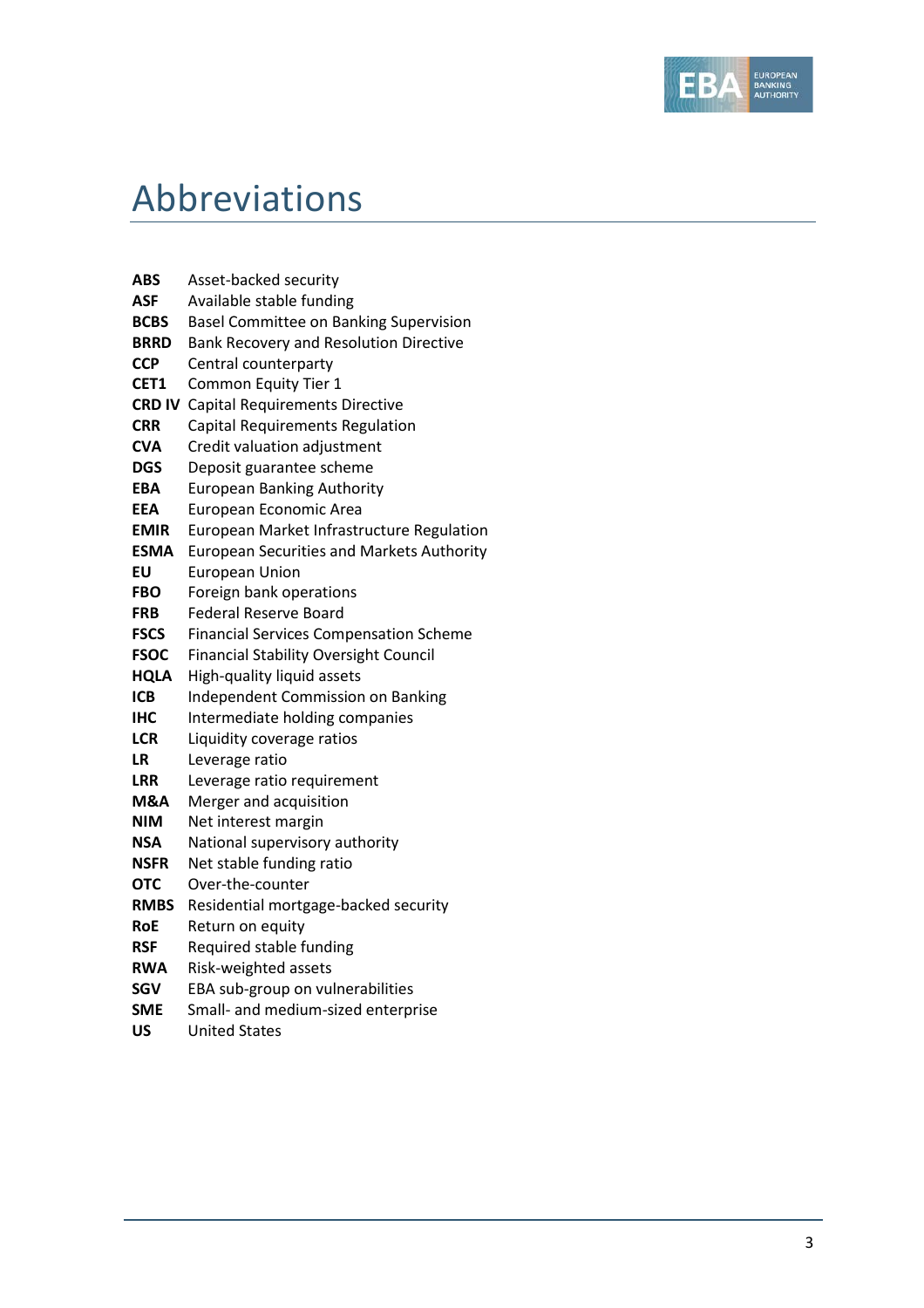

# 1. Executive Summary

## <span id="page-3-0"></span>1.1 Purpose and scope of the report

- 1. Based on the list of the business model components identified in the previous report by the EBA sub-group on vulnerabilities  $(SGV)^1$  $(SGV)^1$ , this new report provides a global overview of the **potential implications for business models resulting from the collective implementation of the regulatory measures developed since the financial crisis** (CRR/CRD IV capital requirements, Basel III leverage ratio (LR), liquidity coverage ratio (LCR), net stable funding ratio (NSFR), reforms in banking structures, resolution regimes and EMIR).
- 2. The analysis focuses on the **potential implications of regulation for business models after the financial crisis and the likely first-round effects of the new banking regulations during the transition period during which the new rules have to be implemented.**
- 3. The potential implications of the regulatory changes have been assessed over the transition period in a qualitative manner using supervisory expert judgement. **This exercise should not be considered in any way as an impact assessment of regulation as a whole and it does not evaluate the long-term benefits of regulation for the economy.**
- 4. The report also provides a matrix giving supervisors an overview of the global trends that might affect banks' business models following the implementation of the new regulatory framework.

## <span id="page-3-1"></span>1.2 Main findings

 $\overline{a}$ 

5. **A framework has been designed for this study to consider the key aspects of regulation and the main business components** (see Table 1). The study highlights the changes in business model components that, *ceteris paribus,* are likely to be directly encouraged (+) or discouraged (-) by implementation of the regulatory measures over the transition period, starting from the situation after the financial crisis*.* It also shows the business model components that are not directly affected (=) or where the effect is inconclusive (+/-).

<span id="page-3-2"></span><sup>1</sup> *Banks-business models: definition, identification and challenges. Not published.*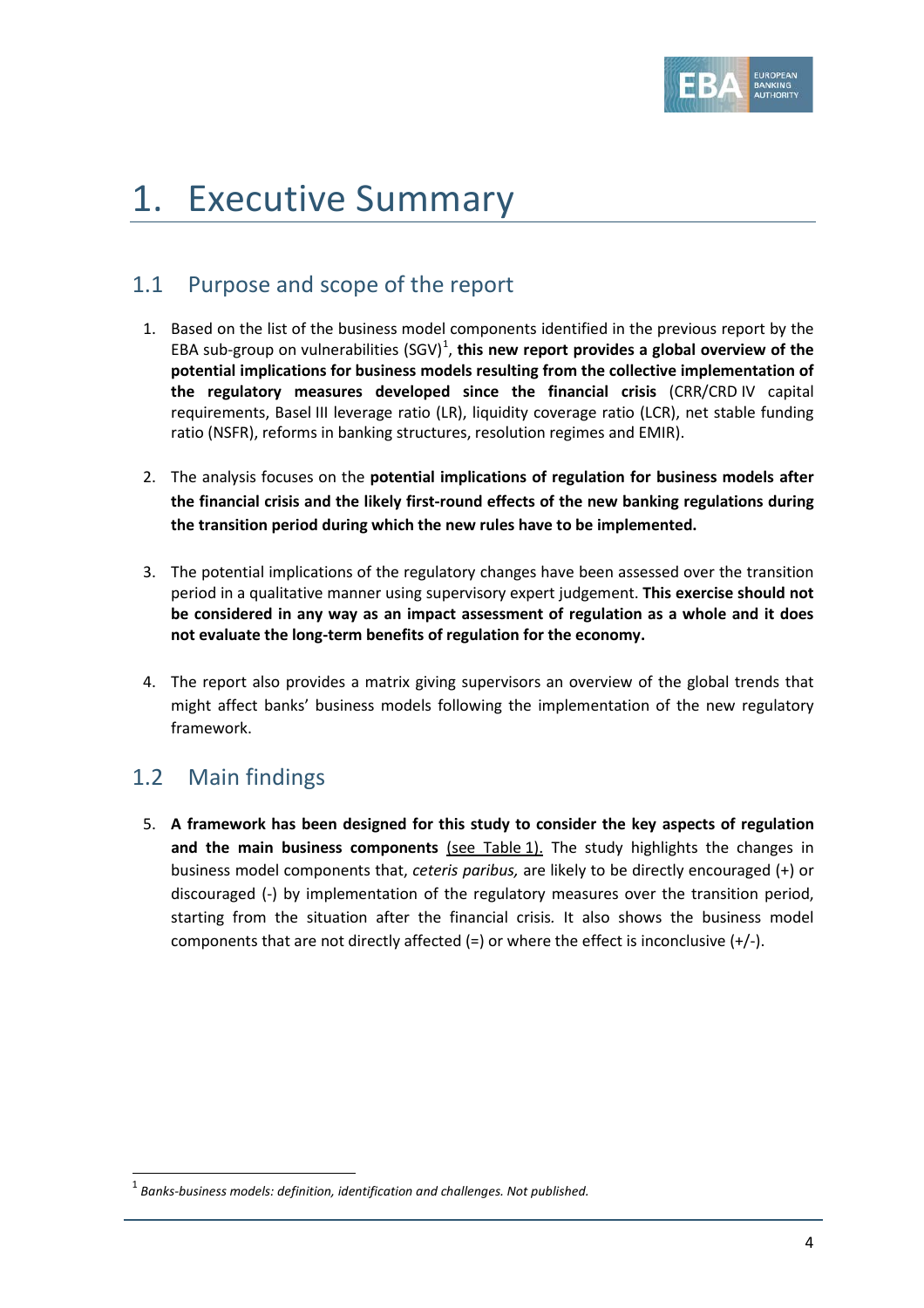

#### Table 1: Results of the assessment

#### Legend:

| During the transition period, business model components are likely to be : |       |
|----------------------------------------------------------------------------|-------|
| - discouraged (decreasing effect):                                         | -     |
| - encouraged (increasing effect):                                          | ÷     |
| - not affected :                                                           |       |
| - affected inconclusively:                                                 | $+/-$ |
| by the implementation of the new regulatory rules.                         |       |
|                                                                            |       |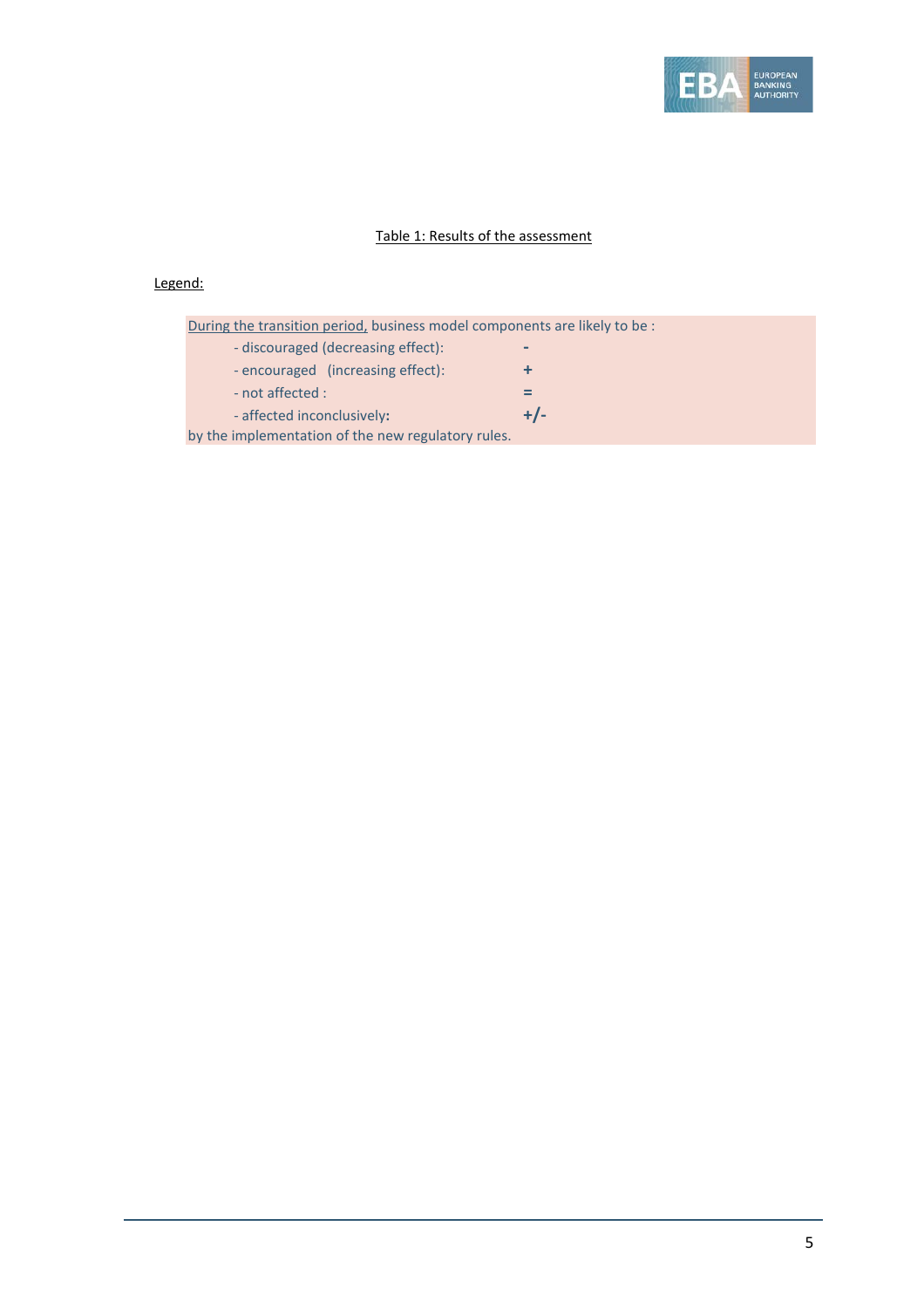

|                |                                           |                                                        |                                                                                     | Potential implications of individual regulatory measures |                                                      | <b>Cumulative</b><br>potential<br>implications                           |                                        |                                                  |                                        |                                                           |                          |
|----------------|-------------------------------------------|--------------------------------------------------------|-------------------------------------------------------------------------------------|----------------------------------------------------------|------------------------------------------------------|--------------------------------------------------------------------------|----------------------------------------|--------------------------------------------------|----------------------------------------|-----------------------------------------------------------|--------------------------|
|                |                                           |                                                        |                                                                                     | $\mathbf{1}$                                             | $\overline{2}$                                       | 3                                                                        | 4                                      | 5                                                | 6                                      | $\overline{7}$                                            | 8                        |
|                |                                           | <b>Business model components</b>                       | <b>CRR/CRD IV</b><br>Capital<br>requirement                                         | <b>Basel III</b><br><b>LR</b>                            | <b>Basel III</b><br>Liquidity<br>rules<br>(LCR/NSFR) | <b>Reforms of</b><br>banking<br>structures<br>(ring-fencing<br>measures) | <b>Resolution</b><br>regimes<br>(BRRD) | EMIR,<br>(clearing<br><b>OTC</b><br>derivatives) | Average<br>'quantitative'<br>effect(1) | <b>Final</b><br><b>Including</b><br>expert<br>judgment(2) |                          |
|                |                                           | <b>Retail banking</b>                                  |                                                                                     | $\ddot{}$                                                | ٠                                                    | $\overline{\phantom{a}}$                                                 | $\equiv$                               | $\equiv$                                         | $\equiv$                               | ٠                                                         | $\overline{\phantom{a}}$ |
|                |                                           | <b>Corporate banking</b>                               |                                                                                     | $+/-$                                                    | ÷                                                    | ٠                                                                        | $+/-$                                  | $=$                                              | Ξ                                      | $+/-$                                                     | ٠                        |
|                |                                           |                                                        | <b>Proprietary trading</b>                                                          | ٠                                                        | ٠                                                    | $+/-$                                                                    | ٠                                      | $=$                                              | ٠                                      | $\overline{\phantom{a}}$                                  | ٠                        |
|                |                                           | Investment<br>banking                                  | <b>Market making</b>                                                                | ٠                                                        | ٠                                                    | $+/-$                                                                    | ٠                                      | $=$                                              | Ξ                                      | ٠                                                         |                          |
| $\mathbf{1}$   | <b>Activities</b>                         |                                                        | <b>Hedging activities</b>                                                           | ÷                                                        | ÷                                                    | $\overline{\phantom{a}}$                                                 | ٠                                      | Ξ                                                | ٠                                      | ÷                                                         | $\overline{\phantom{a}}$ |
|                |                                           | <b>Private banking</b>                                 |                                                                                     | $+/-$                                                    | $+/-$                                                | ÷                                                                        | $+/-$                                  | $=$                                              | ٠                                      | $+/-$                                                     | ٠                        |
|                |                                           | <b>Non-banking activities (insurance</b><br>exposures) |                                                                                     | ÷                                                        | ÷                                                    | $=$                                                                      | $=$                                    | $\equiv$                                         | Ξ                                      | $\ddot{}$                                                 | $\ddot{}$                |
|                |                                           | <b>Off-balance-sheet exposures</b>                     |                                                                                     | ٠                                                        | $\overline{\phantom{a}}$                             | $\overline{\phantom{a}}$                                                 | $+/-$                                  | $\equiv$                                         | $+/-$                                  | ٠                                                         | ÷                        |
| $\overline{2}$ | <b>Banking model</b>                      |                                                        | <b>Universal banking structure (diversified)</b>                                    | $=$                                                      | $+/-$                                                | ÷                                                                        | ٠                                      | $=$                                              | Ξ                                      | $+/-$                                                     | ÷                        |
|                |                                           | <b>Specialised banking structure</b>                   |                                                                                     | $\equiv$                                                 | $+/-$                                                | $+/-$                                                                    | $\ddot{}$                              | $=$                                              | $=$                                    | $+/-$                                                     | ٠                        |
|                |                                           | <b>Capital</b>                                         |                                                                                     | ÷                                                        | $\ddot{}$                                            | ÷                                                                        | ÷                                      | ÷                                                | ٠                                      | $\ddot{}$                                                 | $\ddot{}$                |
|                | Resources/<br>liquidity profile           | <b>Deposits</b>                                        | <b>Retail deposits</b>                                                              | $\equiv$                                                 | $=$                                                  | ÷                                                                        | $\equiv$                               | ÷                                                | Ξ                                      | $\ddot{}$                                                 | $\ddot{}$                |
| $\mathbf{3}$   |                                           |                                                        | <b>Corporate deposits</b>                                                           | $\equiv$                                                 | $=$                                                  | ÷                                                                        | $+/-$                                  | ÷                                                | Ξ                                      | $\ddot{}$                                                 | $\ddot{}$                |
|                |                                           | <b>Asset encumbrance</b>                               |                                                                                     | $\equiv$                                                 | $=$                                                  | $\overline{\phantom{a}}$                                                 | $\ddot{}$                              | ٠                                                | ÷                                      | $+/-$                                                     | $\ddot{}$                |
|                |                                           | <b>Reliance on wholesale funding</b>                   |                                                                                     | $\equiv$                                                 | $=$                                                  | $\overline{\phantom{a}}$                                                 | $+/-$                                  | ٠                                                | Ξ                                      | ٠                                                         | ۰                        |
|                |                                           | <b>Maturity of wholesale funding</b>                   |                                                                                     | $\equiv$                                                 | $=$                                                  | ÷                                                                        | $+/-$                                  | ÷                                                | Ξ                                      | $\ddot{}$                                                 | $\ddot{}$                |
|                | <b>Structure of</b>                       | <b>Interest rate income</b>                            |                                                                                     | $+/-$                                                    | $+/-$                                                | $\overline{\phantom{a}}$                                                 | $+/-$                                  | ٠                                                | $=$                                    | $+/-$                                                     | ٠                        |
| 4              | income                                    | <b>Trading income</b>                                  |                                                                                     | ٠                                                        | ٠                                                    | $=$                                                                      | ٠                                      | $=$                                              | ٠                                      | ٠                                                         | ۰                        |
|                |                                           | <b>Commissions and fees</b>                            |                                                                                     | ÷                                                        | $+/-$                                                | ÷                                                                        | $+/-$                                  | $=$                                              | ٠                                      | $+/-$                                                     | $\ddot{}$                |
|                |                                           | <b>Non-domestic</b><br>exposures                       | <b>EU exposures</b><br>Foreign (excl. EU)                                           | ÷<br>÷                                                   | $+/-$<br>$+/-$                                       | ÷<br>٠                                                                   | $\equiv$<br>÷                          | $=$<br>$=$                                       | $=$<br>Ξ                               | $+/-$<br>$+/-$                                            | $\ddot{}$<br>٠           |
| 5              | <b>Geographic scope</b>                   |                                                        | exposures                                                                           |                                                          |                                                      |                                                                          |                                        |                                                  |                                        |                                                           |                          |
|                |                                           | <b>Non-domestic</b><br>funding                         | <b>EU funding</b><br>Foreign (excl. EU)                                             | $\ddot{}$<br>÷                                           | $+/-$<br>$+/-$                                       | ٠<br>٠                                                                   | $=$<br>٠                               | $=$<br>Ξ                                         | $=$<br>Ξ                               | $+/-$<br>$+/-$                                            | ٠<br>٠                   |
|                |                                           | <b>Size</b>                                            | funding                                                                             |                                                          |                                                      | $=$                                                                      |                                        | $=$                                              | ÷,                                     |                                                           | ÷                        |
| 6              | <b>Size</b>                               | Leverage                                               |                                                                                     | ä,<br>÷                                                  | ÷,<br>÷                                              | $\overline{\phantom{a}}$                                                 | ٠<br>٠                                 | Ξ                                                | ÷                                      | ٠<br>٠                                                    | $\overline{\phantom{a}}$ |
| $\overline{7}$ | <b>Originate to</b><br>hold/to distribute | <b>Use of securitisation</b>                           |                                                                                     | ۰                                                        | ÷                                                    | ÷                                                                        | $+/-$                                  | Ξ                                                | Ξ                                      | $+/-$                                                     | $\ddot{}$                |
|                |                                           | Risk appetite (RWA/total exposures)                    |                                                                                     |                                                          | ÷                                                    |                                                                          | $\ddot{}$                              |                                                  |                                        |                                                           |                          |
|                |                                           | <b>RoE</b>                                             |                                                                                     | ٠                                                        | $+/-$                                                | $\overline{\phantom{a}}$                                                 | ä,                                     | ٠                                                | $+/-$                                  | ٠                                                         |                          |
|                |                                           | Loan to deposit ratio                                  |                                                                                     | $\equiv$                                                 | $\sim$                                               | $\overline{\phantom{a}}$                                                 | $+/-$                                  | ٠                                                | $\equiv$                               | ÷                                                         | ÷                        |
| $\bf8$         | <b>Risk appetite and</b><br>performance   |                                                        | of funding                                                                          | ٠                                                        | $+/-$                                                | ÷.                                                                       | $+$                                    | $+$                                              | $+/-$                                  | $\ddot{}$                                                 | $+$                      |
|                |                                           | Cost                                                   | of operations<br>(excluding the cost of<br>implementing the<br>regulatory measures) | $\ddot{}$                                                | $=$                                                  | $+/-$                                                                    | ÷                                      | $\equiv$                                         | ÷                                      | $+$                                                       | $+$                      |
|                | <b>Operational</b>                        | <b>Number of branches and subsidiaries</b>             |                                                                                     | $+/-$                                                    | $\equiv$                                             | $\overline{\phantom{a}}$                                                 | ٠                                      | $\equiv$                                         | $\equiv$                               | ÷                                                         | ÷.                       |
| 9              | structure and                             | <b>Intragroup flows</b>                                |                                                                                     | $+/-$                                                    | $=$                                                  | $\overline{\phantom{a}}$                                                 | ٠                                      | $+/-$                                            | $\equiv$                               | ٠                                                         | ÷                        |
|                | governance                                | <b>Importance of internal governance</b>               |                                                                                     | $+/-$                                                    | $+/-$                                                | $+$                                                                      | $\ddot{}$                              | $\equiv$                                         | $\equiv$                               | $+$                                                       | $+$                      |

(1) The measure shown as a cumulative potential implication of regulation is the 'simple average' of the individual regulatory measures (i.e. each regulatory measure has the same weight in the averaging).

(2) This column gives further expert judgement when the effect is inconclusive '+/-' when applying the 'simple average method'.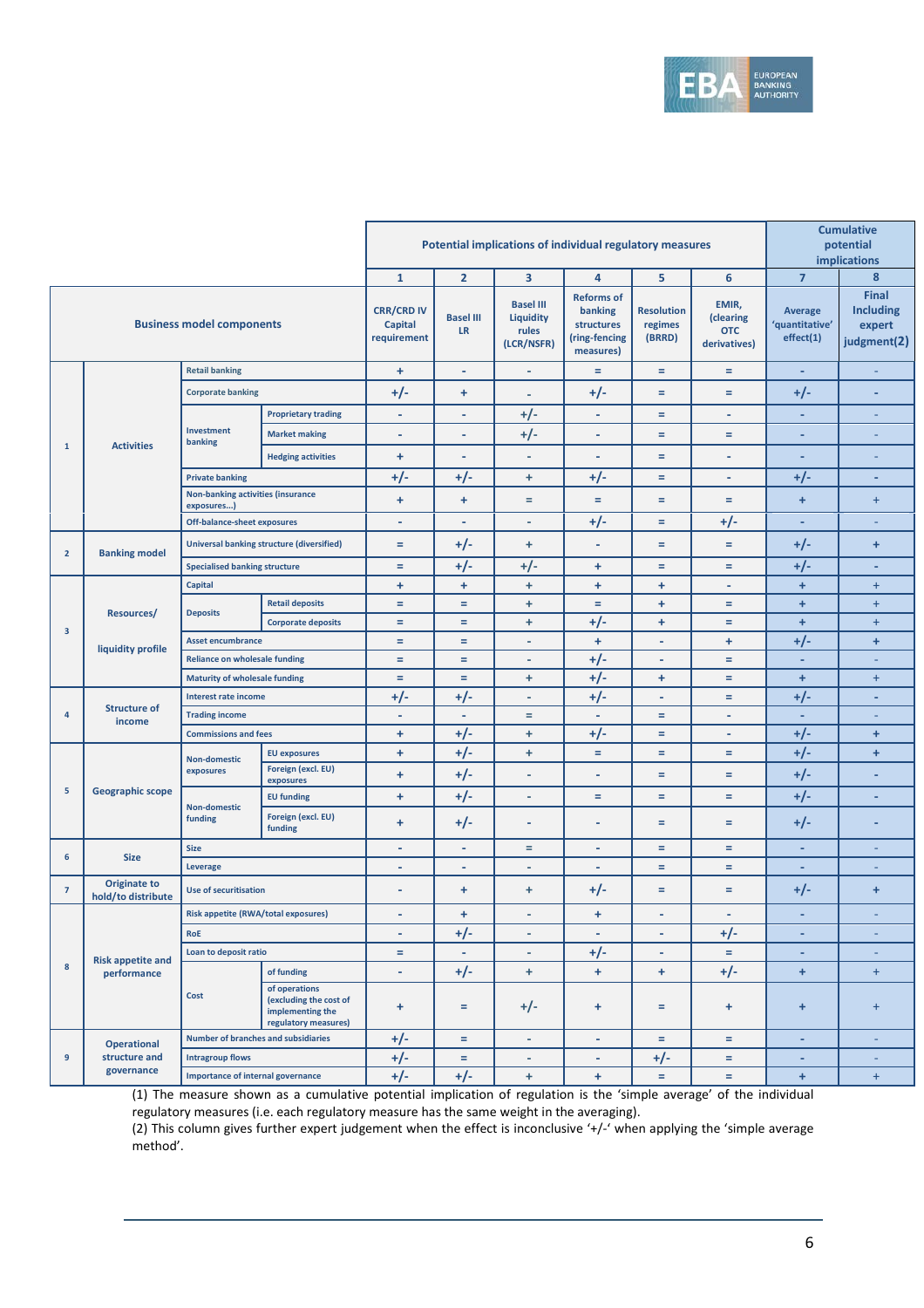

### <span id="page-6-0"></span>**1.2.1 Individual potential implications of regulatory measures (See columns 1 to 6 in Table 1 above)**

6. Main results show that:

 $\overline{a}$ 

- New regulations on capital will, as intended, improve the general solvency of the system. Banks will be more secure, but introducing restrictions on their activity might make them change their business models. The **business lines that are likely to suffer greater negative effects are those for which new prudential risk-weighted asset (RWA) treatment is relatively more severe** (generally included in investment banking or offbalance-sheet exposures). In addition, there will be pressure on banks' income sources and increases in their operational and implementation costs.
- The LR as a non-risk-weighted measure particularly affects banks engaging in lowmargin and low risk-weighted but high-volume lending. This **may induce banks to increase their capital, shift to riskier assets and/or reduce their size.** Consequently, the overall lending capacity of the banks may decline while internal control structures may be challenged by the riskier portfolio. Furthermore, evidence suggests that investment banking activities might be reduced if the investment banking divisions employ a lower average risk weight compared to other business areas.
- New liquidity rules are likely to **push towards more deposits, reduced short-term wholesale funding reliance, and high desirability of high quality liquid assets, to the detriment of other assets** for banks that are struggling to meet the new requirements. The rules are likely, at least temporarily, to increase the cost of funding and put pressure on banks' earnings.
- Structural reforms (i.e. ring-fencing) **will have adverse influence on the profitability of the investment banking/trading activities due to an increased cost of funding, operational complexity and overhead.** Income diversification in the separate entities will reduce.
- New resolution regimes proposals may result in **an increase in funding costs and in a change in the funding mix**. Under the new framework, banks are encouraged to increase their share of debt that can be bailed-in (capital, long-term unsecured debt and some non-insured term deposits). However, the impact on the liability structure inconclusive in the medium term. After the transition period, once the minimum requirement<sup>[2](#page-6-1)</sup> is reached, banks are likely to increase the volume of debt that cannot be bailed-in (secured debts deposits covered by DGS, short term funding) costs of which are likely to fall. **As regards banking activities, the implementation of resolution rules is not intended to affect the structure of assets directly as the regulatory measures are**

<span id="page-6-1"></span> $^2$  The new recovery and resolution regime will require banks to hold a certain amount of bail-in debt relative to total liabilities.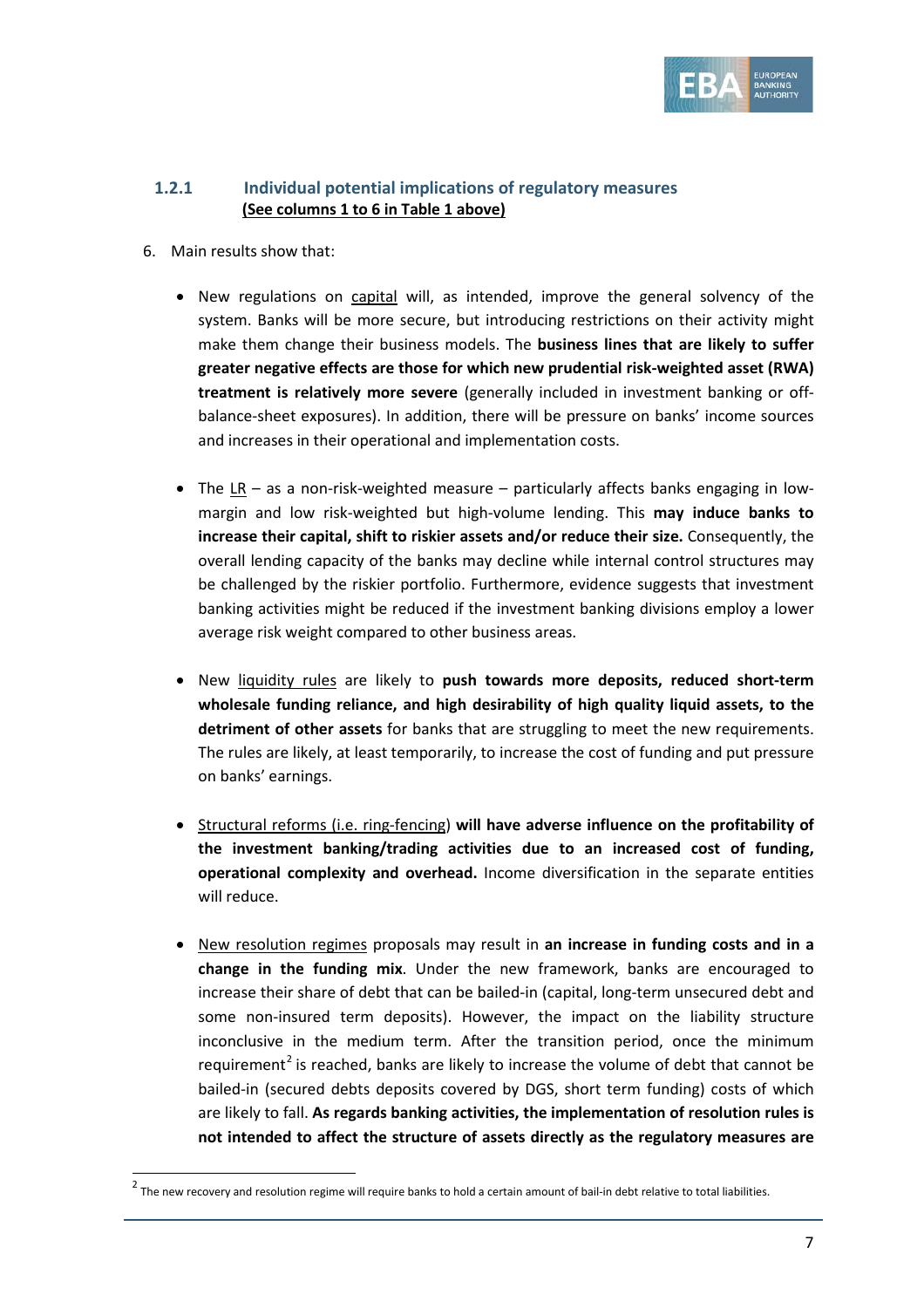

**only focused on the liability side of the balance sheet.** Second-round effects on the banking activities have been excluded from the analysis.

• Under **EMIR**, the shift to central clearing of most OTC derivatives will necessitate the posting of increased amounts of collateral as both initial and variation margins**. Investment banks which regularly write OTC derivative contracts for their clients and enter into such contracts to manage their own risk exposures will face stronger challenges to adapt to the higher cost of liquidity**. It will also materially increase the operating costs for certain businesses (mandatory registration of all derivative contracts/review of number and type of collateral relationships with counterparties).

### <span id="page-7-0"></span>**1.2.2 Cumulative potential implications of regulatory measures (See columns 7 and 8 in Table 1 above)**

- 7. **The results show that the cumulative potential implications of the regulatory measures are not completely clear-cut.** 
	- **Different regulations often have contradictory effects on business models**. Only five of the 34 business components assessed in the report (size, leverage, trading income, non-banking activities, retail deposits) are affected in the same way (i.e. the individual effects of the new regulatory rules go clearly in the same direction). All other business model items are potentially facing contradictory effects.
	- There are a number of areas in Table 1 above that show contradictory effects. Among them, **strongly contradictory effects are particularly evident on corporate banking activities, geographic scope, risk appetite, use of securitisation and asset encumbrance**. There are both strong positive (+) and negative (-) incentives on these five elements which makes the assessment of the cumulative potential implications very challenging. For example, as far as negative effects are concerned, the implementation of EMIR will require banks to collateralise their derivative activities. At the same time, the new liquidity framework is providing banks with strong incentives to reduce their repo transactions (since collateralised assets are not eligible for the liquidity buffer). In addition, from a resolution perspective, an encumbered balance sheet poses difficulties in a resolution scenario.
- 8. Nevertheless, **for most of the business model components, the overall potential implications seem to be very clear.** During the transition period, banks are likely to:
	- reduce investment banking activities and off-balance-sheet exposures;
	- be better capitalised;
	- modify the funding mix (more deposits and lower reliance on short-term wholesale funding);
	- lengthen maturity of wholesale funding;
	- reduce the loan to deposit ratio;
	- reduce their size and increase their LR;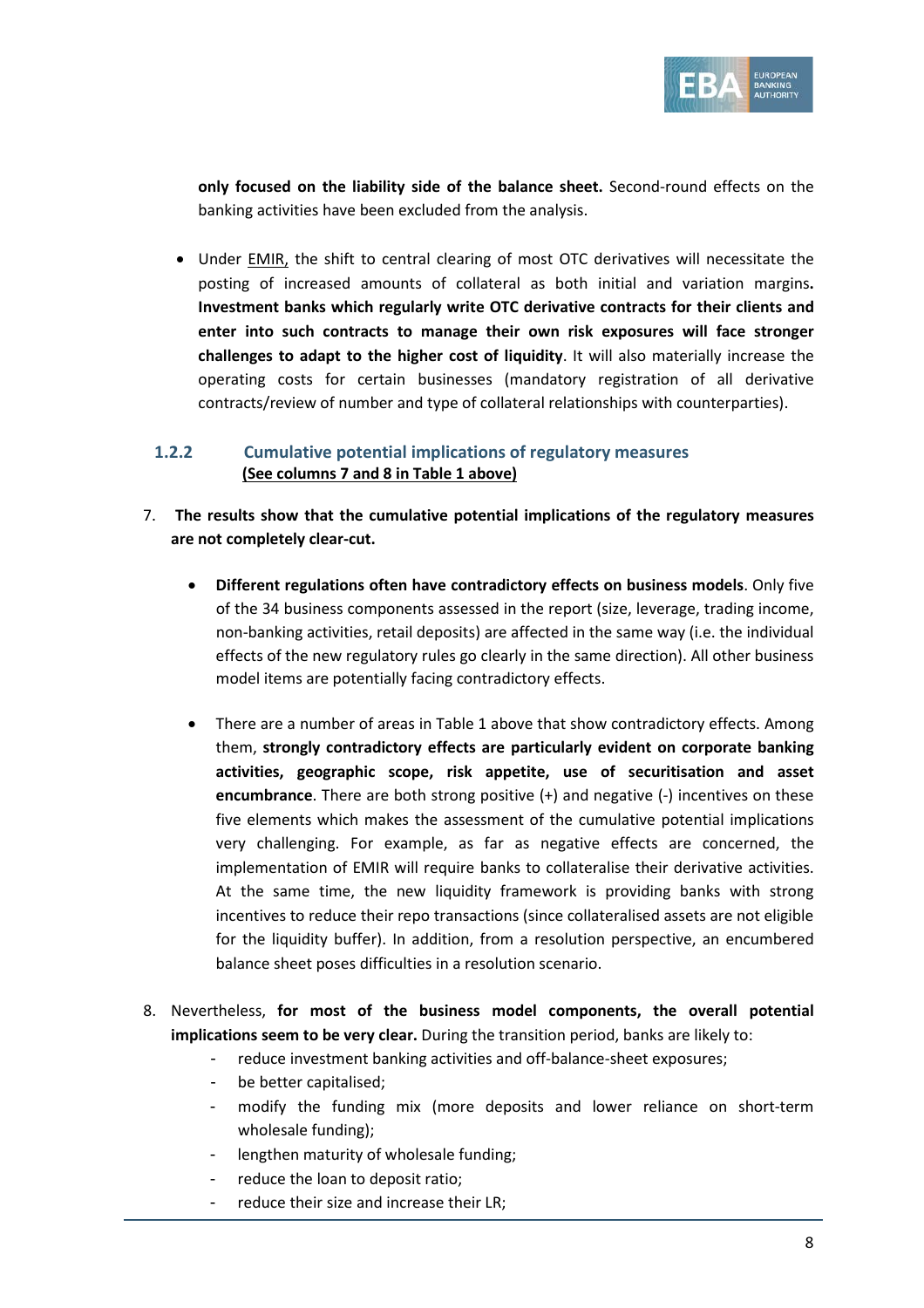

- experience a rise in funding and operational costs;
- experience a lower return on equity;
- streamline their structures (fewer branches, fewer intragroup flows); and
- place greater emphasis on internal governance.

**Overall, these results are as expected. They are the intended consequences of the new regulatory framework and they also confirm supervisors and regulators' generally held views when they have assessed the consequences for banking business models.**

- 9. **However, other results are unexpected and might be detrimental for the economy and the banking sector as a whole:**
	- **Retail lending seems to be negatively affected** by the collective implementation of the regulatory measures. This is mainly due to the potential implications of the LR (given the low risk weights in retail banking) and the liquidity coverage ratio which does not take retail loans into account in the liquidity buffer.
	- **Banks are likely to refocus on core (home currency) businesses and local funding (host currency) for subsidiaries** due to the new liquidity rules and the reforms of banking structures which will toughen the conditions for intragroup flows (cross-border and non-cross-border).
	- There is also a global **trend towards more encumbered balance sheets** mainly driven by EMIR requirements and structural reforms, although counteracted by resolution rules.
	- **Banks are also likely to be less profitable** as both transitional operational and funding costs are likely to increase while income from traditional banking activities will fall. Nonetheless, the risks for the banking system are diminishing and on a risk-adjusted basis, a lower RoE (with lower volatility) may therefore be acceptable to stakeholders.

## <span id="page-8-0"></span>1.3 Key points for supervisors

10. During the transition period, supervisors should pay particular attention to :

• **The potential global contradictory implications for business models**

It is not surprising that different regulatory rules may cause global contradictory effects. The objectives pursued by the regulatory framework may indeed vary between different regulatory measures and there may be rules created to circumvent some of the undesirable side effects of another measure (i.e. capital requirement/LR). However, there is still a need for coherence of regulatory proposals to ensure that the overall regulatory framework remains consistent and that global regulatory objectives can ultimately be reached.

• **The unintended consequences resulting from the collective implementation of the new regulatory rules**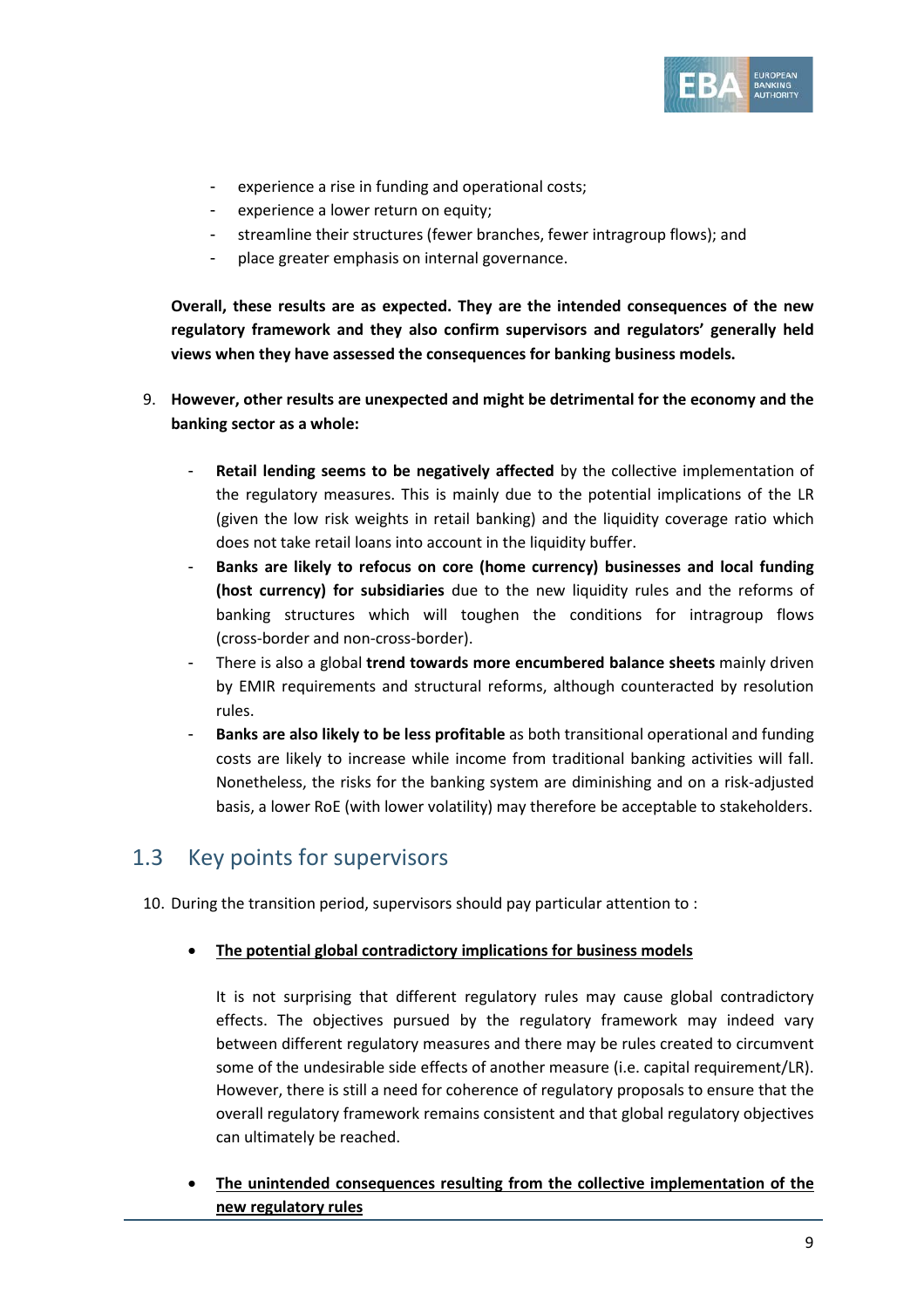

- a) **Banks with weak profitability should be monitored** it is a truism that profitability is necessary for the long-term health of any enterprise, but in a competitive environment, banks that face capital erosion through losses are particularly vulnerable, and may find their business impeded by a vicious circle, as weakness in profitability results in higher cost of funding, inability to raise capital, loss of confidence and withdrawal of funds. In the absence of other measures (such as cost cutting or re-aligning their business model), banks may seek to improve profitability by increasing the costs to their customers either through charging fees or passing on costs.
- b) Supervisors should be **aware of the consequences of the search for higher yields**. The effect of higher capital requirements, the need for HQLA (which are low yielding) for liquidity buffers, a possible increase in the cost of funding, and structural reforms all tend to drive down either revenues or RoE. For a bank to maintain its profitability there may be an incentive to become involved in higher-yield assets that will necessarily also entail high risk, and supervisors need to monitor asset quality and discuss banks' risk appetites with them.
- c) Supervisors should **be aware of the incentives for the growth of shadow banking**. Banks that wish to conserve capital may exit capital-intensive business and therefore this business may move to the non-banking financial system, which may be regulated (such as insurance companies) or not (such as hedge funds). Furthermore, if the shadow banking system acts as provider of bank funding, banks and supervisors need to recognise that this provision may be unpredictable.
- d) **Asset encumbrance is likely to rise**, **especially in times of crisis**. While it may be the case that secured funding is the most economical (or in crisis, the only) source of funding, a balance needs to be struck between collateral encumbrance in the secured pool, and availability of unencumbered collateral to service depositors and unsecured creditors.
- e) Wholesale funding is likely to decline. As a result, retail funding may take its place (and the desirability of it may increase its cost), but if this fails to materialise, asset shrinkage may be the course of action for banks, either through securitisation or disposal. As a result there may be **deleveraging pressures, and a reduced flow of credit to the real economy**.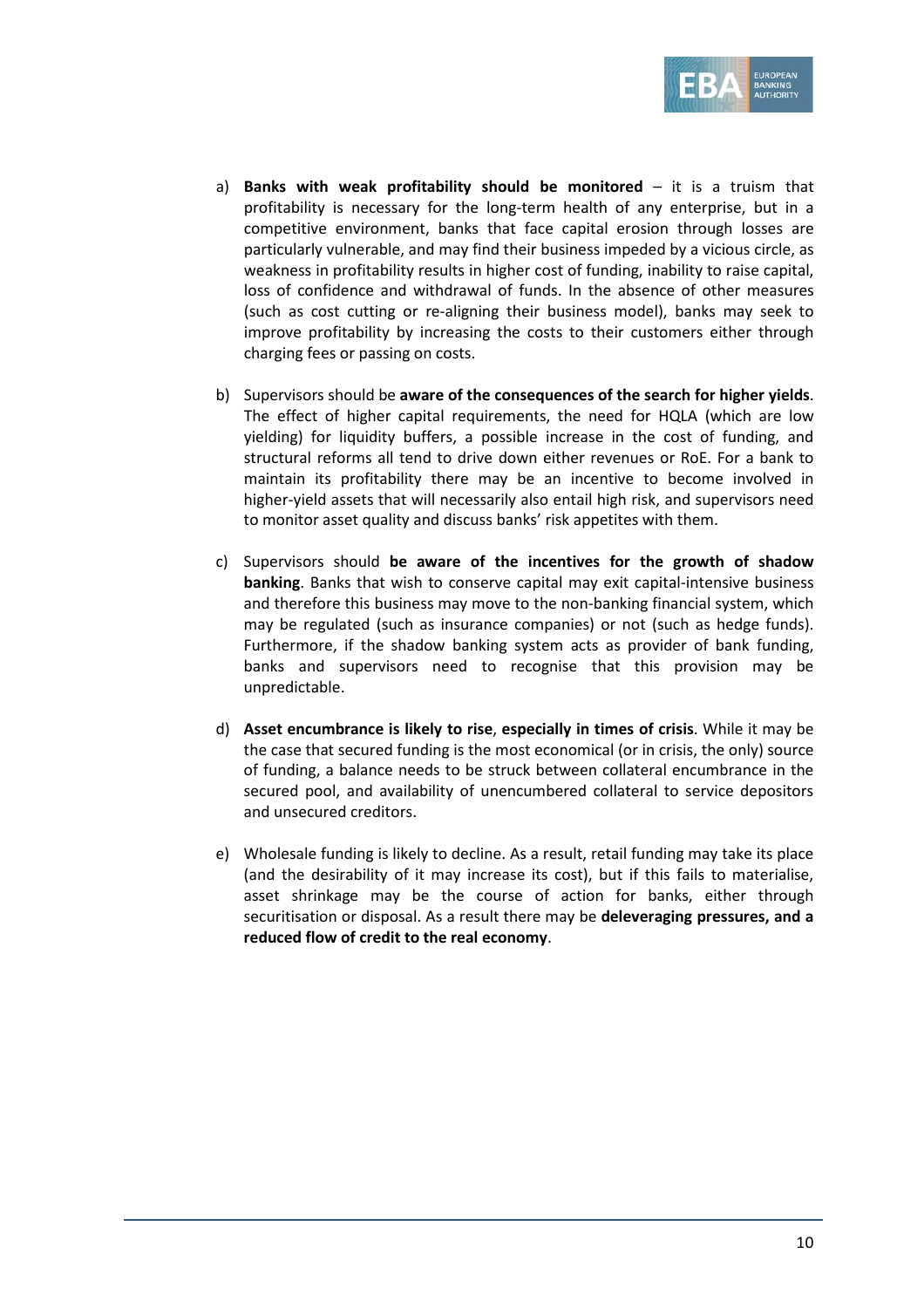

# <span id="page-10-0"></span>2. Introduction

- 11. This study is an extension of SGV's previous work on business models<sup>[3](#page-10-1)</sup> that has provided SCOP with a global overview of the main issues and trends that banks' business models are experiencing (definition, identification, development, supervisory approaches). It focuses on the section on regulatory drivers of business models (Section 3) of the previous report.
- 12. The current environment is characterised by a historically high number of regulatory measures that are being discussed or about to be implemented. This large number combined with a current lack of global approach to regulation makes it very difficult to fully assess and understand the potential global implications for banks' business models.
- 13. There is much on-going work at the EBA and the BCBS to assess the potential implications of the prudential rules on business models. However, most of these studies only focus on specific regulatory measures (e.g. resolution regimes, LR, LCR); possible global implications and effects of the different measures on each other are often neglected. This paper tries to cover these aspects by providing a first global view of what might be the potential cumulative implications of the regulatory measures for banks business models.
- 14. Based on the list of the business model components identified in the previous SGV report, **this new report provides a global view of the potential implications for business models resulting from the collective implementation of the regulatory measures** (CRR/CRD IV capital requirements, Basel III LR, LCR, NSFR, reforms in banking structures, resolution regimes and EMIR).
- 15. **For the purpose of the analysis a matrix has been designed to give supervisors an overview of the global trends that might affect banks' business models following the implementation of the new regulatory framework. Both the individual and the cumulative potential implications of the regulatory measures have been considered.**

 $\overline{a}$ 

<span id="page-10-1"></span><sup>3</sup> *Banks' business models: definition, evolution and challenges*.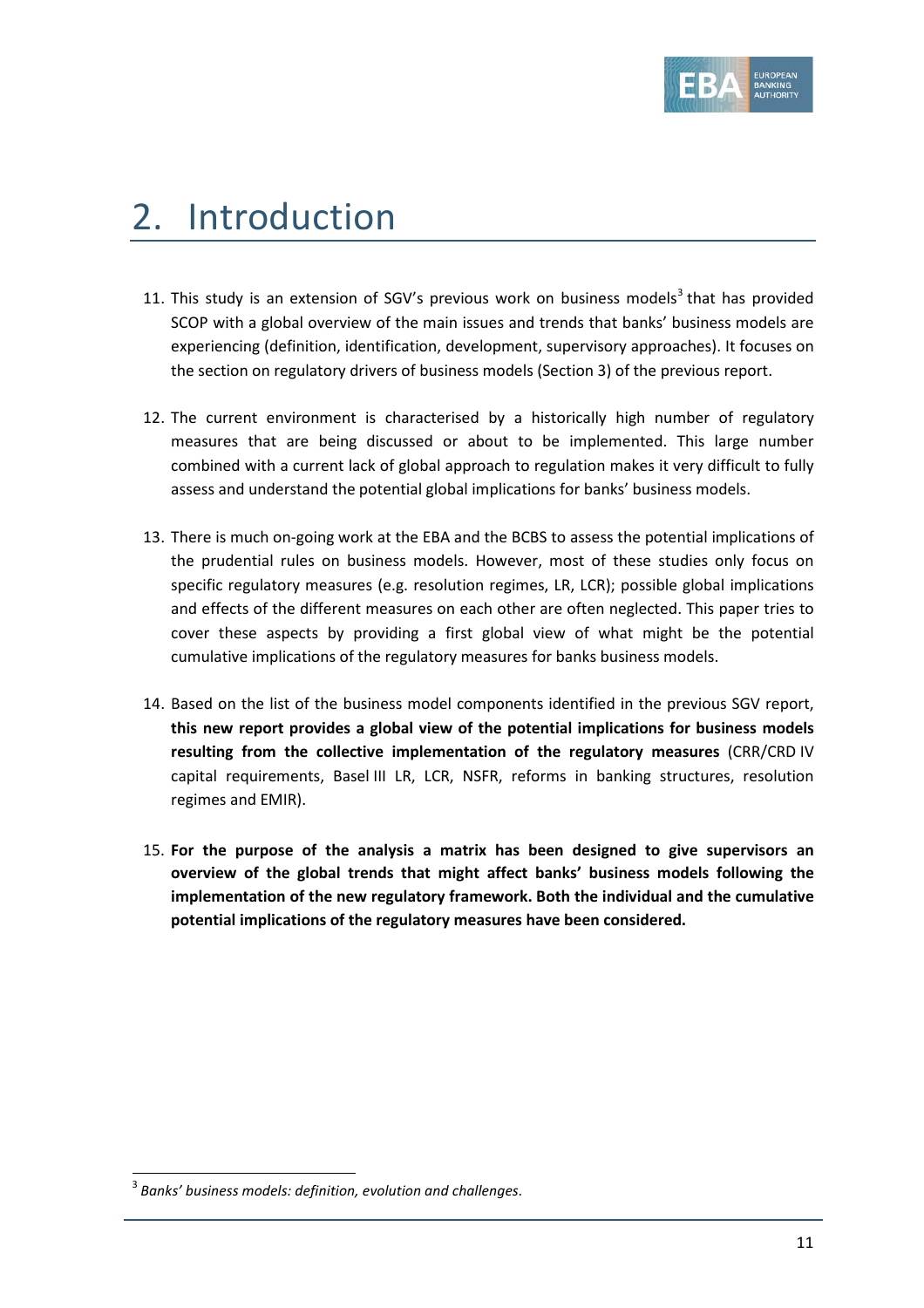

# <span id="page-11-0"></span>3. Potential implications for business models

## <span id="page-11-1"></span>3.1 Methodology

- 1. The study focuses on the business model components and indicators identified in the previous SGV report (banking activities, resources, liquidity profile, structure of income, geographic scope, size, originate to hold/to distribute, risk appetite, performance and operational structure and governance). The rules considered are: CRR/CRDIV capital requirements, Basel III LR, LCR, NSFR, reforms in banking structures, resolution regimes and EMIR.
- 2. **An assessment framework has been used that considers the key aspects of the regulatory measures and the main business components** (see tables)**.** The study highlights the business model components that, *ceteris paribus,* are likely to be directly encouraged (+) or discouraged (-) by the implementation of the regulatory measures. It also shows the business model components that are not directly affected (=) or where the effect is inconclusive (+/-).
- 3. **The analysis assesses the potential implications of the regulatory measures for business models after the financial crisis**.
- 4. **The potential implications have been assessed on a qualitative basis using expert judgement for the transition period** during which the new rules have to be implemented. **It does not take into account the longer-term benefits of the regulatory measures once the adjustment has been made.**
- 5. **Given the complexity, only first-round effects have been taken into account**. These effects are generally the same across all banks and derive directly from the implementation of the regulatory measures. On the other hand, there might be second-round effects resulting from banks' strategies to adapt to/meet the new regulatory requirements. These strategies will depend a great deal on numerous variables (gap to reach the minimum requirements, current business models, ability to move into new activities, ability to raise capital, wholesale funding, current financial situation, etc.) which will differ significantly from one bank to another. Some of the second-round effects might be changes in loan pricing, participation in various segments of the market and/or divesture of non-core businesses.
- 6. It is not always possible to distinguish first-round effects from second-round effects. For example, one of the first-round effects of resolution rules might be an increase in the amount of debt that can be bailed-in (these effects derive directly from the implementation of the regulatory measures). Although the dividing line is unclear, second-round effects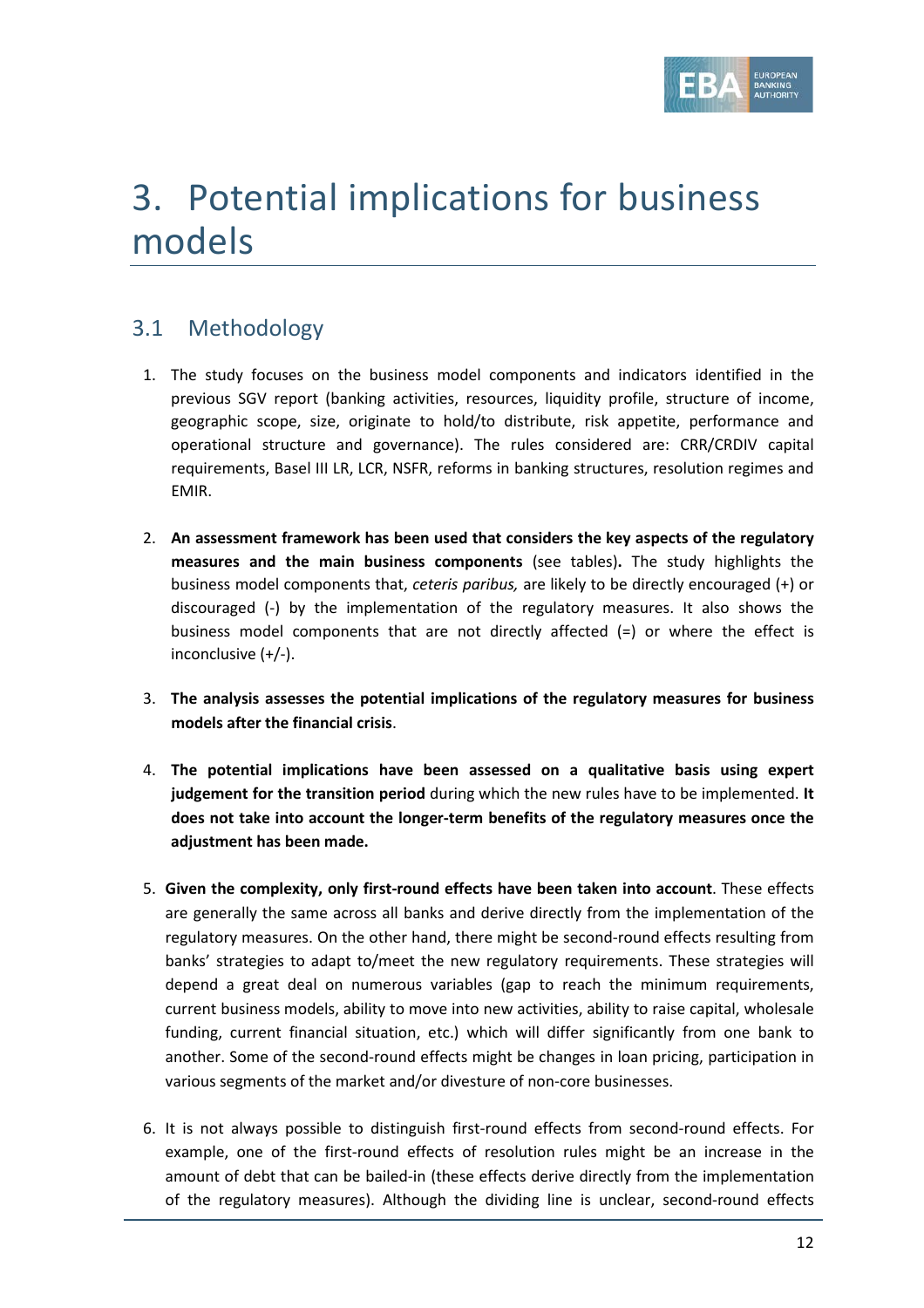

might impact other factors such as capital, long-term senior debt and an increase in of the cost of debt that can be bailed in. Given the new regulatory constraints, second-round effect of bail--in rules might, for instance, bring about a new focus on banks' core activities or might cause banks to deleverage.

- 7. **Interactions between the different regulations have not been directly taken into account**  when assessing the potential implications of each regulatory measure. A holistic view of the cross-effects is included in the analysis of the cumulative potential implications.
- 8. The analysis refers to only a limited amount of impact assessment studies as these are often limited in their scope and focus only a few business model aspects. In addition, given that the rules are not finalised and implemented there are few studies available that are comprehensive.

## <span id="page-12-0"></span>3.2 Potential implications of CRR and CRDIV capital requirements

## <span id="page-12-1"></span>**3.2.1 Description of capital rules framework**

- 9. The Capital Requirements Regulation and Capital Requirements Directive transpose the Basel III capital framework into European Law. The new rules entered into force in 1 January 2014 and will be fully implemented as of 1 January 2022. Under these rules, while the total capital an institution will need to hold remains at 8%, the proportion that has to be of the highest quality – common equity tier  $1$  (CET1) – increases from 2% to 4.5%. The criteria for each capital instrument will also become more stringent. Furthermore, the new rules harmonise the adjustments made to capital in order to determine the amount of regulatory capital that it is prudent to recognise for regulatory purposes. This new harmonised definition significantly increases the effective level of regulatory capital institutions are required to hold. While the basic own funds requirement stays at 8% of RWA, the new rules also establish five new capital buffers: the capital conservation buffer, the counter-cyclical buffer, the systemic risk buffer, the global systemic institutions buffer and the other systemic institutions buffer. On top of all these own funds requirements, supervisors may add extra capital to cover for other risks following a supervisory review (Pillar 2) and institutions may also decide themselves to hold additional capital.
- 10. On the one hand, the stricter capital definition lowers banks' available capital and the required capital ratio increases over the next few years until 2019 (for most clauses). At the same time, the RWA for some credit risk exposures are significantly increased. Added together, these two effects will make it difficult for some banks to meet the required capital ratio, making business model adjustments inevitable.
- 11. The potential implications of new capital rules for the banking system will vary from institution to institution. Banks with larger exposures to trading positions, derivatives, repo transactions, securities lending interbank business will be more affected than others. There will also be higher regulatory costs for banks, which can be relevant depending on the size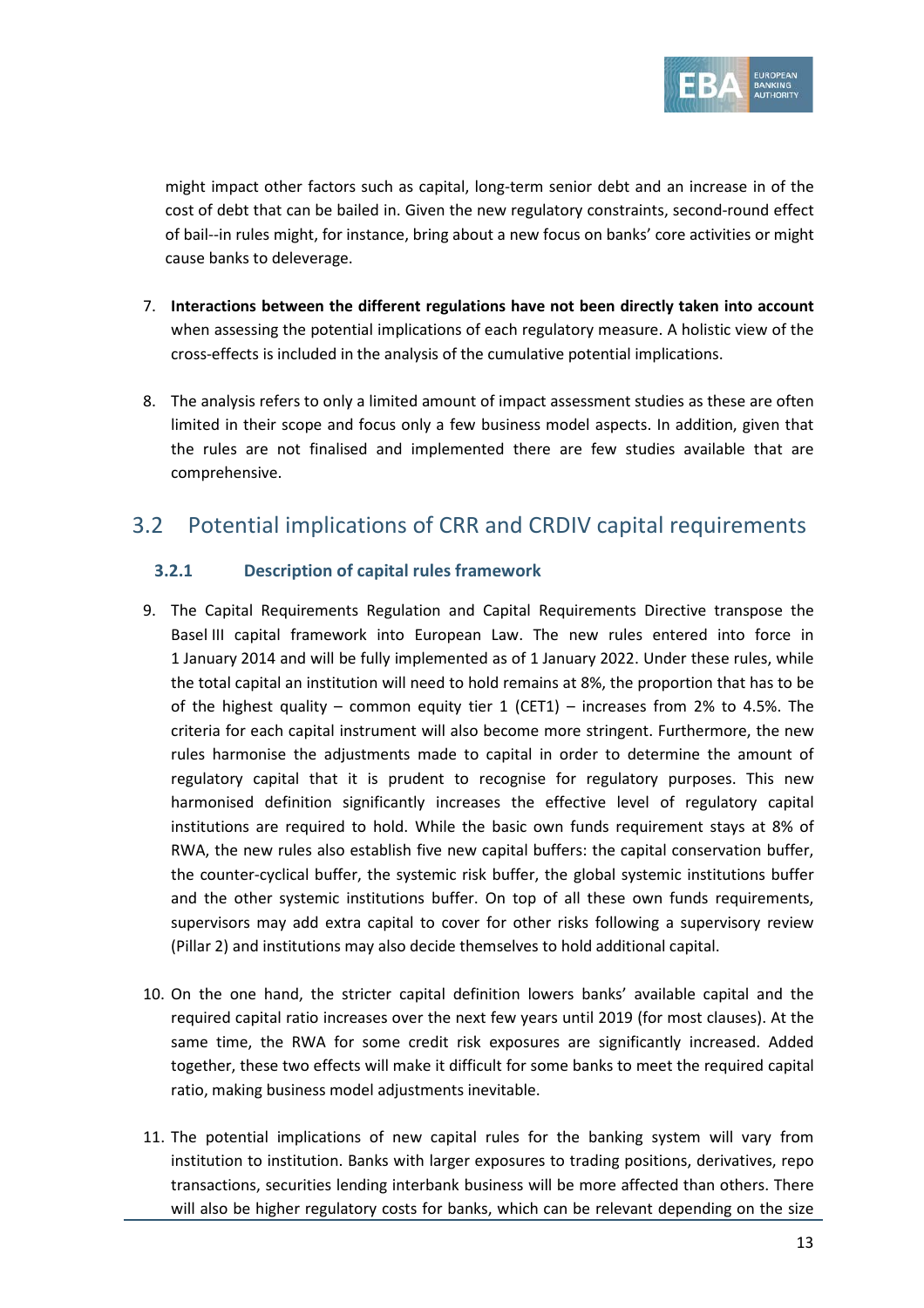

of the bank and the complexity of its business. Overall, banks will experience increased pressure on their RoE due to increased capital requirements which, paired with increased RWAs, will put pressure on margins across all business.

#### <span id="page-13-0"></span>**3.2.2 Overview of existing impact studies**

- 12. Assuming full implementation of the Basel III framework as of 31 December 2012 (without taking into account transitional arrangements), the CET1 capital ratios of Group 1 banks (Tier 1 capital in excess of EUR 3 bn and internationally active) would have declined from an average CET1 ratio of 11.5% under current rules to an average CET1 ratio of 8.4% under the new framework. The CET1 capital shortfall for Group 1 banks would be EUR 2.2 bn at a minimum requirement of 4.5% and EUR 70.4 bn at a target level of 7.0%. As a point of reference, the sum of profits after tax prior to distributions across the Group 1 sample in the first and second half of 2012 was EUR 63.6 bn. For Group 2 banks (the remainder of the sample of 170), the average CET1 ratio declines from 11.3% to 7.9% under Basel III and the CET1 shortfall is approximately EUR 25.9 bn for the target level of 7.0%. The average Tier 1 and total capital ratios of Group 2 banks decline from 12.0% to 8.5% and from 14.6% to 10.1%, respectively.
- 13. For Group 1 banks, the overall impact of Basel III on the CET1 ratio can be attributed both to changes in the definition of capital and changes related to the calculation of risk-weighted assets: while CET1 capital declines by 17.6% compared to current rules, RWA increase by 12.8%, on average. For Group 2 banks, while the change in the definition of capital results in a decline of CET1 capital of 22.5%, the new rules on RWA affect Group 2 banks by 10.2%. Deductions in Group 1 and Group 2 banks' CET1 are mainly driven by goodwill (13.5% and 9.0%, respectively), followed by deductions for other financial companies for both Groups (4.6% and 6.8%, respectively).
- 14. As to the denominator of regulatory capital ratios, the main driver is the introduction of credit valuation adjustment (CVA) capital charges which result in an average RWA increase of 6.0% for Group 1 and of 2.9% for Group 2 banks. Apart from CVA capital charges, the increased RWA attributable to items that fall below the 10%/15% thresholds is the main contributor to the increase in Group 1 banks' RWA (3.4%). As Group 2 banks are generally less affected by the revised counterparty credit risk rules due to their different business models, these banks show a lower increase in overall RWA (+10.2%). The main contributor to the increase in Group 2 banks is the transition from Basel II 50/50 deductions to a 1250% risk weight. Nevertheless, even within this group, the RWA increase has been impacted by CVA capital charges and to a lesser extent by changes attributable to items that fall below the 10%/15% thresholds.
- 15. While for Group 2 the CET1 ratio remains at the level of the previous period, the increase in the average CET1 ratio from 7.8% to 8.3% for Group 1 is driven by reductions in RWA.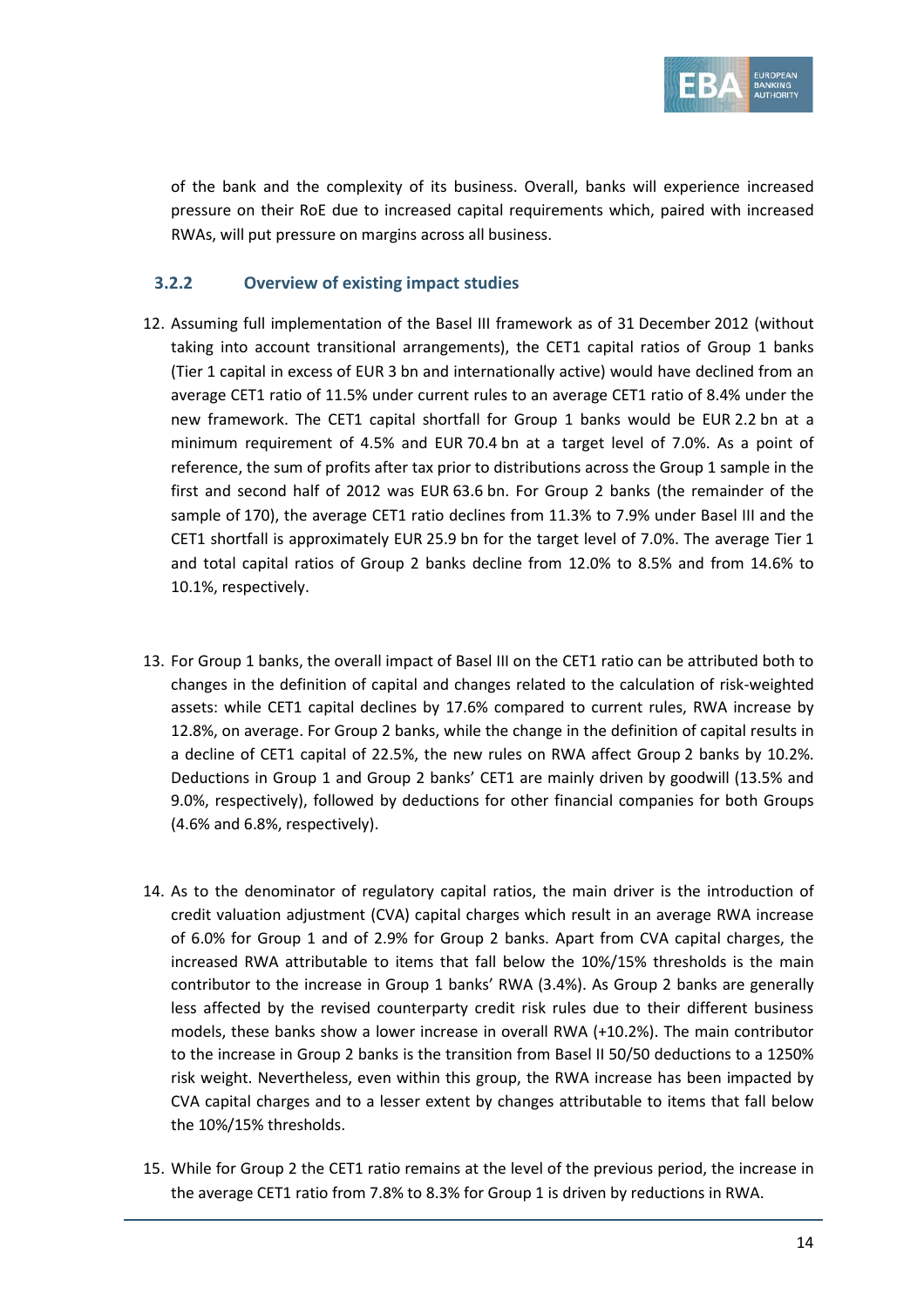

## <span id="page-14-0"></span>**3.2.3 Findings**

| <b>Business model components</b> |                         |                                                           |                                   |       | <b>Potential implications of capital requirements</b>                                                                                                                                                                                                                                                                                                                                                                                                                                                                                                                                                                                                                                                                                                                                                     |  |
|----------------------------------|-------------------------|-----------------------------------------------------------|-----------------------------------|-------|-----------------------------------------------------------------------------------------------------------------------------------------------------------------------------------------------------------------------------------------------------------------------------------------------------------------------------------------------------------------------------------------------------------------------------------------------------------------------------------------------------------------------------------------------------------------------------------------------------------------------------------------------------------------------------------------------------------------------------------------------------------------------------------------------------------|--|
|                                  |                         | <b>Retail banking</b>                                     |                                   | ÷     | Banks will move to business lines that require less capital. Retail banking                                                                                                                                                                                                                                                                                                                                                                                                                                                                                                                                                                                                                                                                                                                               |  |
|                                  |                         | <b>Corporate banking</b>                                  |                                   | $+/-$ | will not be particularly affected and nor will long-term corporate loans and<br>long-term asset-based finance businesses (commercial real estate, project                                                                                                                                                                                                                                                                                                                                                                                                                                                                                                                                                                                                                                                 |  |
|                                  |                         |                                                           | <b>Propriet</b><br>ary<br>trading | ÷     | finance for instance). Other products with relatively higher risk weights<br>such as unsecured loans, and trade finance business will see a decline in<br>volumes.                                                                                                                                                                                                                                                                                                                                                                                                                                                                                                                                                                                                                                        |  |
|                                  |                         | <b>Investment</b><br>banking                              | <b>Market</b><br>making           | ۰     | Investment banking and trading businesses will be significantly affected                                                                                                                                                                                                                                                                                                                                                                                                                                                                                                                                                                                                                                                                                                                                  |  |
|                                  |                         |                                                           | <b>Hedging</b><br>activitie<br>s  | ÷.    | due to the higher risk weights with fewer securitisations, lower trading<br>book exposures and reduced activities in areas such as derivatives, repos<br>and securities financing. It is possible that by reducing the trading book,                                                                                                                                                                                                                                                                                                                                                                                                                                                                                                                                                                      |  |
|                                  |                         | <b>Private banking</b>                                    |                                   | $+/-$ | banks might then increase the loan supply and make a profit out of retail                                                                                                                                                                                                                                                                                                                                                                                                                                                                                                                                                                                                                                                                                                                                 |  |
| 1 <sup>1</sup>                   | <b>Activities</b>       | <b>Non-banking activities</b><br>(insurance<br>exposures) |                                   | ÷     | business. An increase in loan supply would also lead to higher<br>consumption and economic growth.                                                                                                                                                                                                                                                                                                                                                                                                                                                                                                                                                                                                                                                                                                        |  |
|                                  |                         | Off-balance-sheet<br>exposures                            |                                   |       | The new regulatory measures make capital scarcer and more expensive.<br>Banks will continue launching initiatives to improve capital efficiency for<br>example by reassessing the models they have implemented so far and<br>identifying further correction measures: RWA optimisation (model<br>refinement, process improvement, enhancement of data quality); hedging<br>activities; and new initiatives such as credit-risk and central counterparties<br>models for the trading book and improving loan-loss provisions by<br>eliminating flaws in current processes and models.<br>In addition, banks may reduce credit exposure and potential credit losses<br>through stricter credit approval processes and through lower limits,<br>especially in regard to exposures that require more capital. |  |
|                                  |                         | <b>Universal banking</b>                                  |                                   | Ξ     |                                                                                                                                                                                                                                                                                                                                                                                                                                                                                                                                                                                                                                                                                                                                                                                                           |  |
| 2                                | <b>Banking</b><br>model | model<br><b>Specialised banking</b><br>model              |                                   | Ξ     | No direct implications.                                                                                                                                                                                                                                                                                                                                                                                                                                                                                                                                                                                                                                                                                                                                                                                   |  |
|                                  |                         | Capital                                                   |                                   | ÷     | In general, the implementation of the new capital rules will force banks to<br>increase their capital levels, but at the same time it will lead banks to be                                                                                                                                                                                                                                                                                                                                                                                                                                                                                                                                                                                                                                               |  |
|                                  |                         |                                                           | <b>Retail</b>                     | Ξ     | creative in their capital planning to properly manage their capital                                                                                                                                                                                                                                                                                                                                                                                                                                                                                                                                                                                                                                                                                                                                       |  |
|                                  |                         | <b>Deposits</b>                                           | deposits<br>Corpora               |       | requirements.<br>In that sense, banks will try to improve the quality of their capital to                                                                                                                                                                                                                                                                                                                                                                                                                                                                                                                                                                                                                                                                                                                 |  |
|                                  |                         |                                                           | te<br>deposits                    | Ξ     | ensure that as much as possible is recognised under the new rules. In this                                                                                                                                                                                                                                                                                                                                                                                                                                                                                                                                                                                                                                                                                                                                |  |
|                                  |                         | Resources/   Asset encumbrance                            |                                   | Ξ     | vein, banks can optimise the scope of their consolidated capital and their<br>holdings in financial institutions (by, for example, buying out minority                                                                                                                                                                                                                                                                                                                                                                                                                                                                                                                                                                                                                                                    |  |
| 3                                | liquidity               | <b>Reliance on wholesale</b>                              |                                   | Ξ     | stakes or reducing the excess capital of banking subsidiaries or reducing                                                                                                                                                                                                                                                                                                                                                                                                                                                                                                                                                                                                                                                                                                                                 |  |
|                                  | profile                 | funding                                                   |                                   |       | unconsolidated investments below the thresholds defined by the regulator                                                                                                                                                                                                                                                                                                                                                                                                                                                                                                                                                                                                                                                                                                                                  |  |
|                                  |                         | <b>Maturity of wholesale</b><br>funding                   |                                   | Ξ     | for capital deductions). Banks will also rationalise their tax these assets<br>with respect to both their composition and their amount.<br>It is clear that, higher capital levels will improve the overall funding<br>position of banks, as better capitalised companies will have smoother<br>access to funding markets.                                                                                                                                                                                                                                                                                                                                                                                                                                                                                |  |
|                                  |                         | Interest rate income                                      |                                   | $+/-$ | Banks will assess the potential profitability of their existing businesses                                                                                                                                                                                                                                                                                                                                                                                                                                                                                                                                                                                                                                                                                                                                |  |
|                                  | <b>Structure of</b>     | <b>Trading income</b>                                     |                                   | ÷,    | based on the likely effect of the new regulatory requirements and the                                                                                                                                                                                                                                                                                                                                                                                                                                                                                                                                                                                                                                                                                                                                     |  |
| 4                                | income                  | <b>Commissions and fees</b>                               |                                   | ÷     | possibilities of mitigation. One option is to adapt prices and reduce costs<br>to continue operating profitably. Otherwise banks may have to consider<br>exit strategies, reducing the total activity volume. This is likely to happen                                                                                                                                                                                                                                                                                                                                                                                                                                                                                                                                                                    |  |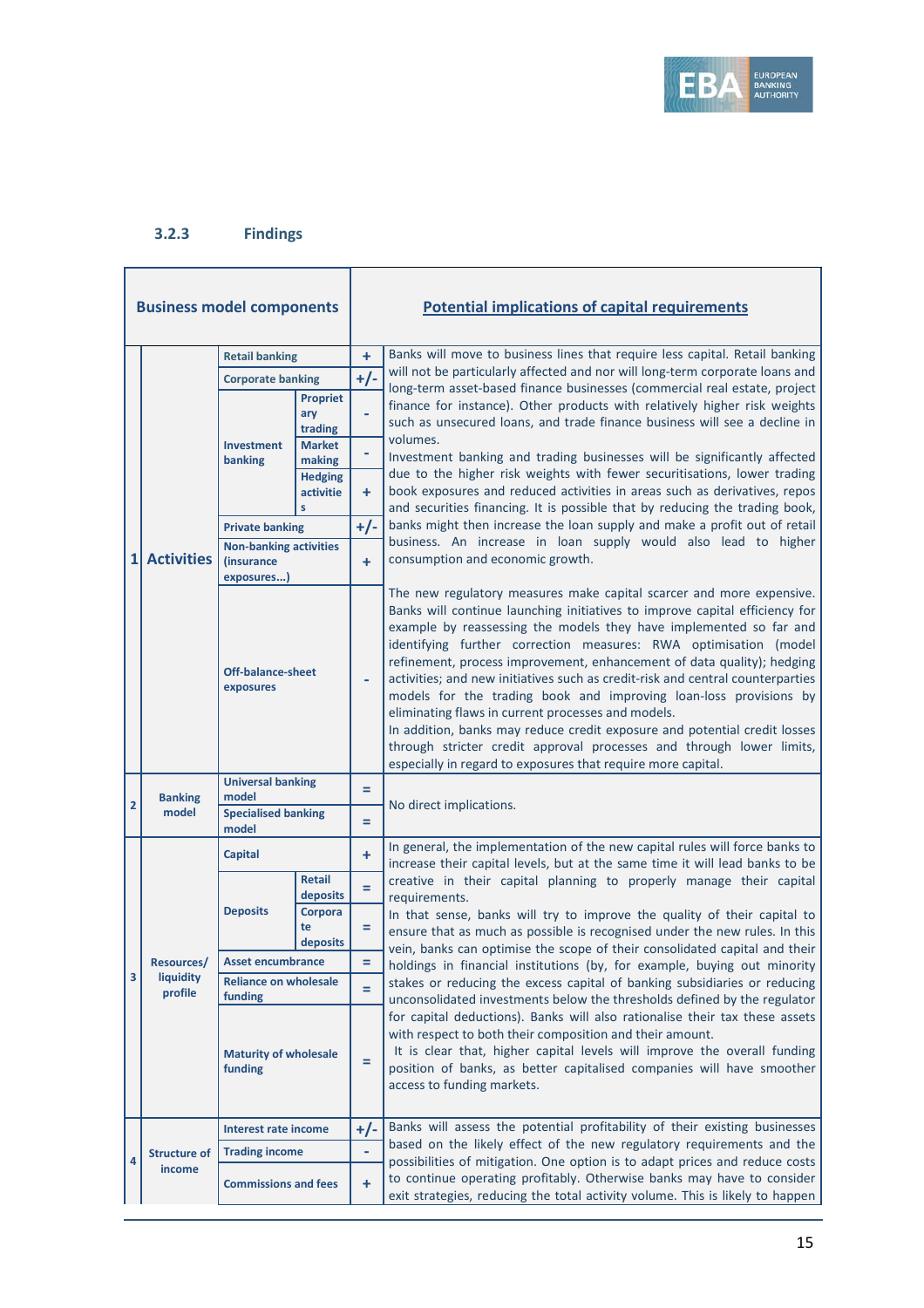

|   |                                              |                                     |                                                                           |             | with less profitable lending as well as capital markets and trading<br>businesses.<br>In the same fashion, banks will have to make sure that capital is allocated<br>to segments that generate higher returns adjusted for risk, capital, and<br>funding costs. Banks might decide to scale back business with clients that<br>do not add economic value, as those with high RWAs that are not<br>returning the cost of capital. It will be important to understand the links,<br>interdependencies, and trade-offs among business segments. Some<br>businesses may require small adjustments, while others will be<br>fundamentally affected.<br>Banks will have to design more risk sensitive pricing and performance<br>measurement tools in order to reflect higher costs of capital and<br>potentially, of liquidity. Therefore, loans that require more capital will be<br>subject to higher pricing; this might affect the demand for credit and in the<br>end reduce lending and economic growth.<br>The overall expected effect on the P&L account as regards interest income<br>is uncertain, while it seems that the trading income will be fall.<br>These two effects will lead banks to increase their activities in different<br>jurisdictions and consequently their intragroup flows. |
|---|----------------------------------------------|-------------------------------------|---------------------------------------------------------------------------|-------------|-------------------------------------------------------------------------------------------------------------------------------------------------------------------------------------------------------------------------------------------------------------------------------------------------------------------------------------------------------------------------------------------------------------------------------------------------------------------------------------------------------------------------------------------------------------------------------------------------------------------------------------------------------------------------------------------------------------------------------------------------------------------------------------------------------------------------------------------------------------------------------------------------------------------------------------------------------------------------------------------------------------------------------------------------------------------------------------------------------------------------------------------------------------------------------------------------------------------------------------------------------------------------------------------------------|
|   |                                              | <b>Non</b><br>domestic<br>exposures | <b>EU</b><br>exposures<br>Foreign<br>(excl. EU)<br>exposures<br><b>EU</b> | ÷<br>÷<br>÷ | Big banks may try to find the best geographical distribution of their<br>business to minimise capital requirements through potential regulatory<br>arbitrage, which would increase cross-border activities. Within Europe this<br>will depend to some extent on how the NSAs implement the national<br>discretions allowed by EU rules.<br>It is well known that demand for banking services often increases in less                                                                                                                                                                                                                                                                                                                                                                                                                                                                                                                                                                                                                                                                                                                                                                                                                                                                                  |
| 5 | Geographic<br>scope                          | Non-<br>domestic<br>funding         | funding<br>Foreign<br>(excl. EU)<br>funding                               | $\ddot{}$   | regulated markets and banks will try to take advantage of the sometimes<br>small regulatory differences between different regions, fostering<br>cross-border activities.<br>Another way to improve the geographical mix is to optimise the bank's<br>legal structure, by merging some legal entities and creating others, and<br>then providing incentives to clients to shift to the entity that allows the<br>bank to minimise its capital and liquidity reserves.                                                                                                                                                                                                                                                                                                                                                                                                                                                                                                                                                                                                                                                                                                                                                                                                                                  |
|   |                                              | <b>Size</b>                         |                                                                           |             | Stricter requirements might encourage banks to reduce their RWA by                                                                                                                                                                                                                                                                                                                                                                                                                                                                                                                                                                                                                                                                                                                                                                                                                                                                                                                                                                                                                                                                                                                                                                                                                                    |
| 6 | <b>Size</b>                                  | <b>Leverage</b>                     |                                                                           |             | reducing both their exposures and their level of risk which will end in an<br>overall reduction of the size of balance sheets. At the same time, higher<br>capital levels will, in relative terms, reduce the general leverage of the<br>banks.                                                                                                                                                                                                                                                                                                                                                                                                                                                                                                                                                                                                                                                                                                                                                                                                                                                                                                                                                                                                                                                       |
| 7 | <b>Originate to</b><br>hold/to<br>distribute | <b>Use of securitisation</b>        |                                                                           |             | The new rules include some stricter capital requirements for securitisation<br>and Basel Committee is currently reviewing the framework to strengthen it<br>further, making capital requirements more prudent and risk sensitive.<br>Since the new approaches would result in higher capital requirements this<br>might reduce the participation in securitisation transactions. Banks as<br>investors would be likely to require higher yields to compensate for the<br>increased regulatory capital requirements and the cost of funding via<br>securitisation would be more expensive, pushing banks to exit from this<br>kind of funding model. Alternatively, investors might elect to invest in<br>other potentially riskier assets instead, in order to benefit from lower<br>capital requirements and to try to obtain higher returns.                                                                                                                                                                                                                                                                                                                                                                                                                                                        |
|   |                                              | <b>Risk appetite</b>                |                                                                           | ÷           | The return on equity will be lower when capital increases and at the same                                                                                                                                                                                                                                                                                                                                                                                                                                                                                                                                                                                                                                                                                                                                                                                                                                                                                                                                                                                                                                                                                                                                                                                                                             |
|   |                                              | <b>RoE</b>                          | (RWA/total exposures)                                                     | ÷,          | time profitability is at risk if banks are not able to fully pass on the cost<br>increases to their customers.                                                                                                                                                                                                                                                                                                                                                                                                                                                                                                                                                                                                                                                                                                                                                                                                                                                                                                                                                                                                                                                                                                                                                                                        |
|   |                                              |                                     | Loan to deposit ratio                                                     | Ξ           | In addition, the new rules will require significant resources: financial,                                                                                                                                                                                                                                                                                                                                                                                                                                                                                                                                                                                                                                                                                                                                                                                                                                                                                                                                                                                                                                                                                                                                                                                                                             |
|   | <b>Risk</b><br>appetite and                  |                                     | of funding                                                                | ÷,          | manpower, management attention, IT-capacity and budgets for external                                                                                                                                                                                                                                                                                                                                                                                                                                                                                                                                                                                                                                                                                                                                                                                                                                                                                                                                                                                                                                                                                                                                                                                                                                  |
| 8 | performanc<br>e                              | Cost                                | of<br>operations<br>(excluding<br>the cost of<br>implementi<br>ng the     | ÷           | consulting services. Banks will incur indirect costs in addition to the direct<br>costs of higher equity.<br>The riskier regulators perceive a bank business or the assets it creates, the<br>greater the capital requirements will still be under the new regime and the<br>higher the costs incurred by a bank will be. In response, banks' business<br>models will be reshaped by these more stringent requirements reducing                                                                                                                                                                                                                                                                                                                                                                                                                                                                                                                                                                                                                                                                                                                                                                                                                                                                       |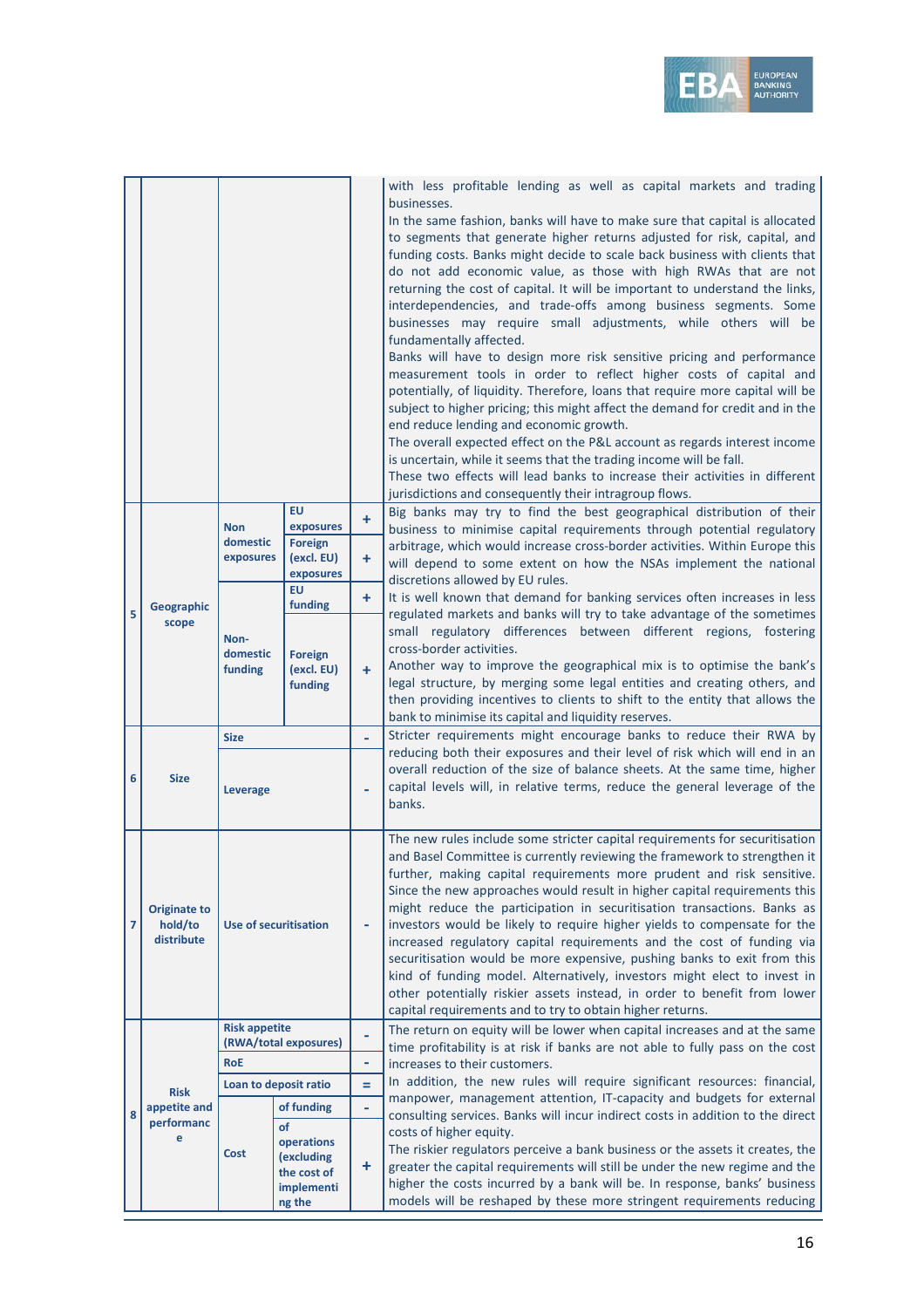

|   |                                                      | regulatory<br>measures)                       |       | the risk appetite in a way that reduces their capital requirements Some<br>claim that higher capital requirements may result in higher financing cost<br>due to the fact that liabilities are less expensive than equity. But on the<br>other hand, with more capital, banks should, in principle at least, become<br>safer and, therefore, the cost of funding might fall as a result of higher<br>capital levels and a possible higher credit rating.                                                                                                                                                                                                                                                                                   |
|---|------------------------------------------------------|-----------------------------------------------|-------|-------------------------------------------------------------------------------------------------------------------------------------------------------------------------------------------------------------------------------------------------------------------------------------------------------------------------------------------------------------------------------------------------------------------------------------------------------------------------------------------------------------------------------------------------------------------------------------------------------------------------------------------------------------------------------------------------------------------------------------------|
| 9 |                                                      | <b>Number of branches</b><br>and subsidiaries | $+/-$ | Banks will be particularly concerned about the misuse of capital that would<br>result from inefficient implementation of the new regulatory measures.                                                                                                                                                                                                                                                                                                                                                                                                                                                                                                                                                                                     |
|   |                                                      | <b>Intragroup flows</b>                       | $+/-$ | Possible measures may include undertaking strategic cost reductions                                                                                                                                                                                                                                                                                                                                                                                                                                                                                                                                                                                                                                                                       |
|   | <b>Operational</b><br>structure<br>and<br>governance | <b>Importance of internal</b><br>governance   | $+/-$ | through the rationalisation of branch structures, product rationalisation or<br>implementation of a shared services model. In addition, changing the<br>business model may entail selling high risk business units, entering new<br>product segments or businesses, or outsourcing or off-shoring non-core<br>functions. Possible measures might also include changing the group<br>structure, for example by selling minority interests in financial institutions.<br>There might also be operational challenges in implementing these rules,<br>such as data availability, data completeness, data quality and data<br>consistency for calculating the new ratios and a more active approach to<br>balance sheet and client management. |

## <span id="page-16-0"></span>3.3 Potential implications of leverage ratio (LR)

## <span id="page-16-1"></span>**3.3.1 Description of LR framework**

16.Tier 1 capital as defined in the risk-based capital framework divided by total LR exposure non-RWA should be > 3%, subject to adjustment in 2017.

### <span id="page-16-2"></span>**3.3.2 Overview of existing impact studies**

- *EBA Basel III monitoring exercise* (data as of 31 December 2012)
- 17. Assuming full implementation of Basel III, Group 1 banks would have an average Basel III Tier 1 LR of 2.9%, while Group 2 banks' LR would be 3.4%. A total of 58% of participating Group 1 and 76% of Group 2 banks would have met the 3% target level as of December 2012. The overall shortfall of those banks which do not fulfil the target level amounts to EUR 106.6 bn for Group 1 and to EUR 26.0 bn for Group 2 banks.
	- *Basel III: Issues and implications* (KPMG, 2011)
- 18. The introduction of the LR might lead to reduced lending and is a clear incentive to banks to strengthen their capital position, although it remains to be seen whether the ratio will have an effect for individual firms. The non-risk-adjusted measure might encourage banks to focus on higher-risk/higher-return lending. Pressure develops on banks to sell low margin assets (e.g. mortgages), which might drive down prices on these assets. Banks may be required by the market and the rating agencies to maintain a LR higher than required by the regulator.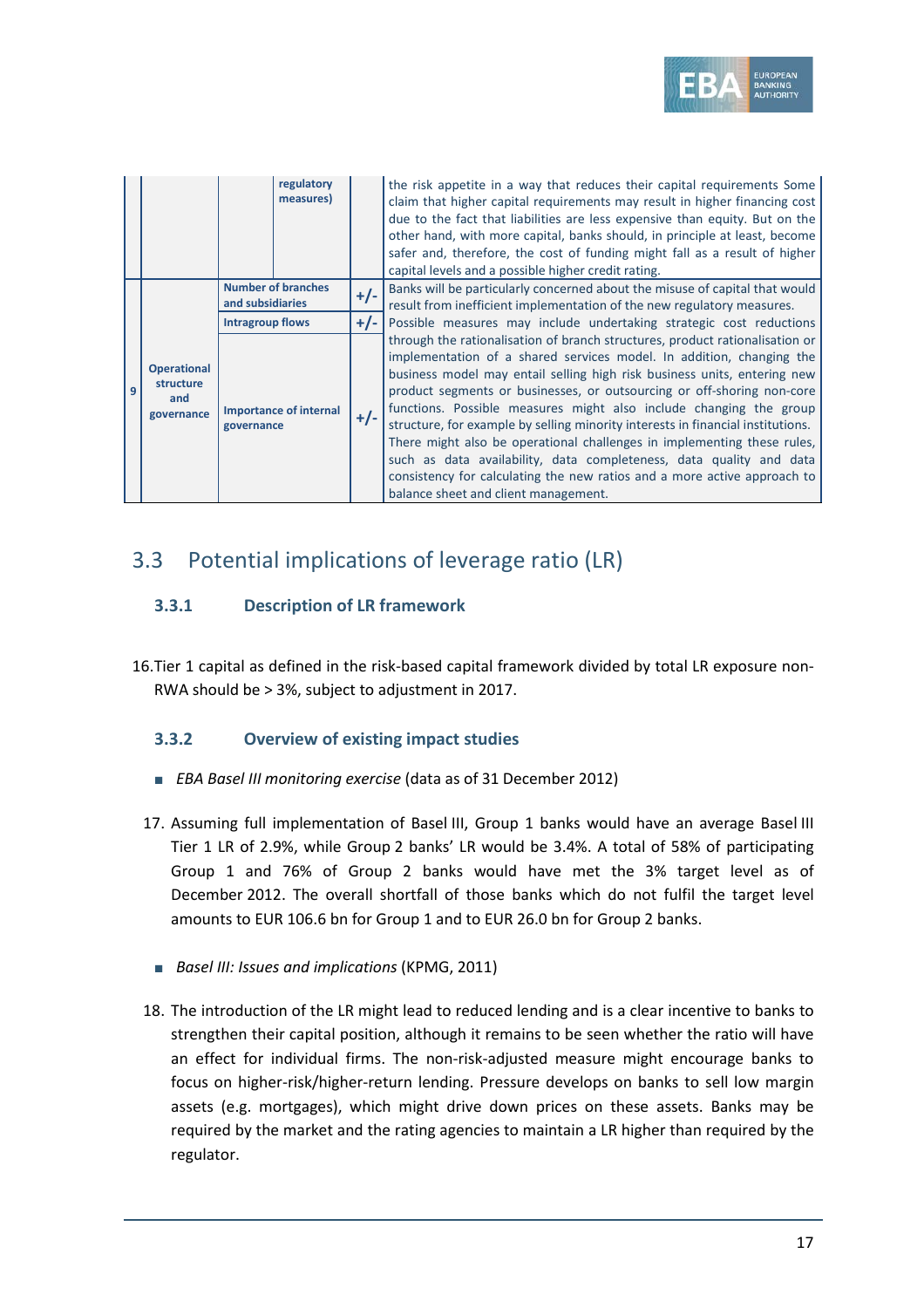

- *Does a Leverage Ratio Requirement Increase Bank Stability?* (Kiema and Jokivuolle in *Journal of Banking & Finance*, 2013)
- 19. This study shows that the LR requirement (LRR) might induce banks with low-risk lending strategies to diversify their portfolios into high-risk loans until the LRR is no longer the binding capital constraint on them. If the LRR is lower than the average bank's IRB requirement, the aggregate capital costs of banks do not increase. However, because the diversification makes banks' portfolios more similar, the banking sector as a whole may become more exposed to model risk in each loan category. This may undermine banking sector stability. On balance, the authors' calibrated model suggests a significantly higher LRR than the current one.

#### <span id="page-17-0"></span>**3.3.3 Findings**

20. The CRR includes the explicit task of analysing the impact of the LR on business models. Hence, in addition to the impact studies mentioned above, the EBA will create an LR task force, which, using more robust data, will examine this measure thoroughly. Therefore, these results are to be considered as preliminary only and not as representing the EBA's final conclusions about the impact of the LR.

| <b>Business model components</b> |                   |                                                        |                                |                          | <b>Potential implications of LR</b>                                                                                                                                                                                                                                                                                                                                                                                                                                                                                                                                                                     |
|----------------------------------|-------------------|--------------------------------------------------------|--------------------------------|--------------------------|---------------------------------------------------------------------------------------------------------------------------------------------------------------------------------------------------------------------------------------------------------------------------------------------------------------------------------------------------------------------------------------------------------------------------------------------------------------------------------------------------------------------------------------------------------------------------------------------------------|
|                                  |                   | <b>Retail banking</b>                                  |                                | ÷,                       | Since the LR is a non-risk-weighted measure, it would especially affect                                                                                                                                                                                                                                                                                                                                                                                                                                                                                                                                 |
|                                  |                   | <b>Corporate banking</b>                               |                                | ÷                        | banks whose business model involves low-margin and low-risk but high-<br>volume lending (e.g. certain types of mortgage lending and municipal                                                                                                                                                                                                                                                                                                                                                                                                                                                           |
|                                  |                   |                                                        | <b>Proprietary</b><br>trading  | $\overline{\phantom{a}}$ | finance). For those banks, the LR might become the de-facto limiting<br>factor, although regulatory capital ratios would leave room for further                                                                                                                                                                                                                                                                                                                                                                                                                                                         |
|                                  | <b>Activities</b> | Investmen<br>t banking                                 | <b>Market</b><br>making        | ۰                        | lending. These banks might face challenges to generate sufficient earnings,                                                                                                                                                                                                                                                                                                                                                                                                                                                                                                                             |
|                                  |                   |                                                        | <b>Hedging</b><br>activities   | ۰                        | if for a given amount of business a price adjustment is not possible, hence<br>might be forced to alter their business model. This might involve changing                                                                                                                                                                                                                                                                                                                                                                                                                                               |
|                                  |                   | <b>Private banking</b>                                 |                                | $+/-$                    | the asset structure towards riskier assets to generate higher margins.<br>Banks might thus shift their exposure from government financing or retail                                                                                                                                                                                                                                                                                                                                                                                                                                                     |
| $\mathbf{1}$                     |                   | <b>Non-banking activities</b><br>(insurance exposures) |                                | ÷                        | banking activities with high amounts of mortgage lending towards                                                                                                                                                                                                                                                                                                                                                                                                                                                                                                                                        |
|                                  |                   | <b>Off-balance-sheet</b><br>exposures                  |                                | $\overline{\phantom{a}}$ | corporate banking, trading book and other non-traditional banking<br>activities (though the final effects on retail may only be ascertained once<br>the adjustments have taken place). Furthermore, evidence suggests that<br>investment banking activities might be reduced if some divisions use a<br>lower average risk weight compared to other business areas. As off-<br>balance-sheet exposures are included in the calculation of the LR, they<br>might fall, while the effect for private banking activities is inconclusive due<br>to the different business elements of which they comprise. |
|                                  | <b>Banking</b>    |                                                        | <b>Universal banking model</b> | $+/-$                    | Whether the LR will imply a complete shift in business models remains                                                                                                                                                                                                                                                                                                                                                                                                                                                                                                                                   |
| $\overline{2}$                   | model             | model                                                  | <b>Specialised banking</b>     |                          | unclear, as in the end it depends on the concrete definition of the models<br>as well as the ability to change the business model completely.                                                                                                                                                                                                                                                                                                                                                                                                                                                           |
|                                  | <b>Resources</b>  | <b>Capital</b>                                         |                                | ÷                        | Banks with low risk-weight activities would be forced to hold more capital                                                                                                                                                                                                                                                                                                                                                                                                                                                                                                                              |
| 3                                | liquidity         | <b>Deposits</b>                                        | <b>Retail</b><br>deposits      | Ξ                        | than would be required by regulatory risk-based capital ratios to fulfil the<br>LR requirements.                                                                                                                                                                                                                                                                                                                                                                                                                                                                                                        |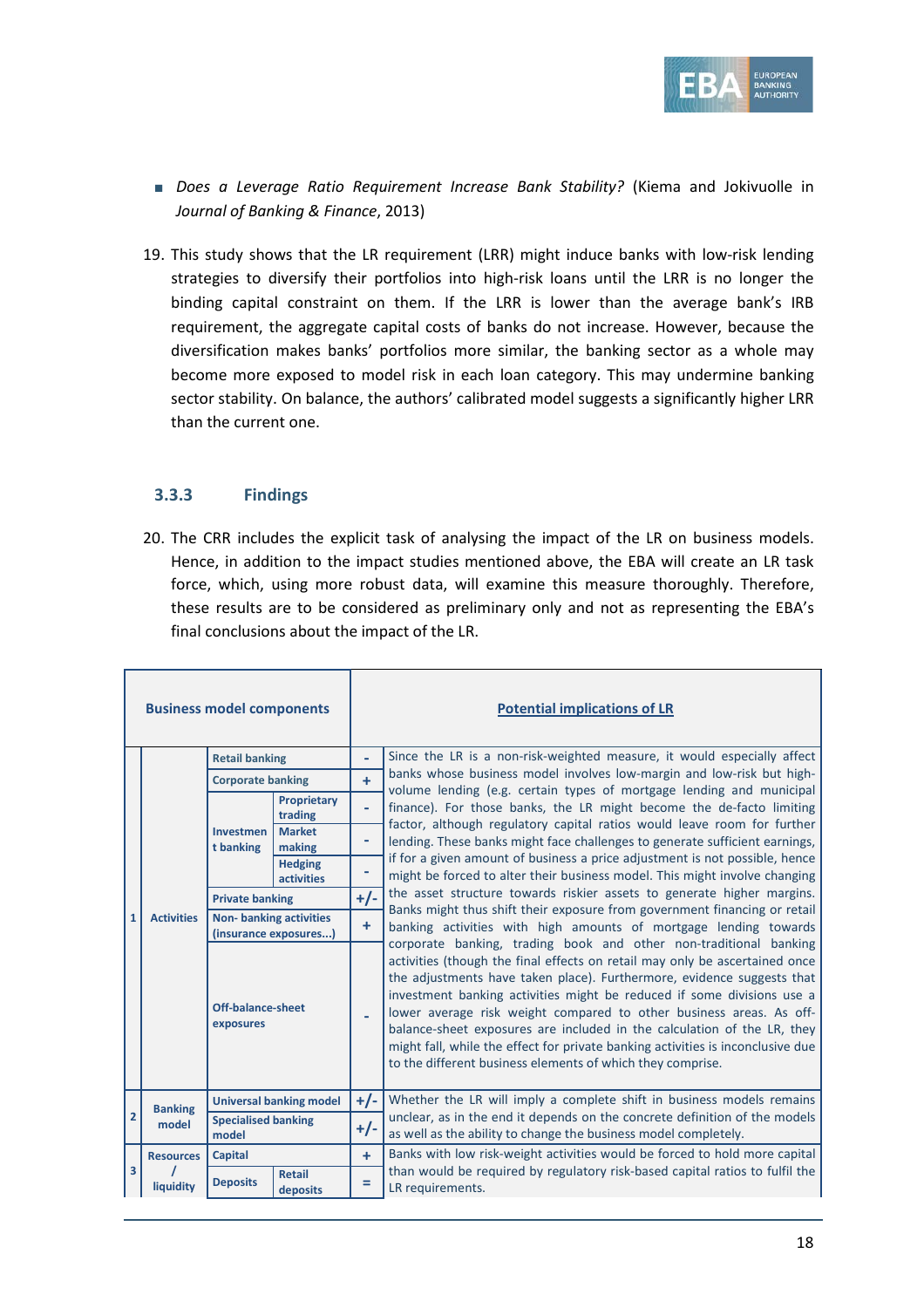

|   | profile                                      |                                                          | <b>Corporate</b><br>deposits           | Ξ                                                                                                                                                                                                                                                                                                                                                                                                                                                                                     | The potential consequences of the LR on bank's asset structures also have<br>corresponding implications on bank's liquidity profiles. For instance,                                                                                                                                                                                                                                                                                               |  |  |  |
|---|----------------------------------------------|----------------------------------------------------------|----------------------------------------|---------------------------------------------------------------------------------------------------------------------------------------------------------------------------------------------------------------------------------------------------------------------------------------------------------------------------------------------------------------------------------------------------------------------------------------------------------------------------------------|---------------------------------------------------------------------------------------------------------------------------------------------------------------------------------------------------------------------------------------------------------------------------------------------------------------------------------------------------------------------------------------------------------------------------------------------------|--|--|--|
|   |                                              | <b>Asset encumbrance</b><br><b>Reliance on wholesale</b> |                                        | Ξ                                                                                                                                                                                                                                                                                                                                                                                                                                                                                     | certain types of mortgage lending are relatively illiquid, whereas most                                                                                                                                                                                                                                                                                                                                                                           |  |  |  |
|   |                                              |                                                          |                                        | Ξ                                                                                                                                                                                                                                                                                                                                                                                                                                                                                     | capital market investments, although they are usually riskier in terms of                                                                                                                                                                                                                                                                                                                                                                         |  |  |  |
|   |                                              | funding                                                  |                                        |                                                                                                                                                                                                                                                                                                                                                                                                                                                                                       | market and credit risk, enjoy a greater degree of liquidity. Hence, if banks                                                                                                                                                                                                                                                                                                                                                                      |  |  |  |
|   |                                              | <b>Maturity of wholesale</b><br>funding                  |                                        | Ξ                                                                                                                                                                                                                                                                                                                                                                                                                                                                                     | increase capital markets activities at the cost of traditional lending<br>activities this might actually enhance their liquidity profiles. However, the<br>effect for each individual bank depends on the specific change in the asset<br>structure of that bank.                                                                                                                                                                                 |  |  |  |
|   |                                              | <b>Interest rate income</b>                              |                                        | $+/-$                                                                                                                                                                                                                                                                                                                                                                                                                                                                                 | As banks change their activities and asset structure, so too their structure                                                                                                                                                                                                                                                                                                                                                                      |  |  |  |
|   |                                              | <b>Trading income</b>                                    |                                        |                                                                                                                                                                                                                                                                                                                                                                                                                                                                                       | of income might change. Some banks might increase the share of                                                                                                                                                                                                                                                                                                                                                                                    |  |  |  |
| 4 | <b>Structure</b><br>of income                | <b>Commissions and fees</b>                              |                                        | +-                                                                                                                                                                                                                                                                                                                                                                                                                                                                                    | commission-based income at the cost of interest income. At the same<br>time, if investment banking activities decline, trading income might shrink<br>as well. Other banks might move to riskier lending, which increases the<br>probability of value adjustments and volatility of the interest income.<br>However, it is highly unlikely that these banks will be able to move to<br>businesses requiring high experience and market knowledge. |  |  |  |
|   |                                              |                                                          | <b>EU</b>                              | $+/-$                                                                                                                                                                                                                                                                                                                                                                                                                                                                                 |                                                                                                                                                                                                                                                                                                                                                                                                                                                   |  |  |  |
|   | Geographi<br>c scope                         | <b>Non</b><br>domestic                                   | exposures<br><b>Foreign</b>            |                                                                                                                                                                                                                                                                                                                                                                                                                                                                                       |                                                                                                                                                                                                                                                                                                                                                                                                                                                   |  |  |  |
| 5 |                                              | exposures                                                | (excl. EU)<br>exposures                | $+/-$                                                                                                                                                                                                                                                                                                                                                                                                                                                                                 | Moving to riskier activities might imply shifting the geographic focus to                                                                                                                                                                                                                                                                                                                                                                         |  |  |  |
|   |                                              | Non-                                                     | <b>EU</b><br>funding                   | $+/-$                                                                                                                                                                                                                                                                                                                                                                                                                                                                                 | non-core markets. The effect is not clear and depends on several factors.                                                                                                                                                                                                                                                                                                                                                                         |  |  |  |
|   |                                              | domestic<br>funding                                      | Foreign                                |                                                                                                                                                                                                                                                                                                                                                                                                                                                                                       |                                                                                                                                                                                                                                                                                                                                                                                                                                                   |  |  |  |
|   |                                              |                                                          | (excl. EU)<br>funding                  | $+/-$                                                                                                                                                                                                                                                                                                                                                                                                                                                                                 |                                                                                                                                                                                                                                                                                                                                                                                                                                                   |  |  |  |
|   |                                              | <b>Size</b>                                              |                                        |                                                                                                                                                                                                                                                                                                                                                                                                                                                                                       | A 3% LR will limit the total size of a bank to 33.3 times its Tier 1 capital.                                                                                                                                                                                                                                                                                                                                                                     |  |  |  |
| 6 | <b>Leverage</b><br><b>Size</b>               |                                                          |                                        | Nowadays, many large international banks are larger, thus they need to<br>sell assets or increase Tier 1 capital to meet this ratio. A bank will only<br>issue new Tier 1 capital if the cost of capital is lower than the margin<br>generated by the activity, which will not be the case for some low-margin<br>lending. As a result, banks might be smaller on average compared to<br>today. Of course, as intended by the regulatory measures, a bank's<br>leverage will decline. |                                                                                                                                                                                                                                                                                                                                                                                                                                                   |  |  |  |
| 7 | <b>Originate</b><br>to hold/to<br>distribute | <b>Use of securitisation</b>                             |                                        | ÷                                                                                                                                                                                                                                                                                                                                                                                                                                                                                     | Banks may have an incentive to use traditional securitisation to reduce<br>their balance sheet and hence their capital requirements. The effect,<br>however, also depends on the final design of the LR.                                                                                                                                                                                                                                          |  |  |  |
|   |                                              | <b>Risk appetite (RWA/total</b><br>exposures)            |                                        | ÷                                                                                                                                                                                                                                                                                                                                                                                                                                                                                     |                                                                                                                                                                                                                                                                                                                                                                                                                                                   |  |  |  |
|   |                                              | <b>RoE</b>                                               |                                        | $+/-$                                                                                                                                                                                                                                                                                                                                                                                                                                                                                 | Risk appetite might increase, as banks may be forced to choose how to<br>use their capital. Given the actual level of capital and confronted with the                                                                                                                                                                                                                                                                                             |  |  |  |
|   |                                              | Loan to deposit ratio                                    |                                        | ÷                                                                                                                                                                                                                                                                                                                                                                                                                                                                                     | choice between low risk and low margin and higher risk but higher margin                                                                                                                                                                                                                                                                                                                                                                          |  |  |  |
|   | <b>Risk</b>                                  |                                                          | of funding                             | $+/-$                                                                                                                                                                                                                                                                                                                                                                                                                                                                                 | most banks will likely go for the second option. As the overall lending                                                                                                                                                                                                                                                                                                                                                                           |  |  |  |
| 8 | appetite<br>and                              |                                                          | of                                     |                                                                                                                                                                                                                                                                                                                                                                                                                                                                                       | capacity falls so will the loan-to-deposit ratio. Due to higher capital levels,<br>the costs of funding per unit of capital are likely to fall as banks become                                                                                                                                                                                                                                                                                    |  |  |  |
|   | performa                                     |                                                          | operations<br>(excluding               |                                                                                                                                                                                                                                                                                                                                                                                                                                                                                       | less risky. As the total amount of capital might increase, however, the                                                                                                                                                                                                                                                                                                                                                                           |  |  |  |
|   | nce                                          | Cost                                                     | cost of                                | Ξ                                                                                                                                                                                                                                                                                                                                                                                                                                                                                     | overall effect on the cost of funding is inconclusive.                                                                                                                                                                                                                                                                                                                                                                                            |  |  |  |
|   |                                              |                                                          | implementi<br>ng the                   |                                                                                                                                                                                                                                                                                                                                                                                                                                                                                       |                                                                                                                                                                                                                                                                                                                                                                                                                                                   |  |  |  |
|   |                                              |                                                          | regulatory                             |                                                                                                                                                                                                                                                                                                                                                                                                                                                                                       |                                                                                                                                                                                                                                                                                                                                                                                                                                                   |  |  |  |
|   |                                              |                                                          | measures)                              |                                                                                                                                                                                                                                                                                                                                                                                                                                                                                       |                                                                                                                                                                                                                                                                                                                                                                                                                                                   |  |  |  |
|   | <b>Operation</b><br>al                       | <b>Number of branches and</b><br>subsidiaries            |                                        | $=$                                                                                                                                                                                                                                                                                                                                                                                                                                                                                   | If banks' risk appetite increases and banks move to riskier assets, banks'<br>governance and internal risk controls will have to work hard to optimise                                                                                                                                                                                                                                                                                            |  |  |  |
| 9 | structure                                    | <b>Intragroup flows</b>                                  |                                        | ÷                                                                                                                                                                                                                                                                                                                                                                                                                                                                                     | the costs of operational risk. Whether banks will respond to this by                                                                                                                                                                                                                                                                                                                                                                              |  |  |  |
|   | and<br>governanc<br>e                        | governance                                               | <b>Importance of internal</b><br>$+/-$ |                                                                                                                                                                                                                                                                                                                                                                                                                                                                                       | changing the internal governance is an open question.                                                                                                                                                                                                                                                                                                                                                                                             |  |  |  |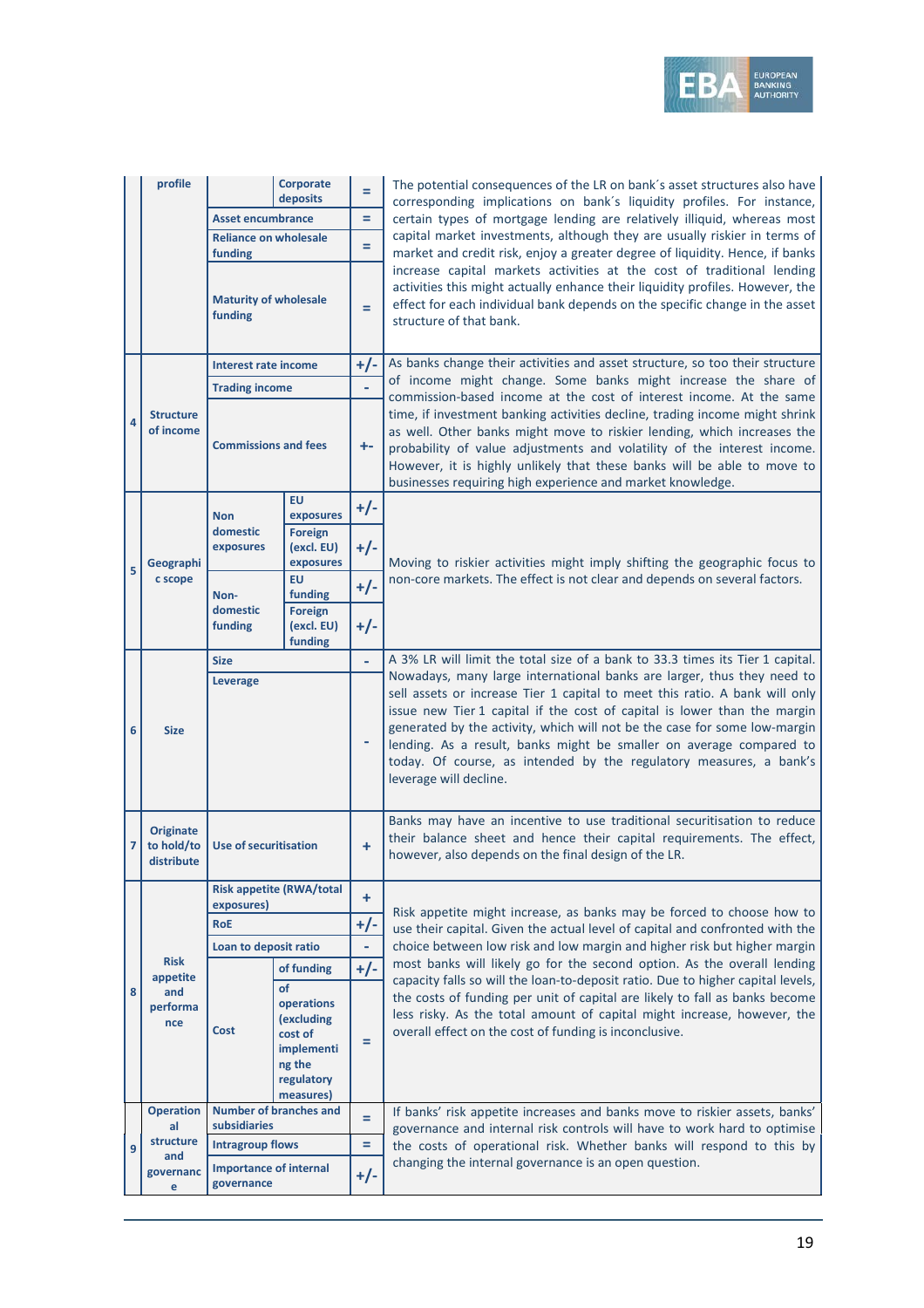

## <span id="page-19-0"></span>3.4 Potential implications of liquidity ratios

### <span id="page-19-1"></span>**3.4.1 Overview of liquidity ratio framework**

- 21. One of the new minimum standards is a 30-day liquidity coverage ratio (LCR) which is intended to promote short-term resilience to potential liquidity disruptions. The LCR requires banks to have sufficient high-quality liquid assets to withstand a stressed 30-day funding scenario. The LCR defines the minimum stock of unencumbered, high quality liquid assets that must be available to cover the net outflow expected to occur in a severe stress scenario. Cash inflows are subject to a cap at 75% of total outflows. Consequently, 25% of cash outflows have to be covered by liquid assets. The European Commission's delegated act on the LCR introduces it as of 1 October 2015. According to the recent revisions to the LCR the minimum requirement will be set at 60% and rise in equal annual steps to reach 100% in 2018.
- 22. The second liquidity standard is the net stable funding ratio (NSFR) (currently under consultation), a longer-term structural ratio to address liquidity mismatches and to provide incentives for banks to use stable sources to fund their activities. In broad terms, the NSFR is calculated by dividing a bank's available stable funding (ASF) by its required stable funding (RSF). The ratio must always be greater than 1. The ASF and RSF requirements specified in the NSFR are adjusted to reflect the degree of stability of liabilities and liquidity of assets. The ASF measure broadly regards the most stable sources of funding to be regulatory capital, funding which has a maturity of at least a year, and deposits. The RSF measure grades various assets in terms of the stable funding required to support them. For example, loans to financial institutions, assets that are encumbered for a period of one year or more, net amounts receivable under derivative trades, non-performing loans, fixed assets, pension assets, intangibles and deferred tax assets require matched stable funding. Residential mortgages would typically require stable funding in the order of 65% of the mortgage amount. Further, certain short-dated assets maturing in less than one year require a smaller proportion of stable funding as banks may allow some proportion of those assets to mature instead of rolling them over. The NSFR also factors in asset quality and liquidity value, recognising that some assets do not require full financing by stable funding where they can be securitised or are tradable to secure additional funding. Off-balance-sheet commitments and contingencies which create potential calls on liquidity require additional stable funding sources.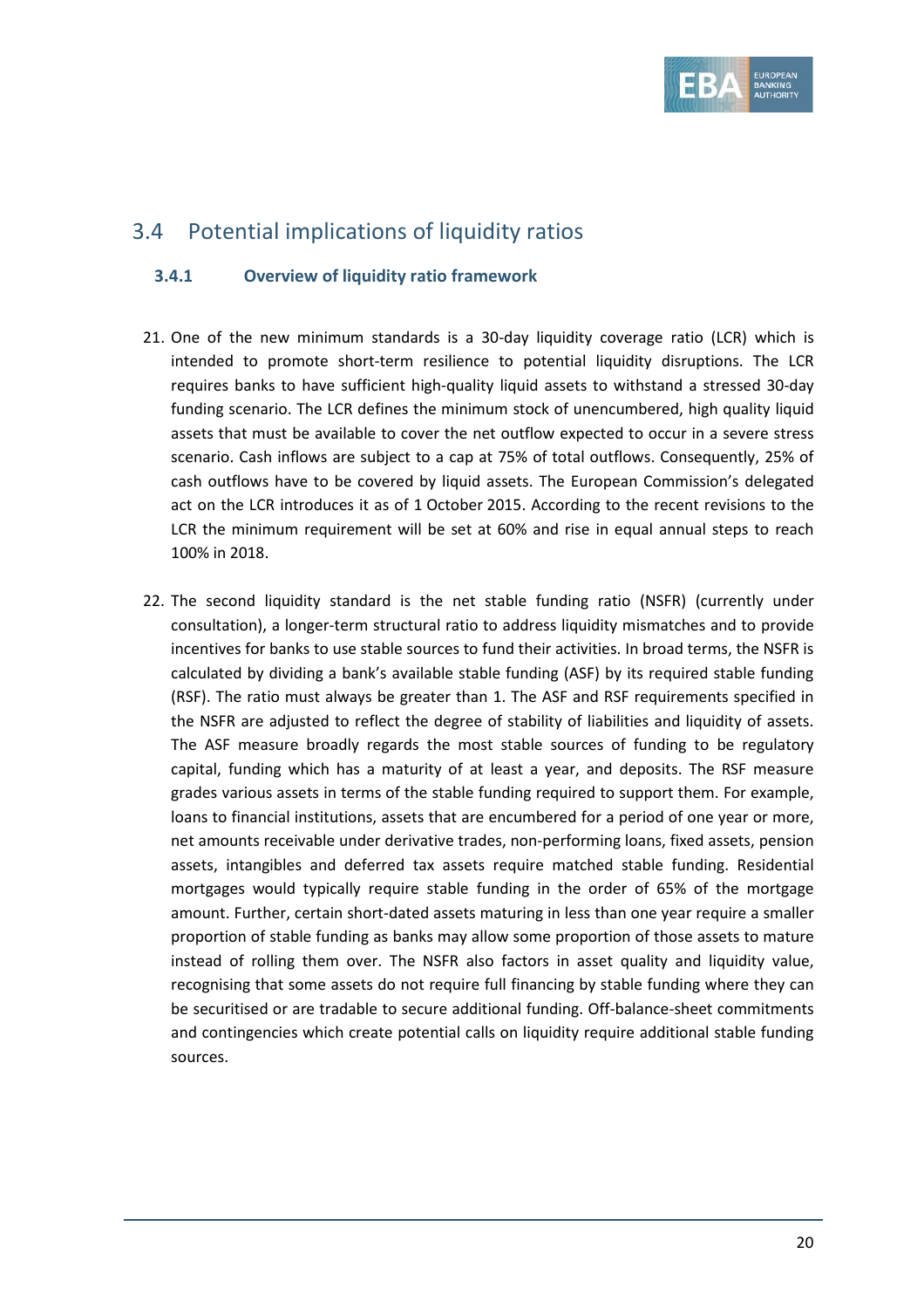

#### <span id="page-20-0"></span>**3.4.2 Overview of existing impact studies.**

- 23. The main impact study published is the EBA *Basel III monitoring exercise: Results based on data as of 31 December 2012[4](#page-20-1)* , p. 27ff. The study looked at the impact of incoming regulations on a Basel III basis, as of 31 December 2012. The results will be used to adjust the CRDIV/CRR package by the European Commission through delegated acts.
- 24. The study predates the SGV business model report and does not differentiate banks except by size of Tier 1 capital and international activity<sup>[5](#page-20-2)</sup>.
- 25. As of December 2012, Group 1 and Group 2 on average show a LCR of 109% and 127%, respectively. At bank level, the ratio varies widely, especially for Group 2 banks. A total of 60% of Group 1 and Group 2 banks in the sample already meet or exceed the 100% requirement. Only 16% Group 1 and Group 2 banks are required to take further action to meet the required minimum of 60% in 2015.
- 26. For the banks in the sample, monitoring results show a shortfall of liquid assets (i.e. the difference between high-quality liquid assets and net cash outflows) of EUR 225 bn (which represents 1% of the EUR 31.3 trillion total assets of the aggregate sample) as of 31 December 2012. This number is only reflective of the aggregate shortfall for banks that are below the 100% requirement and does not reflect surplus liquid assets at banks above the 100% requirement.
	- Net stable funding ratio

 $\overline{a}$ 

- 27. The NSFR figures reported in impact study as of end December 2012 do not incorporate the proposed changes announced by BIS in a consultation document released in January 2014. However, they are the most recent available indicator of the position of banks in relation to the NSFR. In general, we can assume that banks would perform somewhat better if the proposed changes were incorporated.
- 28. A total of 164 Group 1 and Group 2 banks provided sufficient data in the end-2012 Basel III implementation monitoring exercise to calculate the NSFR according to the Basel III liquidity framework. As of December 2012, the average NSFR for Group 1 and Group 2 is 96% and 99%, respectively. 50% of these banks already meet or exceed the minimum. NSFR requirement, 87% show a NSFR higher than 85%.

<span id="page-20-1"></span><sup>4</sup> [http://www.eba.europa.eu/documents/10180/16145/Basel+III\\_Monitoring\\_Report-Dec12.pdf/55261f67-e1ad-4fcd](http://www.eba.europa.eu/documents/10180/16145/Basel+III_Monitoring_Report-Dec12.pdf/55261f67-e1ad-4fcd-b134-0be818530722)[b134-0be818530722](http://www.eba.europa.eu/documents/10180/16145/Basel+III_Monitoring_Report-Dec12.pdf/55261f67-e1ad-4fcd-b134-0be818530722)

<span id="page-20-2"></span> $^5$  Group 1 banks are those that have Tier 1 capital in excess of EUR 3 bn and are internationally active. All other banks are defined as Group 2 banks.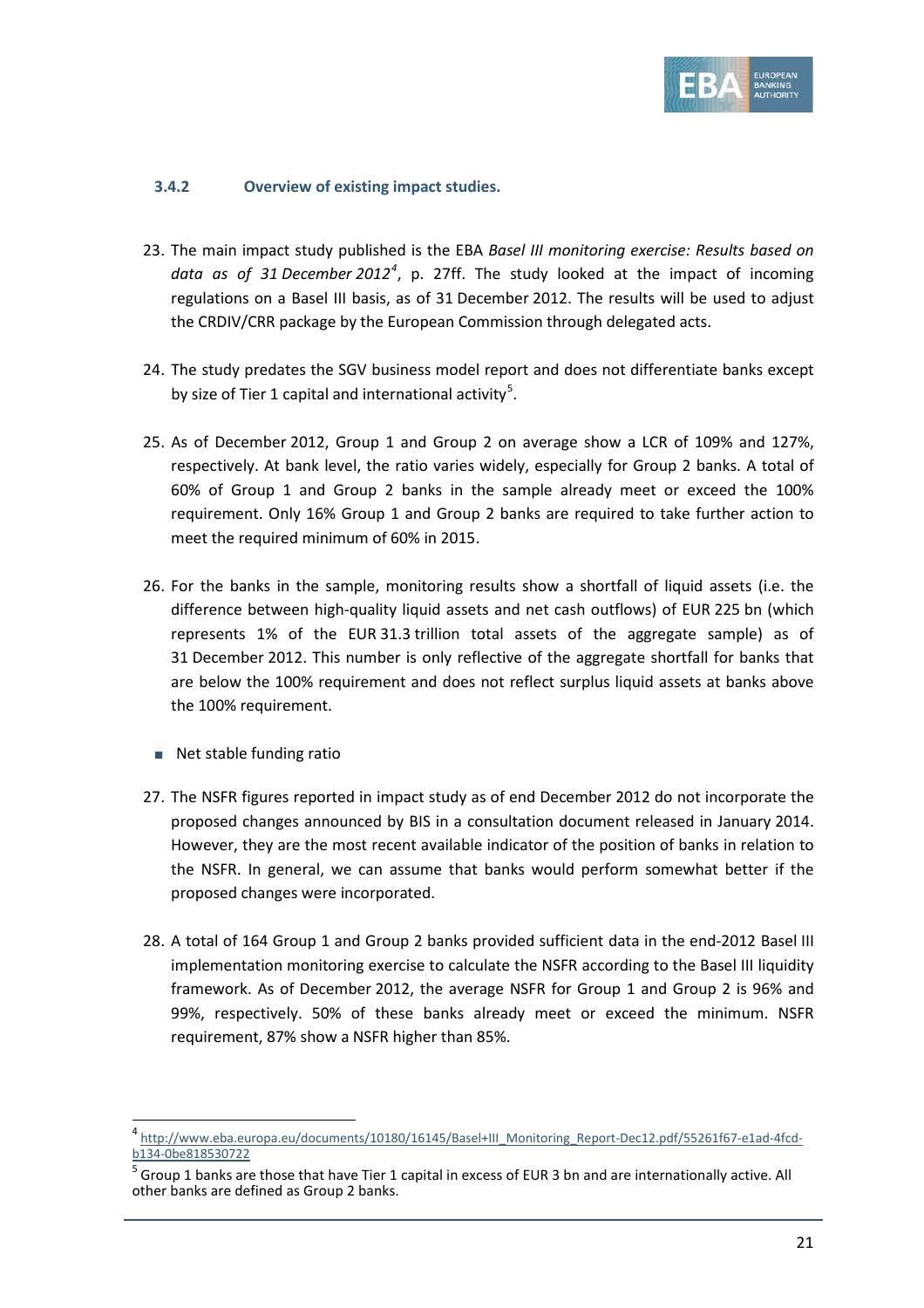

- 29. In total, banks in the sample show a shortfall of stable funding<sup>[6](#page-21-1)</sup> of EUR 959 bn at the end of 2012, which is 22% lower than the EUR 1.23 trillion reported six month before. This number is only reflective of the aggregate shortfall for banks that are below the 100% NSFR requirement and does not reflect any surplus stable funding at banks above the 100% requirement. Banks that are below the 100% required minimum can still take a number of measures until 2018 to meet the standards.
	- Other studies
- 30. This has been a subject of attention for some time; some supervisors have carried out impact studies at national level, generally showing how many banks meet thresholds, and what the shortage at a national system level is (e.g. for Luxembourg, [http://www.bcl.lu/fr/reporting/Etablissements\\_de\\_credit/Impact\\_assessment\\_of\\_the\\_new](http://www.bcl.lu/fr/reporting/Etablissements_de_credit/Impact_assessment_of_the_new_liquidity_rules_on_Luxembourg_banks__31_12_2012.pdf) liquidity rules on Luxembourg banks 31\_12\_2012.pdf - this study includes the updated LCR rules.).
- 31. There are more general studies that pre-date the new rules, such as a study in the impact on bank profitability [\(http://www.banque](http://www.banque-france.fr/fondation/fr/telechar/seminaires/Bordeleau_Graham_WP_Lliquidity_Profitability.pdf)france.fr/fondation/fr/telechar/seminaires/Bordeleau Graham WP Lliquidity Profitability. [pdf](http://www.banque-france.fr/fondation/fr/telechar/seminaires/Bordeleau_Graham_WP_Lliquidity_Profitability.pdf) ), however it is difficult to find recent studies on the subject, especially quantitative ones, at a supranational system level.
- 32. The BCBS impact study from August 2010<http://www.bis.org/publ/bcbs173.pdf> considers the impact during a long period of economic stability, after all requirements have been met, and the transition to the new rules is complete. The study devotes a section on the higher liquidity impact, based on a number of assumptions. The rules have since changed, so the results are to some extent obsolete, but the central thesis, 'Higher capital and liquidity standards are likely to reduce not just the probability, but also the severity of banking crises. Intuitively, higher aggregate levels of capital and liquidity should help insulate stronger banks from the strains faced by the weaker ones', seems correct, supported as it is by some data, but more research is needed.

#### <span id="page-21-0"></span>**3.4.3 Findings**

 $\overline{a}$ 

| <b>Business model components</b> |                   |                              |                        |                          | <b>Potential implications of liquidity ratios</b>                                                                                                                                                  |
|----------------------------------|-------------------|------------------------------|------------------------|--------------------------|----------------------------------------------------------------------------------------------------------------------------------------------------------------------------------------------------|
|                                  | <b>Activities</b> | <b>Retail banking</b>        |                        | $\overline{\phantom{0}}$ | All European banks will be subject to these rules.                                                                                                                                                 |
|                                  |                   | <b>Corporate banking</b>     |                        |                          | High-quality liquid assets (HQLA) will be required to meet the LCR<br>requirement. Banks may find that large HQLA holdings, with<br>correspondingly low RWAs may mean that the LR (rather than the |
|                                  |                   | <b>Investment</b><br>banking | Proprietary<br>trading |                          |                                                                                                                                                                                                    |

<span id="page-21-1"></span> $6$  The shortfall in stable funding measures the difference between balance sheet positions after the application of available stable funding factors and the application of required stable funding factors for banks where the former is less than the latter.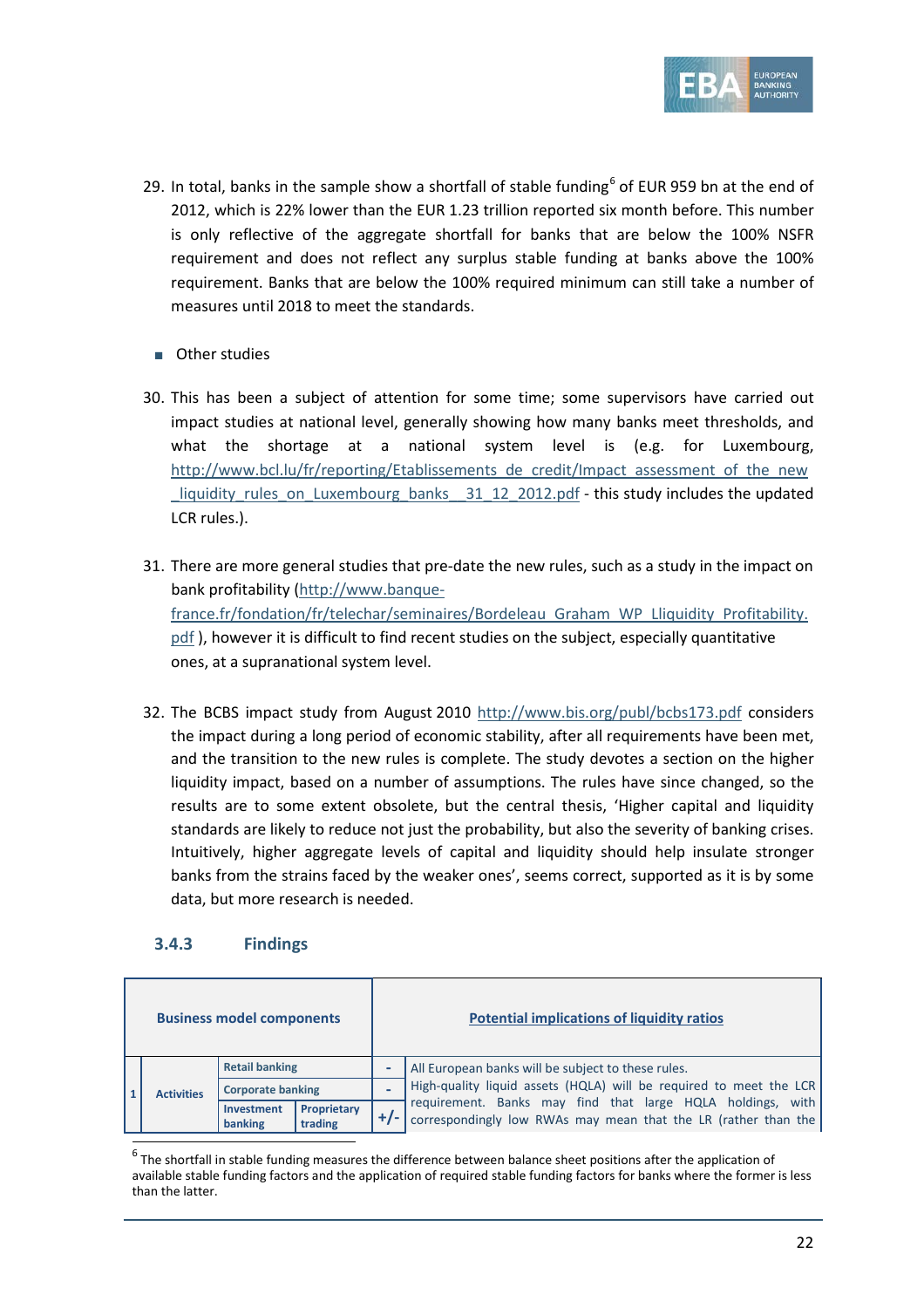

| <b>Off-balance-sheet</b><br>exposures                                                  | Nevertheless, proprietary trading and market making activities may<br>potentially benefit due to government and corporate bonds being held<br>in these business lines.<br>Banks that take deposits (retail and universal banks, and possibly<br>private banks) will find it easier to satisfy NSFR as they have a retail<br>deposit base; conversely, banks that are particularly dependent on<br>wholesale funding (such as investment banks) may find it challenging<br>to meet NSFR, other things (including asset structure) being equal A<br>cost-effective strategy is to reduce assets requiring funding, or<br>concentrate on high-quality, short term loan/bond assets, and have<br>long-term debt and/or equity. This will lead to a reduction in NIM, as<br>yield will be less on assets, long-term funding will be more expensive,<br>and the scope for maturity transformation will diminish.<br>As NSFR excludes short term wholesale funding, the latter cannot be<br>used for satisfying the ratio (an issue for investment banks, who are<br>more reliant on this funding type).<br>Off-balance-sheet exposures are taken into account for ratios, and<br>therefore there is little incentive for entering into these transactions<br>from a liquidity point of view. |
|----------------------------------------------------------------------------------------|----------------------------------------------------------------------------------------------------------------------------------------------------------------------------------------------------------------------------------------------------------------------------------------------------------------------------------------------------------------------------------------------------------------------------------------------------------------------------------------------------------------------------------------------------------------------------------------------------------------------------------------------------------------------------------------------------------------------------------------------------------------------------------------------------------------------------------------------------------------------------------------------------------------------------------------------------------------------------------------------------------------------------------------------------------------------------------------------------------------------------------------------------------------------------------------------------------------------------------------------------------------------------------------|
| <b>Universal banking model</b><br>$\ddot{}$                                            | As stated before, banks that can access retail deposits or long-term                                                                                                                                                                                                                                                                                                                                                                                                                                                                                                                                                                                                                                                                                                                                                                                                                                                                                                                                                                                                                                                                                                                                                                                                                   |
| <b>Banking</b><br>$\overline{2}$<br>model<br><b>Specialised banking model</b><br>$+/-$ | funding will be able to satisfy LCR (due to lower denominator<br>(outflows) compared with e.g. short-term wholesale funding) and NSFR<br>requirements more cheaply and easily than banks that do not have this<br>same access to such funds. As specialised banks tend to be more<br>dependent on wholesale funding this will put strain on them.                                                                                                                                                                                                                                                                                                                                                                                                                                                                                                                                                                                                                                                                                                                                                                                                                                                                                                                                      |
| ÷<br><b>Capital</b>                                                                    | Capital does not mitigate the liquidity situation directly. Nevertheless                                                                                                                                                                                                                                                                                                                                                                                                                                                                                                                                                                                                                                                                                                                                                                                                                                                                                                                                                                                                                                                                                                                                                                                                               |
| <b>Retail</b><br>÷.<br>depos<br>its                                                    | there are links, as a strong capital base in general (and other things<br>being equal) results in lower funding costs due to the perceived lower<br>risk of default and consequent higher rating of the bank as a borrower                                                                                                                                                                                                                                                                                                                                                                                                                                                                                                                                                                                                                                                                                                                                                                                                                                                                                                                                                                                                                                                             |
| <b>Deposits</b><br><b>Corpo</b><br>rate<br>÷<br>depos<br>its                           | of funds. A strongly funded position (over the long term and at low<br>prices) would also lead to lower funding costs and therefore add to<br>capital growth. The institution could also raise capital more easily.                                                                                                                                                                                                                                                                                                                                                                                                                                                                                                                                                                                                                                                                                                                                                                                                                                                                                                                                                                                                                                                                    |
| Resources/<br><b>Asset encumbrance</b><br>3<br>٠<br>liquidity                          | Nevertheless, banks face a balancing act as liquidity buffers of<br>high-quality low-yield assets will tie up capital in low-yield assets and                                                                                                                                                                                                                                                                                                                                                                                                                                                                                                                                                                                                                                                                                                                                                                                                                                                                                                                                                                                                                                                                                                                                          |
| profile<br><b>Reliance on wholesale</b>                                                | thus have an effect on profitability.                                                                                                                                                                                                                                                                                                                                                                                                                                                                                                                                                                                                                                                                                                                                                                                                                                                                                                                                                                                                                                                                                                                                                                                                                                                  |
| ÷.<br>funding                                                                          | The NSFR will push banks towards increasing customer deposits, and                                                                                                                                                                                                                                                                                                                                                                                                                                                                                                                                                                                                                                                                                                                                                                                                                                                                                                                                                                                                                                                                                                                                                                                                                     |
| <b>Maturity of wholesale</b><br>÷<br>funding                                           | long-term wholesale funding (interbank lending) and equity, and<br>discourage shorter-term funding. This may point to higher funding<br>costs, as there is both competition and expected higher returns for this<br>liability structure.<br>There are incentives to lengthen liquidity profiles as NSFR recognises                                                                                                                                                                                                                                                                                                                                                                                                                                                                                                                                                                                                                                                                                                                                                                                                                                                                                                                                                                     |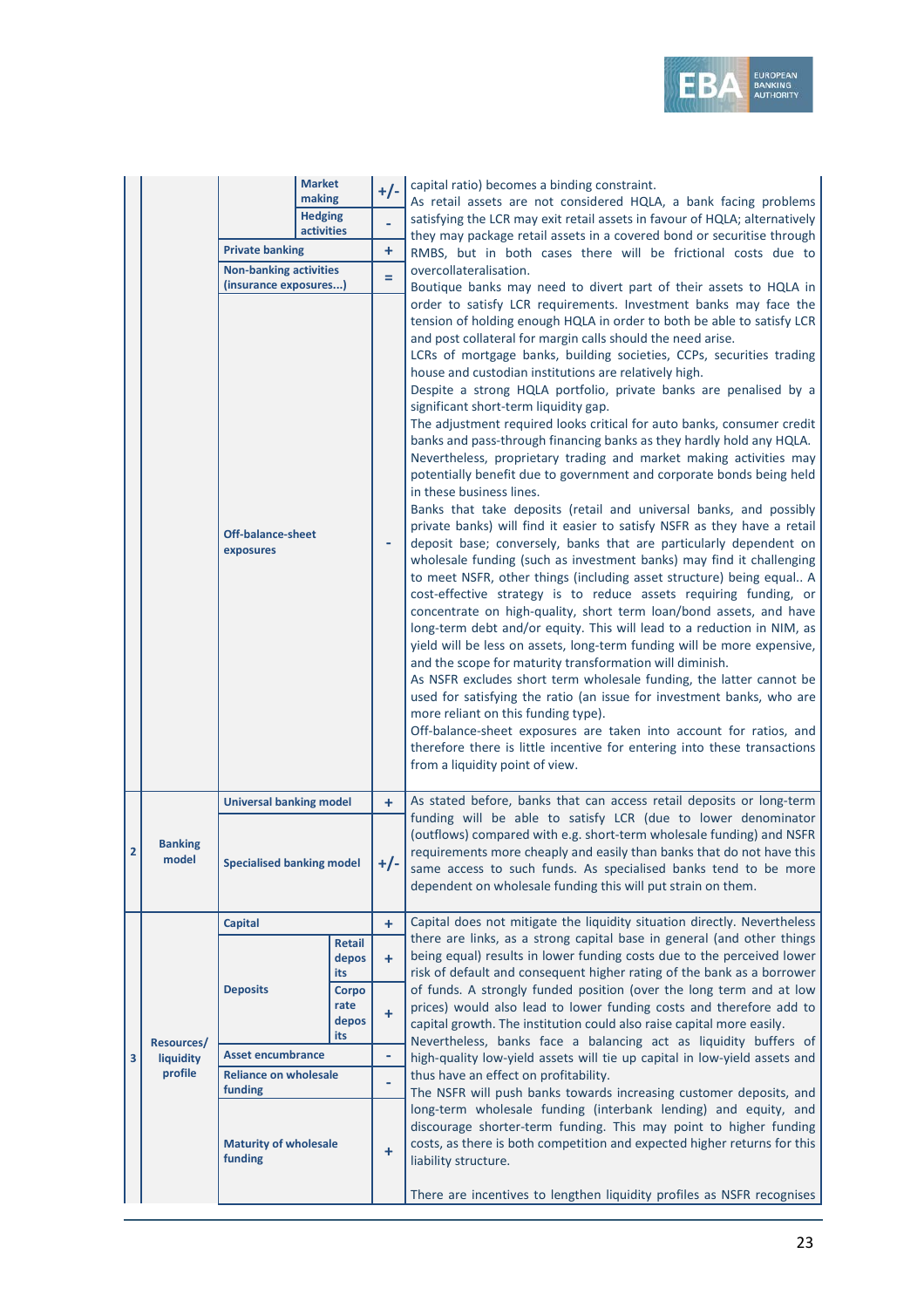

|                |                                              |                                               |                                                                     |           | long-term interbank funding. Nevertheless, the status of deposits is<br>unclear since the ratio may include term deposits. Retail deposits are<br>stickier than wholesale.<br>Overall, deposits will become more desirable, (so loan to deposit is<br>likely to decease, especially in the current deleveraging environment).<br>Short term funding is discouraged under NSFR as is asset encumbrance<br>(by requiring stable funding set against the entire amount of assets<br>with maturity over 1 year).                                                                                                                                                                                                                                                |
|----------------|----------------------------------------------|-----------------------------------------------|---------------------------------------------------------------------|-----------|-------------------------------------------------------------------------------------------------------------------------------------------------------------------------------------------------------------------------------------------------------------------------------------------------------------------------------------------------------------------------------------------------------------------------------------------------------------------------------------------------------------------------------------------------------------------------------------------------------------------------------------------------------------------------------------------------------------------------------------------------------------|
|                |                                              | <b>Interest rate income</b>                   |                                                                     | -         | A high liquid buffer with high-quality/low-return assets may put<br>pressure on banks' earnings and push banks to search for yield on the<br>other parts of the asset book, possibly encouraging riskier behaviour.                                                                                                                                                                                                                                                                                                                                                                                                                                                                                                                                         |
|                |                                              | <b>Trading income</b>                         |                                                                     | Ξ         | There may be less scope for maturity transformation business as there                                                                                                                                                                                                                                                                                                                                                                                                                                                                                                                                                                                                                                                                                       |
| 4              | <b>Structure of</b><br>income                | <b>Commissions and fees</b>                   |                                                                     | ÷         | are incentives for reducing long-term lending in order to hold more<br>government bonds and other short term assets.<br>There are also potential net interest income pressures due to<br>competition for deposits which is likely to drive up prices for them $-$ as<br>deposits are considered more stable funding and therefore beneficial<br>for the NSFR.<br>Trading income is affected to the extent that it uses short-term<br>wholesale funding that may become scarcer/more expensive. The<br>funding would be supporting only open positions.<br>Fees and commissions typically flow from advice or cross-selling and<br>not assets, therefore do not need funding. Products that support M&A<br>or cross-sold assets would be captured elsewhere. |
|                | Geographic<br>scope                          | <b>Non domestic</b><br>exposures              | <b>EU</b><br>exposures<br><b>Foreign</b><br>(excl. EU)<br>exposures | ÷<br>۰    | The proposed LCR gives a privileged position to debt of sovereigns<br>denominated in currency that matches assets. For most EU banks, this<br>means domestic currency, as their business is concentrated in the<br>domestic market.                                                                                                                                                                                                                                                                                                                                                                                                                                                                                                                         |
|                |                                              |                                               | EU<br>funding                                                       | -         | EEA banks will be subject to the rules, through the CRDIV/CRR package.<br>The rules have been drafted by the BCBS, so in theory they should                                                                                                                                                                                                                                                                                                                                                                                                                                                                                                                                                                                                                 |
| 5              |                                              | <b>Non-domestic</b><br>funding                | <b>Foreign</b><br>(excl. EU)<br>funding                             | ۰         | eventually also apply to the US (through 'moral suasion'; no legal<br>obligation), although implementation of Basel 2 in the US shows that it<br>will be subject to lobbying efforts. Nevertheless, the Fed has said it<br>intends to implement some version of the LCR and other Basel III<br>liquidity standards in the US. The scope, timing and implementation<br>are unclear.<br>Other jurisdictions will also follow the BCBS lead, if the Basel II<br>precedent is followed.                                                                                                                                                                                                                                                                         |
|                |                                              | <b>Size</b>                                   |                                                                     | Ξ         | The structure of funding rather than size is a more relevant issue for                                                                                                                                                                                                                                                                                                                                                                                                                                                                                                                                                                                                                                                                                      |
| 6              | <b>Size</b>                                  | Leverage                                      |                                                                     | ۰         | LCR and NSFR but there may be leverage considerations. A bank may<br>deleverage to satisfy LCR and NSFR requirements, by reducing the<br>denominators.                                                                                                                                                                                                                                                                                                                                                                                                                                                                                                                                                                                                      |
| $\overline{7}$ | <b>Originate to</b><br>hold/to<br>distribute | <b>Use of securitisation</b>                  |                                                                     | ÷         | Under the latest revisions, residential mortgage-backed securities<br>(RMBS) with AA rating (but not own issues) may be counted as level 2B<br>assets (higher haircuts) for the LCR. This was a watering down of the<br>initial proposals which is more accommodating to the securitisation<br>market. The introduction of the LCR is likely to encourage banks to<br>securitise (illiquid) assets in order to generate cash inflows and release<br>these assets from their balance sheet, and the recognition of RMBS as<br>level 2 may mean that other institutions are more likely now to hold<br>such securities.                                                                                                                                       |
|                |                                              | <b>Risk appetite (RWA/total</b><br>exposures) |                                                                     | -         | Potential implications for profitability are inconclusive: there is a push                                                                                                                                                                                                                                                                                                                                                                                                                                                                                                                                                                                                                                                                                  |
| 8              | <b>Risk</b><br>appetite and                  | <b>RoE</b>                                    |                                                                     | ۰         | to HQLA that are low yielding (and therefore risk appetite will decline).                                                                                                                                                                                                                                                                                                                                                                                                                                                                                                                                                                                                                                                                                   |
|                | performanc<br>e                              | Loan to deposit ratio                         |                                                                     | ۰         | Lengthening maturities and the scramble for HQLAs at the same time                                                                                                                                                                                                                                                                                                                                                                                                                                                                                                                                                                                                                                                                                          |
|                |                                              | Cost                                          | of funding                                                          | $\ddot{}$ | will push the cost of funding up.; nevertheless the safer banks that will                                                                                                                                                                                                                                                                                                                                                                                                                                                                                                                                                                                                                                                                                   |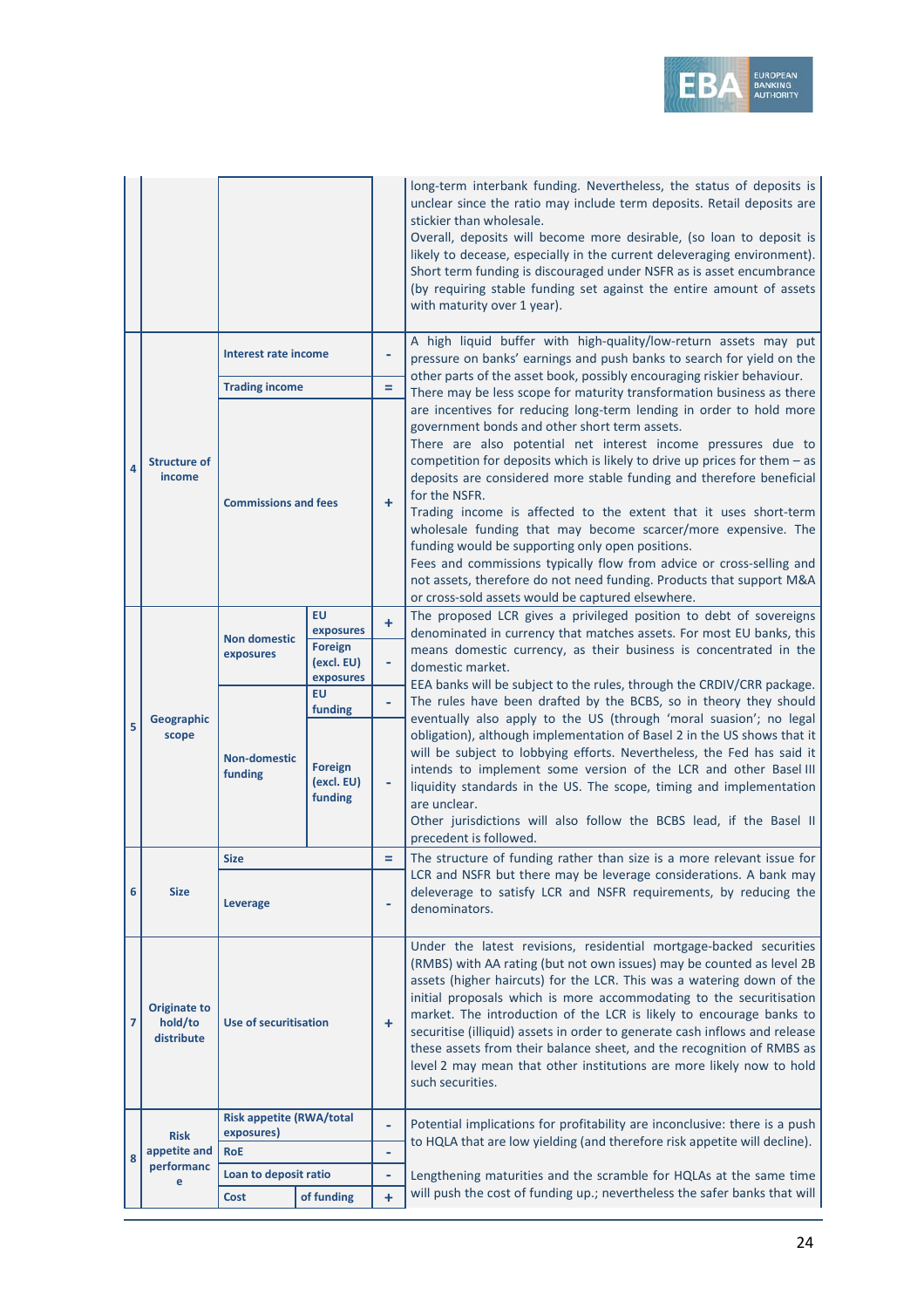

|   |                                                      | of<br>operations<br>(excluding<br>the cost of<br>implementi<br>ng<br>regulatory<br>measures) | $+/-$                        | result may push cost of funding lower as a second-order effect. But in<br>the first instance, other things being equal, RoE is likely to fall.                                                                                                                                                                                                                                                                                                                                                                                                                                                                                                                                                                                                                                                                                                                                                                                                                                          |
|---|------------------------------------------------------|----------------------------------------------------------------------------------------------|------------------------------|-----------------------------------------------------------------------------------------------------------------------------------------------------------------------------------------------------------------------------------------------------------------------------------------------------------------------------------------------------------------------------------------------------------------------------------------------------------------------------------------------------------------------------------------------------------------------------------------------------------------------------------------------------------------------------------------------------------------------------------------------------------------------------------------------------------------------------------------------------------------------------------------------------------------------------------------------------------------------------------------|
|   |                                                      | Number of branches and<br>subsidiaries                                                       |                              | There seems to be a trend towards 'ring-fencing'. This is seen in<br>practice by NSA actions, and comments from the BCBS suggest that                                                                                                                                                                                                                                                                                                                                                                                                                                                                                                                                                                                                                                                                                                                                                                                                                                                   |
|   |                                                      | <b>Intragroup flows</b>                                                                      | $\qquad \qquad \blacksquare$ | banks and regulators should not assume that currencies will be freely                                                                                                                                                                                                                                                                                                                                                                                                                                                                                                                                                                                                                                                                                                                                                                                                                                                                                                                   |
| 9 | <b>Operational</b><br>structure<br>and<br>governance | <b>Importance of internal</b><br>governance                                                  | Ξ                            | transferable in times of stress. This may affect subsidiaries, but host<br>supervisors may prefer subsidiaries (locally controlled) to branches<br>(home controlled) especially if there is deposit taking going on.<br>The LCR treats intragroup inflows and outflows differently, with<br>inflows capped at 75% of total expected outflows (except with<br>regulatory approval) and outflows that are unspecified (therefore<br>multiplied by 100%, or with regulatory approval, in the presence of a<br>joint decision and other conditions, a lower percentage). This is subject<br>to EBA review and modification, but for the time being the unequal<br>treatment of inflows and outflows (in the absence of specific<br>regulatory action) is likely to discourage liquidity transfers within a<br>group, and make the LCR difficult to meet for 'liquidity centres'. This<br>then also discourages a hub-and-spoke model of liquidity with one<br>centre and many subsidiaries. |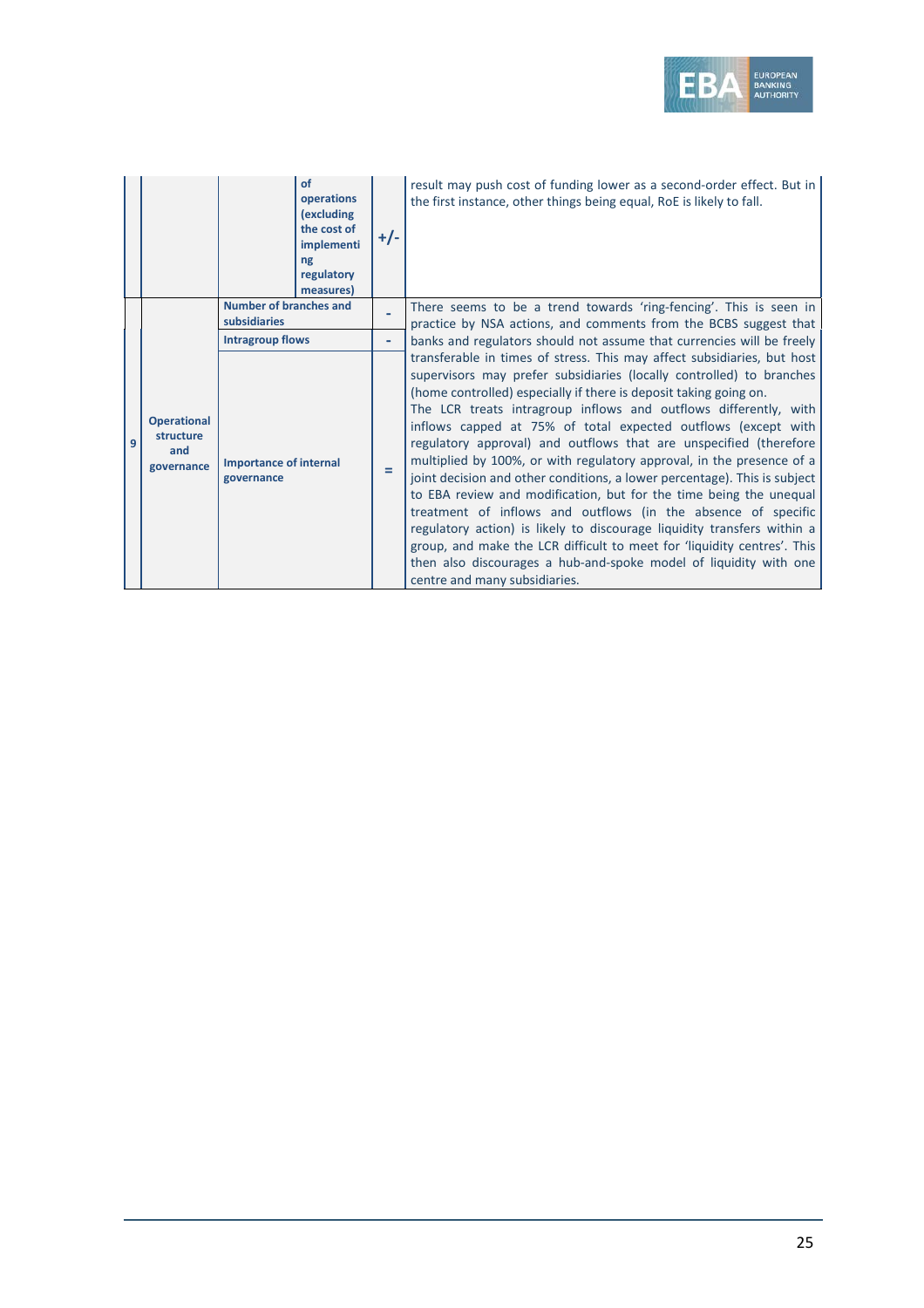

## <span id="page-25-0"></span>3.5 Potential implications of structural reforms for banks' business models

### <span id="page-25-1"></span>**3.5.1 Overview of the main structural reforms of the banking sector**

- 33. There are three main structural reforms affecting the global banking system.
- 34. In the EU, the Liikanen Report aims to separate proprietary trading activities from the rest of the group if these activities represent a significant share of a bank's business, or if the volume of these activities can be considered significant from the viewpoint of financial stability. This separation is to enhance financial stability, protect insured depositors and safeguard banking groups' ability to lend to the economy. It applies to credit institutions, financial holding companies and mixed financial holding companies beyond a threshold that is yet to be defined.
- 35. The UK is implementing the recommendations of the Independent Commission on Banking (ICB) which will lead to:
	- the introduction of a ring-fence around retail and SME deposits and associated payment and overdraft facilities to separate core everyday banking activities from investment banking activities;
	- preference for deposits protected under the Financial Services Compensation Scheme (FSCS); and
	- higher loss-absorbency requirements on banks to ensure they can absorb more losses in a resolution scenario.
- 36. As well as implementing the 'Volcker rule' which bans proprietary trading, the US authorities are consulting on the implementation of intermediate holding companies (IHC) for large foreign banks operating (FBO) in the US. This is part of the Dodd-Frank Act (Section 165).

The proposal requires the establishment of a separately capitalised top tier US IHC to hold all US bank and non-bank subsidiaries (except subsidiaries which are principally engaged in banking business outside of the US).

- 37. Outline of the key prudential requirements of the US IHC proposals
	- Capital the US IHC would be subject to the US capital requirements for US bank holding companies. If the wider consolidated FBO group is not required to meet capital requirements similar to Basel III, a further surcharge will be added.
	- Liquidity the US IHC would be subject to a 30-day US liquidity buffer and other liquidity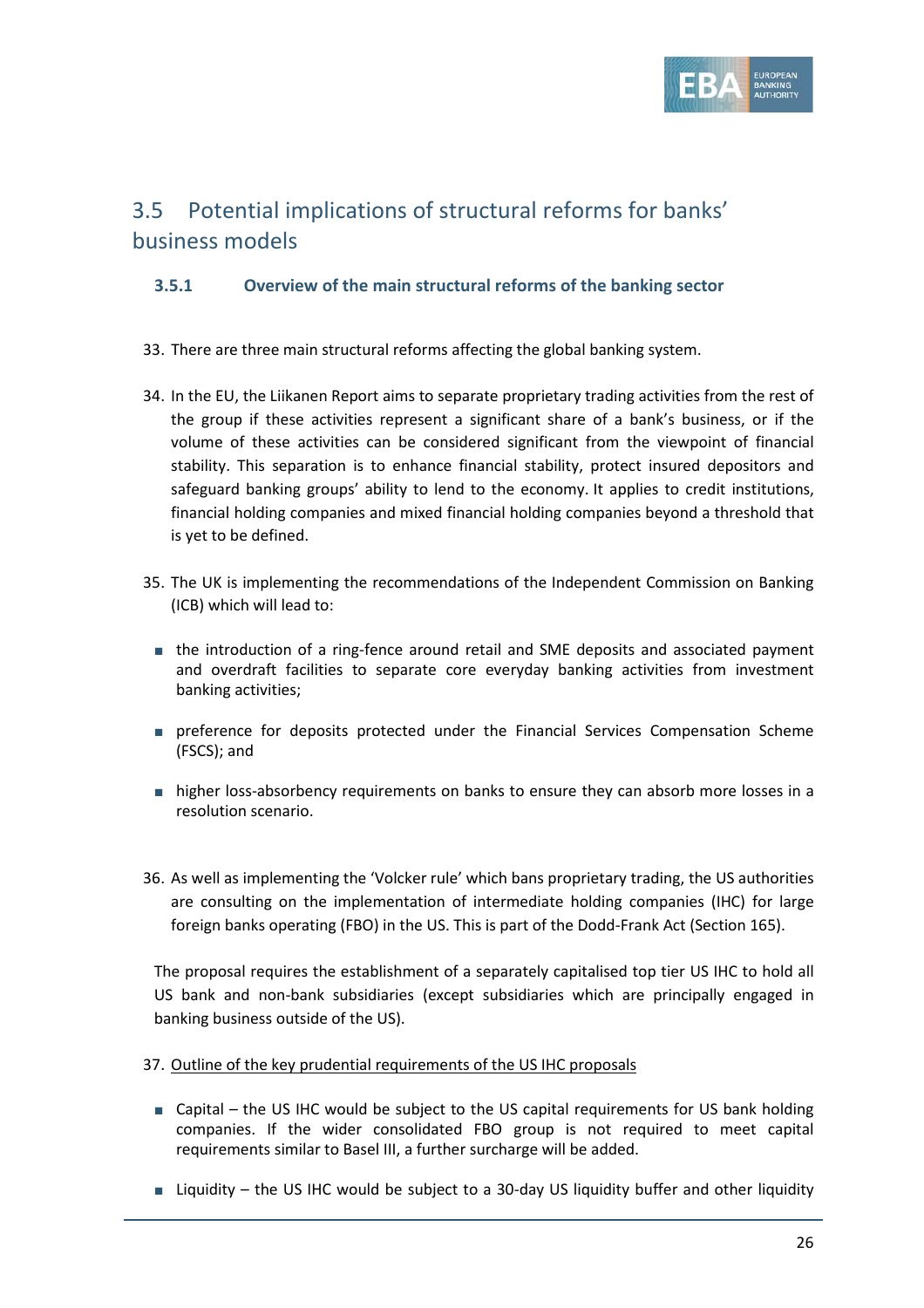

risk management requirements including internal liquidity stress tests.

- Stress testing Dodd-Frank capital stress testing would be required for the US IHC. The rest of the FBO (including the US branches and agencies) would be subject to and have to pass US-comparable annual home regulator capital stress tests at a group level and provide certain information to the Federal Reserve Board (FRB) on its home stress tests. The consequences of non-compliance include tighter intragroup funding restrictions and additional liquidity requirements.
- LR enhanced requirements may apply to the largest FBOs if the FSOC identifies a threat to US financial stability.
- Large exposures the aggregate net credit exposure of US banking operations with third parties, would be limited to 25% of the IHC. A stricter limit (10%) would apply to exposures between 'major' counterparties. A quantitative study is underway and these rules may be revised.
- Risk management the FBO must establish a board level US risk committee and appoint a US chief risk officer – both of which must comply with requirements to be imposed by the FRB.
- Resolution the FRB has said that it will take the following steps as concerns arise about the health of the financial sector: increased supervisory review; initial remediation; recovery then recommended resolution. The triggers for these steps are related to the capital adequacy of the FBO and US IHC; stress tests of the IHC; risk management; liquidity risk management and FRB market indicator thresholds (relating to both the FBO and US IHC).

#### <span id="page-26-0"></span>**3.5.2 Overview of existing impact studies.**

- 38. BIS Working Papers No 412 *Structural bank regulation initiatives: approaches and implications*, (April 2013) :
	- A number of jurisdictions are considering whether to implement regulations that impose restrictions on the scope of banking activity, or they have already taken concrete steps towards doing so. These initiatives include the so-called 'Volcker rule' in the United States, the proposals of the Vickers Commission in the United Kingdom, and the European Commission's Liikanen Report. Legislation on structural bank regulation has been passed in Germany and France.
	- The proposals for structural bank regulation break with the conventional wisdom that the banking sector's efficiency and stability stands only to gain from the increased diversification of banks' activities. Rather, structural bank regulation sees the combination of commercial banking and certain types of capital market related activities as a source of systemic risk. The common element of all the proposals is to restrict universal banking by drawing a line somewhere between 'commercial' and 'investment' banking businesses; hence the various initiatives on structural bank regulation to change how banks organise themselves.
	- Structural bank regulation initiatives are designed to reduce systemic risk in several ways.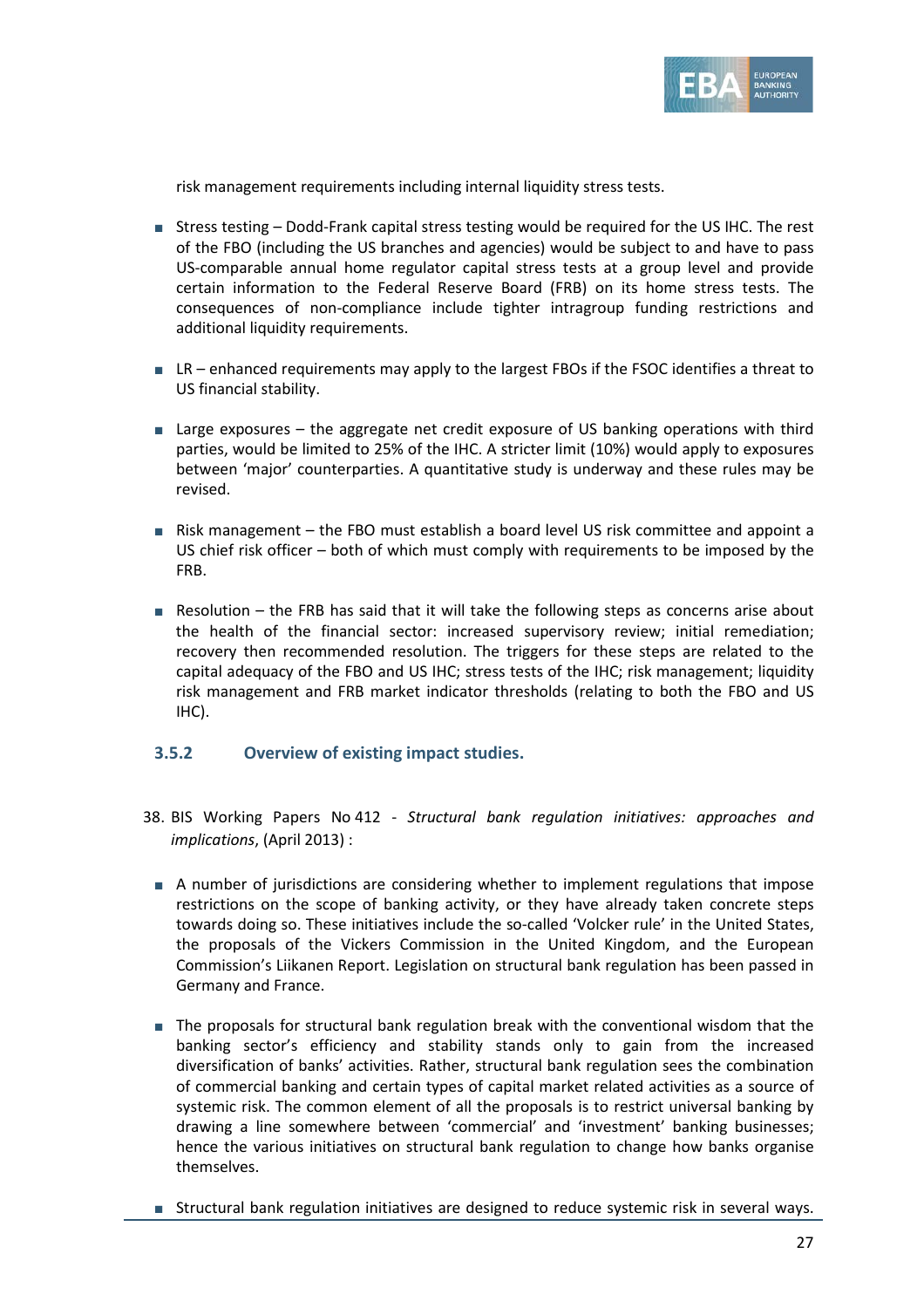

Firstly, they can shield the institutions carrying out the protected activities from losses incurred elsewhere. Secondly, they can prevent any subsidies supporting the protected activities (e.g. central bank lending facilities and deposit guarantee schemes) from cutting the cost of risk-taking and inducing moral hazard in other business lines. Thirdly, they can reduce the complexity and possibly the size of banking groups, making them easier to manage, more transparent to outside stakeholders and easier to resolve.

- However, the initiatives also raise some challenges. One risk is that banks may respond to the reforms by moving certain activities beyond the scope of consolidated regulation. In fact, one reason why the Liikanen Report opts for subsidiarity rather than full separation is to reduce this risk. Migration would be a concern if these activities were systemic in nature.
- Secondly, structural regulation may, through various channels, affect the international activities of universal banks in particular. For example, disincentives for global banking may be created by initiatives seeking to protect depositors and cut the costs of the official safety net within the home country jurisdiction. Moreover, ring-fencing and subsidiarity may limit the allocation of capital and liquidity within a globally operating banking group. Through these channels, structural regulation may contribute to a fragmentation of banking markets along national lines.
- A third risk is that structural regulation may create business models that are, in fact, more difficult to supervise and resolve. For example, resolution strategies may be rather complex to design and implement for globally operating banks that have to face increasing heterogeneity in business models permitted at the national level.

|                | <b>Business model components</b> |                                                        |                                     |       | <b>Potential implications of structural reforms</b>                                                                                                                                                                                                                                                                                                                                                                                                                           |
|----------------|----------------------------------|--------------------------------------------------------|-------------------------------------|-------|-------------------------------------------------------------------------------------------------------------------------------------------------------------------------------------------------------------------------------------------------------------------------------------------------------------------------------------------------------------------------------------------------------------------------------------------------------------------------------|
|                |                                  | <b>Retail banking</b>                                  |                                     | Ξ     | Retail banking will be ring-fenced and potential implications for                                                                                                                                                                                                                                                                                                                                                                                                             |
|                |                                  | <b>Corporate banking</b>                               |                                     | $+/-$ | corporate banking will depend on where the firms decide to place                                                                                                                                                                                                                                                                                                                                                                                                              |
|                | <b>Activities</b>                | Investment<br>banking                                  | Proprietary<br>trading              |       | their corporate banking activities. Non-ring-fenced entities that<br>include investment banking and trading activities will come under<br>pressure to reduce the amount of business if they are cannot finance                                                                                                                                                                                                                                                                |
|                |                                  |                                                        | <b>Market</b><br>making             |       | it. The potential implications for the off-balance-sheet exposure will                                                                                                                                                                                                                                                                                                                                                                                                        |
| 1              |                                  |                                                        | <b>Hedging</b><br><b>activities</b> |       | depend on the type of exposure and where it is placed within the<br>group. Depending on the degree of intragroup separation, banks may                                                                                                                                                                                                                                                                                                                                        |
|                |                                  | <b>Private banking</b>                                 |                                     | $+/-$ | find it harder to loss lead on certain products in order to cross-sell<br>other products which may not be permitted for the deposit bank.<br>This may result in banks having to alter the pricing of certain<br>products.                                                                                                                                                                                                                                                     |
|                |                                  | <b>Non-banking activities</b><br>(insurance exposures) |                                     | Ξ     |                                                                                                                                                                                                                                                                                                                                                                                                                                                                               |
|                |                                  | <b>Off-balance-sheet exposures</b>                     |                                     | $+/-$ |                                                                                                                                                                                                                                                                                                                                                                                                                                                                               |
|                |                                  | <b>Universal banking model</b>                         |                                     |       | The potential implications for the universal banking model will be                                                                                                                                                                                                                                                                                                                                                                                                            |
| $\overline{2}$ | <b>Banking</b><br>model          | <b>Specialised banking model</b>                       |                                     | $+$   | significant and depend on the degree of separation. While the<br>separate ring fenced entities will be maintained under the group,<br>intragroup efficiencies and economies of scope may be lost or<br>reduced significantly due to the inability of the business to benefit<br>from economies of scale and cross-selling. Potential implications for<br>the specialised banking models will depend on the specific activities<br>and structure but is likely to be affected. |
|                | Resources/                       | Capital                                                |                                     | ÷     | The structural reforms are overall pushing for higher levels of going                                                                                                                                                                                                                                                                                                                                                                                                         |

### <span id="page-27-0"></span>**3.5.3 Findings**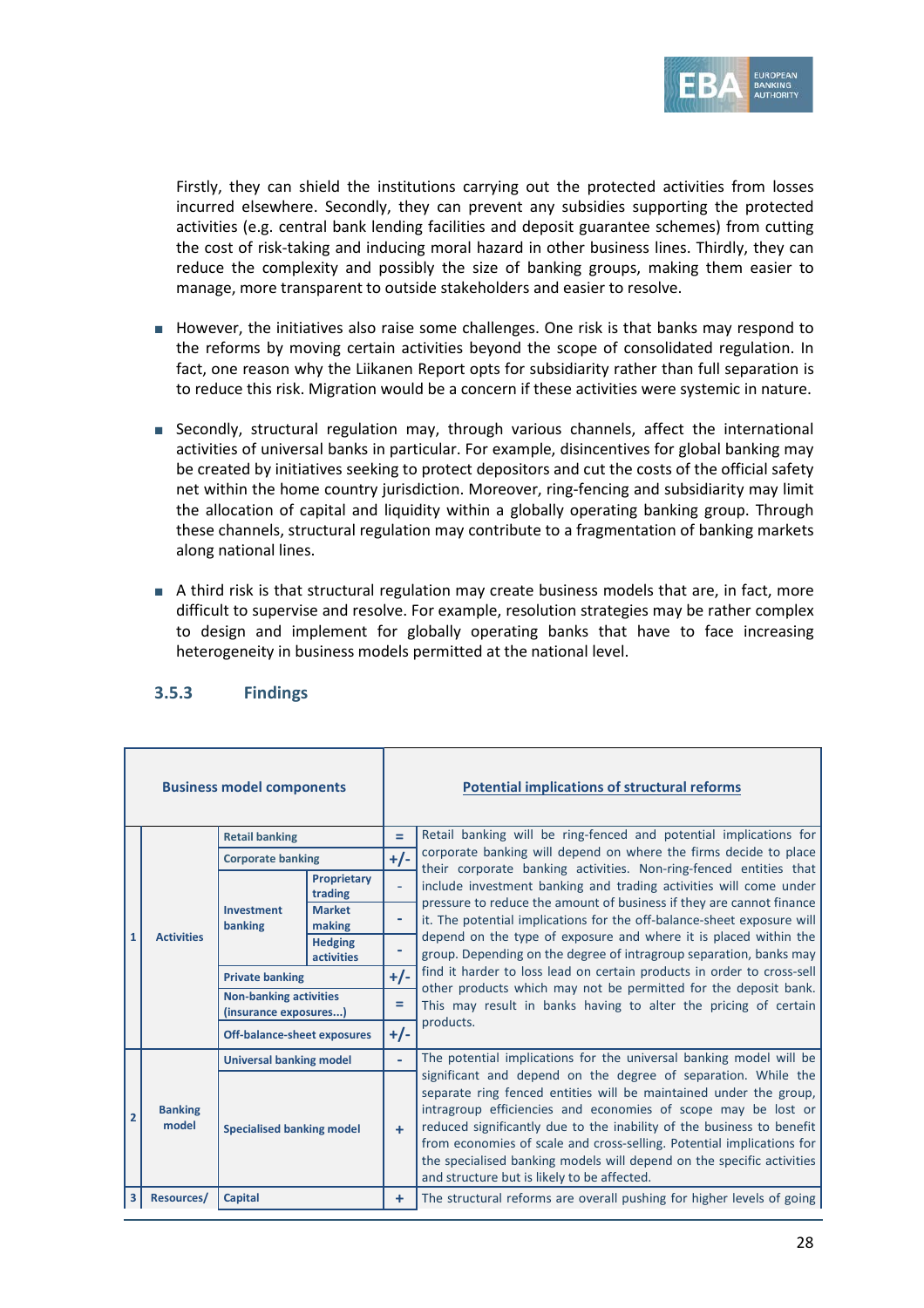

|                | liquidity<br>profile                         |                                               | <b>Retail</b><br>deposit<br>S                                                                    | Ξ         | concern capital resources and gone concern loss-absorbency<br>capacity (long-term unsecured debt). In the US, the reforms are<br>removing the ability of a subsidiary to rely on group capital. Certain                                                                                                                                                                |
|----------------|----------------------------------------------|-----------------------------------------------|--------------------------------------------------------------------------------------------------|-----------|------------------------------------------------------------------------------------------------------------------------------------------------------------------------------------------------------------------------------------------------------------------------------------------------------------------------------------------------------------------------|
|                |                                              | <b>Deposits</b>                               | Corpora<br>te<br>deposit<br>s                                                                    | $+/-$     | reforms, such as those in the US, are also proposing separate<br>liquidity pools than are more restrictive than in the past. It is likely<br>that the investment banking business's ability to raise capital will be                                                                                                                                                   |
|                |                                              | <b>Asset encumbrance</b>                      |                                                                                                  | ÷         | affected and capital might become more expensive depending on                                                                                                                                                                                                                                                                                                          |
|                |                                              | <b>Reliance on wholesale</b>                  |                                                                                                  | $+/-$     | the perceived riskiness of the entity. Asset encumbrance may<br>potentially increase if the group chooses to use assets to fund its                                                                                                                                                                                                                                    |
|                |                                              | funding                                       |                                                                                                  |           | activities across the group. Reliance on wholesale funding will                                                                                                                                                                                                                                                                                                        |
|                |                                              | <b>Maturity of wholesale</b><br>funding       |                                                                                                  | $+/-$     | increase in the investment banking entity as the use of retail deposits<br>will be restricted. Furthermore, the cost of funding for non-ring-<br>fenced trading activities is likely to increase leading to increased<br>reliance on collateralised (repo) and short-term funding.                                                                                     |
|                |                                              | Interest rate income                          |                                                                                                  | $+/-$     | As noted above, depending on the height of the ring fence, certain                                                                                                                                                                                                                                                                                                     |
|                |                                              | <b>Trading income</b>                         |                                                                                                  | ÷,        | ancillary activities linked to lending may no longer be fully                                                                                                                                                                                                                                                                                                          |
| 4              | <b>Structure of</b><br>income                | <b>Commissions and fees</b>                   |                                                                                                  | $+/-$     | permissible by the deposit bank and would have to be provided on<br>an agency basis by the rest of the group or by a third party. As<br>diversification of the income and ability to cross-sell fall, dependency<br>on net interest income will increase in the retail business and<br>volatility of investment banking income is also likely to increase.             |
|                |                                              |                                               | <b>EU</b>                                                                                        | Ξ         |                                                                                                                                                                                                                                                                                                                                                                        |
|                | Geographic<br>scope                          | <b>Non domestic</b><br>exposures              | exposures<br><b>Foreign</b><br>(excl. EU)<br>exposures                                           |           | Banks may have to restructure business lines to ensure they comply<br>with the relevant regulations and to optimise their accounting<br>practices. UK ICB restrictions on business activities outside the EEA                                                                                                                                                          |
| 5              |                                              |                                               | <b>EU funding</b>                                                                                | ÷         | will put further pressure on earnings diversification, thus limiting                                                                                                                                                                                                                                                                                                   |
|                |                                              | <b>Non-domestic</b><br>funding                | <b>Foreign</b><br>(excl. EU)<br>funding                                                          |           | income sources. Ring-fenced retail entities active in trade finance<br>might not be able to raise USD funding.                                                                                                                                                                                                                                                         |
|                |                                              | <b>Size</b>                                   |                                                                                                  | ÷,        | Ring-fenced retail activities may be constrained by LR due to having                                                                                                                                                                                                                                                                                                   |
| 6              | <b>Size</b>                                  | Leverage                                      |                                                                                                  | -         | less risky assets on their balance sheets therefore affecting their<br>ability to grow and increase business. Trading activities may be<br>affected by RWA although in some cases leverage constraints may be<br>applicable, particularly for the repo business.                                                                                                       |
| $\overline{7}$ | <b>Originate to</b><br>hold/to<br>distribute | <b>Use of securitisation</b>                  |                                                                                                  | $+/-$     | There may be a potential constraint on the retail ring-fenced banks'<br>ability to do third party securitisations which might have implications<br>for the ABS market.                                                                                                                                                                                                 |
|                |                                              | <b>Risk appetite (RWA/total</b><br>exposures) |                                                                                                  | ÷         |                                                                                                                                                                                                                                                                                                                                                                        |
|                |                                              | <b>RoE</b>                                    |                                                                                                  |           | Increase in risk appetite may potentially affect both ring-fenced and                                                                                                                                                                                                                                                                                                  |
|                |                                              | Loan to deposit ratio                         |                                                                                                  | $+/-$     | non-ring-fenced entities. Due to potential leverage constraints in the                                                                                                                                                                                                                                                                                                 |
|                | <b>Risk</b>                                  |                                               | of funding                                                                                       | ÷         | retail division, firms may be encouraged to increase the riskiness of<br>exposures. On the other hand, due to increases in the cost of funding                                                                                                                                                                                                                         |
| 8              | appetite and<br>performanc<br>e              | Cost                                          | of<br>operations<br>(excluding<br>the cost of<br>implementi<br>ng the<br>regulatory<br>measures) | $\ddot{}$ | for investment and trading activities, returns will come under<br>pressure leading to increased risk appetite. Increases in the cost of<br>funding will result in lower returns on equity for investment banking<br>activities. At the same time, segregation of business and of activities<br>is likely to increase operational costs for both parts of the business. |
|                | <b>Operational</b>                           | <b>Number of branches and</b><br>subsidiaries |                                                                                                  |           | The complexity of operational structure and internal governance is<br>likely to increase given the need for independent boards and                                                                                                                                                                                                                                     |
| 9              | structure                                    | <b>Intragroup flows</b>                       |                                                                                                  | -         | separate risk committees. The interplay between the boards of the                                                                                                                                                                                                                                                                                                      |
|                | and<br>governance                            | <b>Importance of internal</b><br>governance   |                                                                                                  | ÷         | group, the ring-fenced entity and the non-ring-fenced entity will add<br>to management complexity.                                                                                                                                                                                                                                                                     |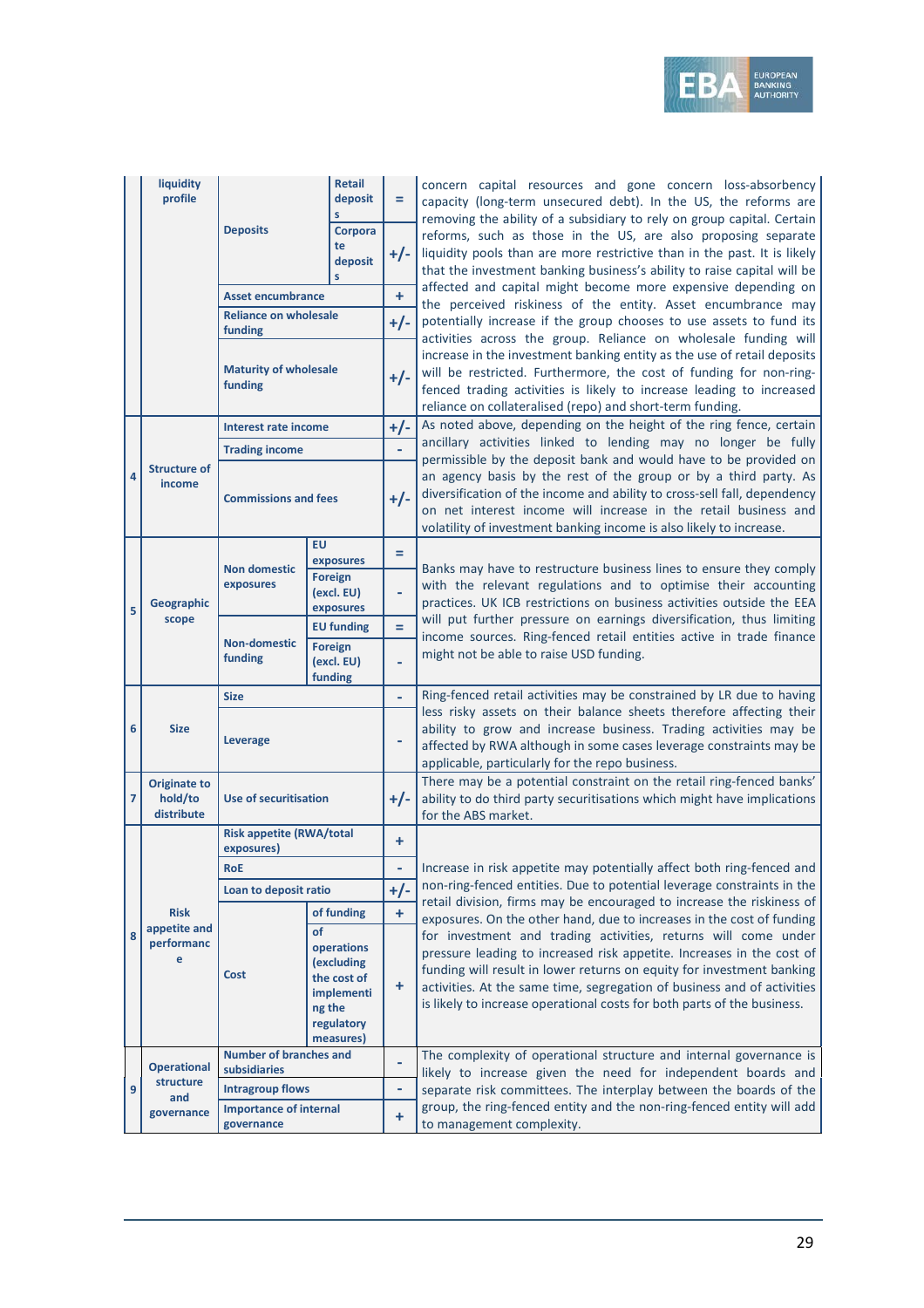

## <span id="page-29-0"></span>3.6 Potential implications of resolution regimes for business models

### <span id="page-29-1"></span>**3.6.1 Description of resolution rules**

- 39. The EU Bank Recovery and Resolution Directive (BRRD) defines the means by which a failing bank can be resolved. Among the resolution tools, the Directive enables the resolution authority to impose losses on shareholders and unsecured creditors. Bail-in liabilities may be written down or converted into equity when the resolution authority puts a failing bank into resolution. If a bank is assessed as non-viable, the Directive also provides for capital instruments to be written down or converted into equity even if the bank does yet not meet all of the conditions for resolution.
- 40. The scope of bail-in is broad, encompassing all liabilities except those explicitly excluded (insured deposits, secured liabilities, liabilities with an original short-term maturity).
- 41. In order to prevent banks from circumventing the bail-in rules, the Directive also defines minimum requirements for own funds and eligible liabilities ensuring that banks have sufficient loss-absorbing capacity.



#### Table 2: Overview of the resolution framework

*Source: BBVA Research*

### <span id="page-29-2"></span>**3.6.2 Overview of existing impact studies.**

42. The current literature does not cover any relevant studies on the impact of resolution rules on business models. All findings are therefore primarily based on expert judgment.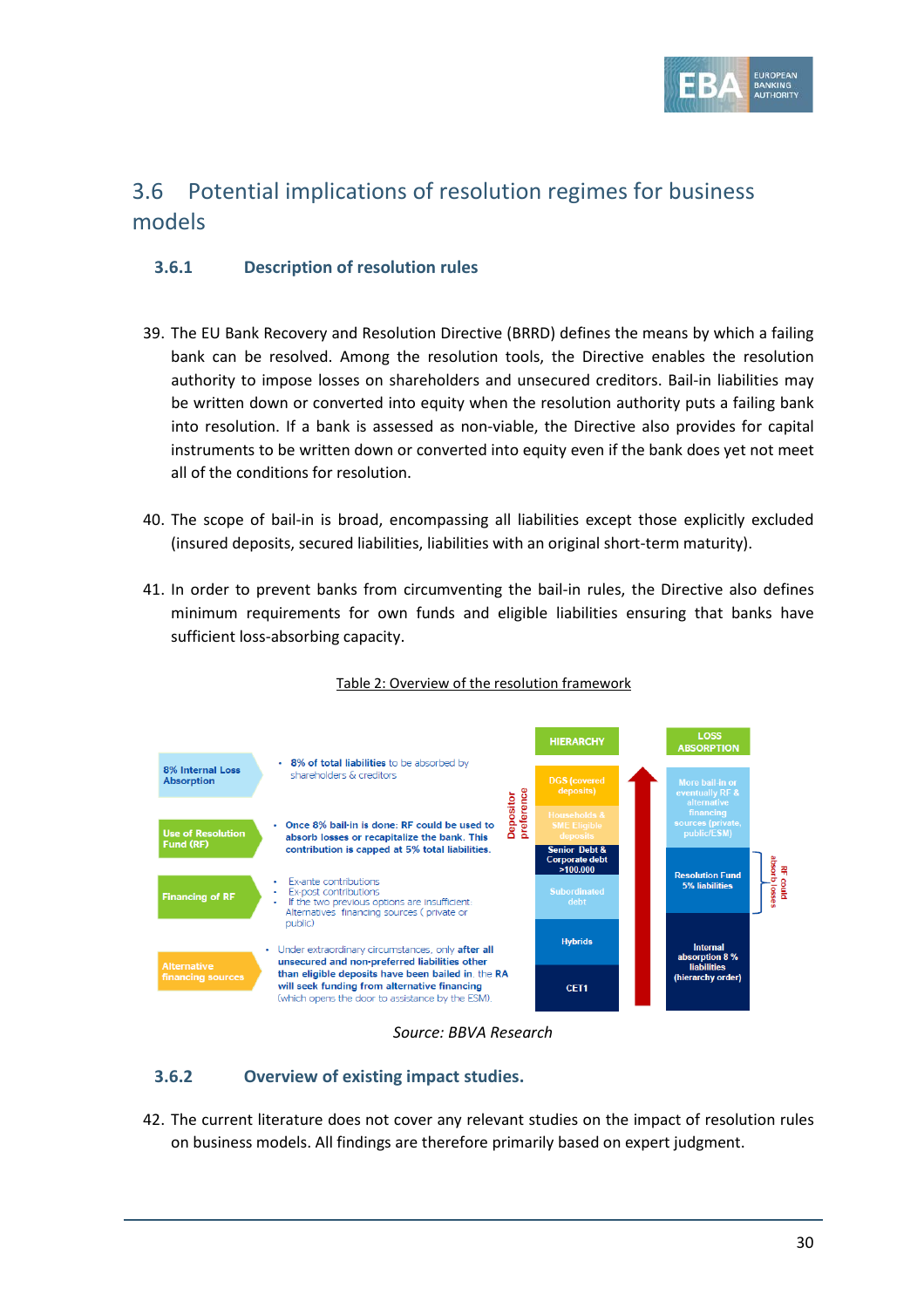

## <span id="page-30-0"></span>**3.6.3 Findings**

 $\overline{a}$ 

|              | <b>Business model components</b>   |                                                        |                                     |    | <b>Potential implications of resolution rules</b>                                                                                                                                                                                                                                                                                                                                                                                                                  |
|--------------|------------------------------------|--------------------------------------------------------|-------------------------------------|----|--------------------------------------------------------------------------------------------------------------------------------------------------------------------------------------------------------------------------------------------------------------------------------------------------------------------------------------------------------------------------------------------------------------------------------------------------------------------|
|              |                                    | <b>Retail banking</b>                                  |                                     | Ξ  |                                                                                                                                                                                                                                                                                                                                                                                                                                                                    |
|              |                                    | <b>Corporate banking</b>                               |                                     | Ξ  | The implementation of resolution rules is not intended to affect the                                                                                                                                                                                                                                                                                                                                                                                               |
|              |                                    | Proprietary<br>trading                                 |                                     | Ξ  | structure of assets of banks directly as the BRRD focuses on the<br>liability side of the balance sheet.                                                                                                                                                                                                                                                                                                                                                           |
|              |                                    | Investment<br>banking                                  | <b>Market</b><br>making             | Ξ  | However, there might be second-round effects if banks modify their<br>business strategy to adapt to the new funding constraints (focus on                                                                                                                                                                                                                                                                                                                          |
| $\mathbf{1}$ | <b>Activities</b>                  |                                                        | <b>Hedging</b><br><b>activities</b> | Ξ  | core businesses and on business activities that do not rely on<br>short-term wholesale funding such as private banking). In addition,                                                                                                                                                                                                                                                                                                                              |
|              |                                    | <b>Private banking</b>                                 |                                     | Ξ  | the asset side may be indirectly affected by the banks' decision to                                                                                                                                                                                                                                                                                                                                                                                                |
|              |                                    | <b>Non-banking activities</b><br>(insurance exposures) |                                     | Ξ  | match asset yields with possible higher funding costs. Second-round<br>effects have been excluded from the analysis.                                                                                                                                                                                                                                                                                                                                               |
|              |                                    | <b>Off-balance-sheet</b><br>exposures                  |                                     | Ξ  |                                                                                                                                                                                                                                                                                                                                                                                                                                                                    |
|              |                                    | <b>Universal banking model</b>                         |                                     | Ξ  | No direct implications.                                                                                                                                                                                                                                                                                                                                                                                                                                            |
| 2            | <b>Banking model</b>               | <b>Specialised banking model</b>                       |                                     | Ξ  |                                                                                                                                                                                                                                                                                                                                                                                                                                                                    |
|              |                                    | <b>Capital</b>                                         |                                     | ÷  |                                                                                                                                                                                                                                                                                                                                                                                                                                                                    |
|              | Resources/<br>liquidity<br>profile | <b>Deposits</b>                                        | Retail<br>deposits                  | ÷  | Under the new framework, banks will be subject to minimum<br>requirements for debt that can be bailed-in (capital, long-term                                                                                                                                                                                                                                                                                                                                       |
|              |                                    |                                                        | Corporate<br>deposits               | ÷  | unsecured debt, some non-insured term deposits). The cost of debt<br>that can be bailed-in may increase to reflect the removal of implicit                                                                                                                                                                                                                                                                                                                         |
|              |                                    | <b>Asset encumbrance</b>                               |                                     | L, | guarantees, although much of this impact should already be priced                                                                                                                                                                                                                                                                                                                                                                                                  |
|              |                                    | <b>Reliance on wholesale</b><br>funding                |                                     |    | in.                                                                                                                                                                                                                                                                                                                                                                                                                                                                |
| 3            |                                    | <b>Maturity of wholesale</b><br>funding                |                                     | ÷  | However, the potential implications for liability structure are<br>inconclusive in the medium term. After the transition period, once<br>the minimum requirement <sup>7</sup> is reached, banks are likely to increase<br>the volume of debt that cannot be bailed-in (secured debts, deposits<br>covered by DGS, short-term funding). Nonetheless, the larger volume<br>of debt that can be bailed in should reduce the cost of debt that<br>cannot be bailed-in. |
|              |                                    | <b>Interest rate income</b>                            |                                     | ۰  | Following an increase in the amount of unsecured debt funding,                                                                                                                                                                                                                                                                                                                                                                                                     |
| 4            | <b>Structure of</b>                | <b>Trading income</b>                                  |                                     | Ξ  | banks' profit is likely to fall (decrease in interest margins, depressed<br>RoE) even though in the long term part of the incremental funding                                                                                                                                                                                                                                                                                                                      |
|              | income                             | <b>Commissions and fees</b>                            |                                     |    | cost is likely to be re-priced to customers.                                                                                                                                                                                                                                                                                                                                                                                                                       |
|              |                                    | <b>EU</b><br>exposures<br><b>Non</b>                   |                                     | Ξ  | Up to now differences in national resolution regimes opened up the                                                                                                                                                                                                                                                                                                                                                                                                 |
|              |                                    | domestic<br>Foreign<br>exposures                       | (excl. EU)                          | ÷  | possibility of regulatory arbitrage for cross-border institutions. As<br>regulatory technical standards and guidelines will be set to                                                                                                                                                                                                                                                                                                                              |
| 5            | Geographic<br>scope                |                                                        | exposures                           |    | harmonise national resolution regimes, banks' decisions to settle in a                                                                                                                                                                                                                                                                                                                                                                                             |
|              |                                    | Non-                                                   | <b>EU funding</b><br>Foreign        | Ξ. | specific country within the EU will no longer be influenced by the<br>national resolution frameworks.                                                                                                                                                                                                                                                                                                                                                              |
|              |                                    | domestic<br>(excl. EU)<br>funding<br>funding           |                                     | ÷. |                                                                                                                                                                                                                                                                                                                                                                                                                                                                    |

<span id="page-30-1"></span> $^7$  The new Recovery and Resolution regime will require banks to hold a certain amount of bail-in debt relative to total liabilities.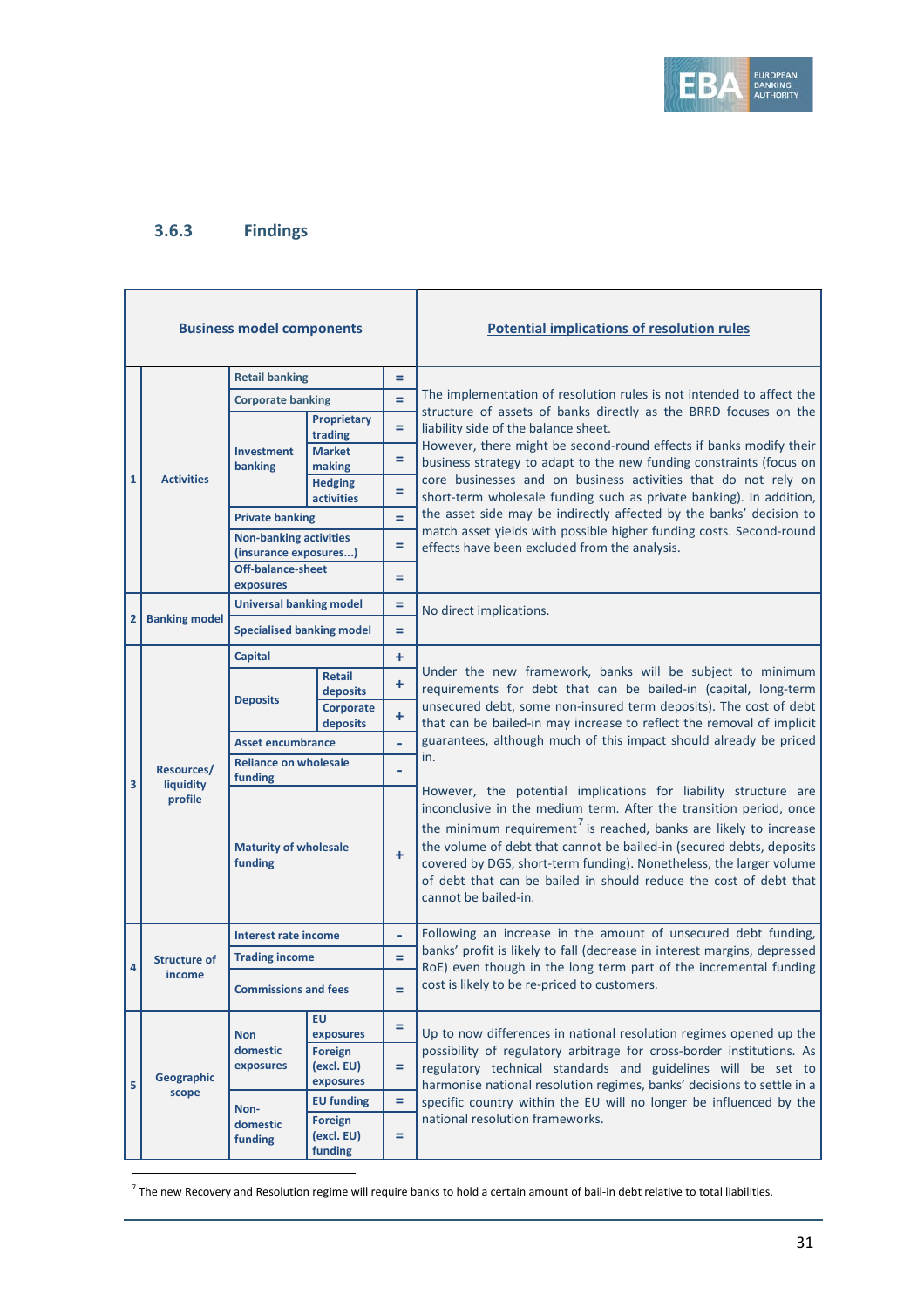

|                | <b>Size</b>                                  | <b>Size</b>                                   |                                                                                                  | $\equiv$  | No direct implications for size and leverage.                                                                                                                                                                                                                                                                                                                                                                                                                                                                                                                                                                                                  |
|----------------|----------------------------------------------|-----------------------------------------------|--------------------------------------------------------------------------------------------------|-----------|------------------------------------------------------------------------------------------------------------------------------------------------------------------------------------------------------------------------------------------------------------------------------------------------------------------------------------------------------------------------------------------------------------------------------------------------------------------------------------------------------------------------------------------------------------------------------------------------------------------------------------------------|
| 6              |                                              | Leverage                                      |                                                                                                  | Ξ         | However, negative second-round effects are to be expected as<br>access to wholesale funding deteriorates, banks' leverage is likely to<br>fall.                                                                                                                                                                                                                                                                                                                                                                                                                                                                                                |
| $\overline{7}$ | <b>Originate to</b><br>hold/to<br>distribute | Use of securitisation                         |                                                                                                  | =         | No direct implications for securitisation.                                                                                                                                                                                                                                                                                                                                                                                                                                                                                                                                                                                                     |
|                |                                              | <b>Risk appetite (RWA/total</b><br>exposures) |                                                                                                  |           | In the short term, the cost of debt that can be bailed-in (equity,<br>subordinated and unsecured senior debt) may rise as investors will                                                                                                                                                                                                                                                                                                                                                                                                                                                                                                       |
|                |                                              | <b>RoF</b>                                    |                                                                                                  | ۰         | factor in the increased risk of having to bear potential losses <sup>o</sup> .                                                                                                                                                                                                                                                                                                                                                                                                                                                                                                                                                                 |
|                |                                              | Loan to deposit ratio                         |                                                                                                  | =         | However, a significant part of this effect should already be priced in.                                                                                                                                                                                                                                                                                                                                                                                                                                                                                                                                                                        |
|                | <b>Risk appetite</b><br>and<br>performance   |                                               | of funding                                                                                       | $\ddot{}$ | The greatest effect of the new resolution rules should, in principle,                                                                                                                                                                                                                                                                                                                                                                                                                                                                                                                                                                          |
| 8              |                                              | Cost                                          | of<br>operations<br>(excluding<br>the cost of<br>implementi<br>ng the<br>regulatory<br>measures) | Ξ.        | be on those banks that would in the past have benefited most from<br>an implicit guarantee. In other words, it can be expected to affect<br>systemically important financial institutions (SIFIs) to a greater<br>extent, and of the SIFIs, to affect the riskiest banks the most.<br>As a result of the removal of an implicit bail-out guarantee, holders<br>of bank debt are expected to monitor banks more closely, thus<br>mitigating moral hazard phenomena. Such market discipline may<br>mean that the expected rise in the cost of bank funding would be<br>counterbalanced by an overall reduction in bank risk in the long<br>term. |
|                |                                              | Number of branches and<br>subsidiaries        |                                                                                                  | $=$       | Uncertainty regarding the prudential treatment of intragroup flows<br>within the EU resolution framework.                                                                                                                                                                                                                                                                                                                                                                                                                                                                                                                                      |
|                | <b>Operational</b>                           | <b>Intragroup flows</b>                       |                                                                                                  | $+/-$     |                                                                                                                                                                                                                                                                                                                                                                                                                                                                                                                                                                                                                                                |
| 9              | structure and<br>governance                  | <b>Importance of internal</b><br>governance   |                                                                                                  | =         | Changes to legal and operational structures (e.g. the establishment<br>of holding companies) may be required to ensure resolution plans<br>can be implemented.                                                                                                                                                                                                                                                                                                                                                                                                                                                                                 |

j

<span id="page-31-0"></span><sup>&</sup>lt;sup>8</sup> Analysts' estimates vary, but a comparison of the incremental cost of existing contingent capital instruments (which have characteristics broadly similar to future bail-in instruments) versus senior debt of the same issuer shows that bail-in cost might come to an average of 500 basis points. In times of economic stability, it would cost on average 160 basis points more to issue bail-in debt versus similar maturity senior unsecured debt but there would be wide variations among banks (stronger issuers may pay less and weaker issuers are expected to pay more) (IMF (2012) *Bank debt in Europe: Are Funding Models Broken?* Vanessa Le lisle WP/12/99.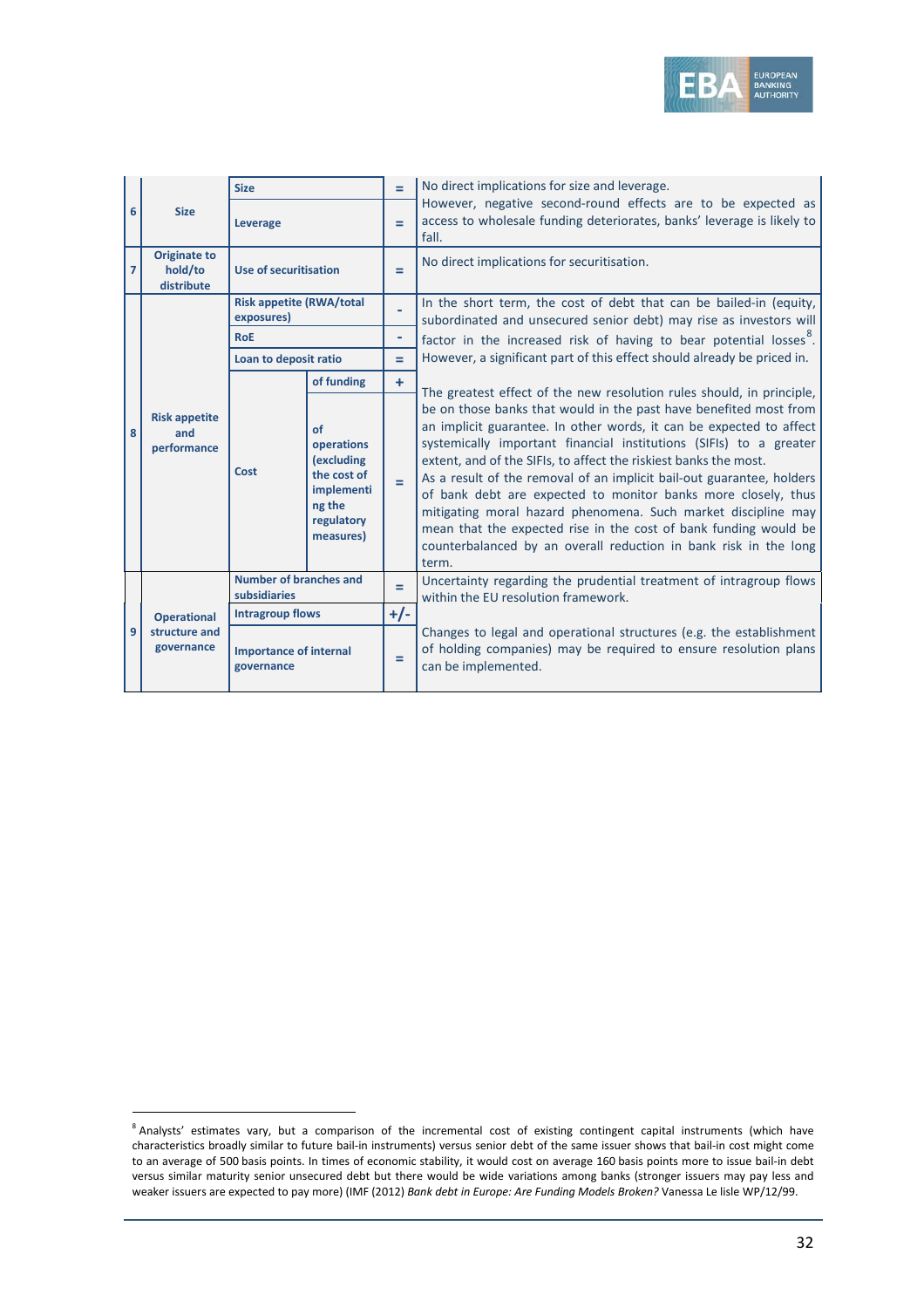

## <span id="page-32-0"></span>3.7 Potential implications of EMIR for banks' business models

### <span id="page-32-1"></span>**3.7.1 Description of EMIR**

- 43. The European Market Infrastructure Regulation (EMIR) has been designed to reduce the counterparty risk in OTC derivative markets and to increase transparency within the markets.
- 44. EMIR addresses the risk of OTC derivatives trading by imposing three key obligations:
- **Example 2** Clearing: standardised OTC derivatives, as determined by the European Securities and Markets Authority (ESMA), must be cleared through a central counterparty (CCP), unless the counterparty has an exemption although strict conditions apply (i.e. intragroup transactions or subject to certain clearing thresholds for trades with non-financial counterparties).
- Margin and capital: clearing counterparties should have permanent, available and separate initial and variation margins in the form of highly liquid collateral. The counterparty risk mitigation on cleared OTC derivative transactions forces counterparties to pay (from day one) initial and variation margins in highly liquid collateral (cash, gold, government bonds, etc.). All entities covered (i.e. financial firms and systemically important non-financial entities) that engage in non-centrally cleared derivatives will be subject to strengthened risk management requirements and must exchange initial and variation margin as appropriate to the counterparty risks posed by such transactions. In addition, non-cleared transactions will be subject to additional capital requirements.
- Reporting: all derivative contracts should be reported to trade repositories. Daily reporting will be required for all trades (OTC cleared, OTC not cleared but also exchange traded) in order to identify potential pockets of systemic risk.
- 45. Unlike previous legislation covering financial regulation, which applied only to prudentially regulated entities such as banks or investment firms, EMIR imposes obligations on all participants in EU derivatives markets. EMIR covers all entities established in the EU (banks, insurance companies, pension funds, investment firms, corporates, special purpose Vehicles – SPVs) that enter into derivatives trades, whether they do so for trading purposes, to hedge commercial exposure or as part of their investment strategy.

#### <span id="page-32-2"></span>**3.7.2 Findings**

| <b>Business model components</b> |                   |                              |                      |     | <b>Potential implications of EMIR</b>                                                                                                                                                     |
|----------------------------------|-------------------|------------------------------|----------------------|-----|-------------------------------------------------------------------------------------------------------------------------------------------------------------------------------------------|
|                                  | <b>Activities</b> | <b>Retail banking</b>        |                      |     | Broker dealer investment banks which regularly write OTC<br>derivative contracts for clients' or proprietary business will be                                                             |
|                                  |                   | <b>Corporate banking</b>     |                      | $=$ |                                                                                                                                                                                           |
|                                  |                   | <b>Investment</b><br>trading | Proprietary          |     | directly affected by the implementation of EMIR. Smaller and<br>other non-clearing member banks might also withdraw from<br>derivative markets as regulatory and operational requirements |
|                                  |                   | banking                      | <b>Market making</b> |     |                                                                                                                                                                                           |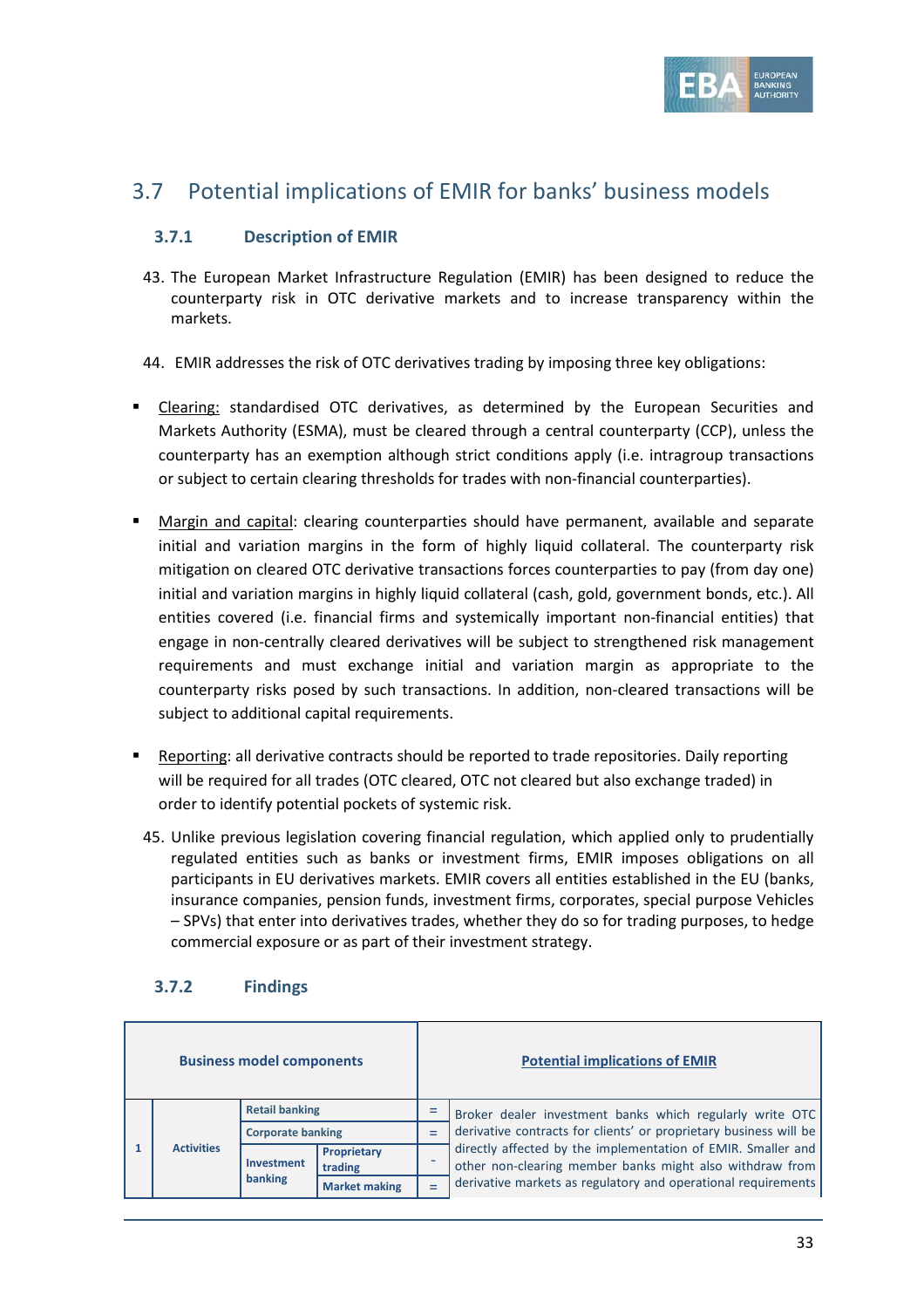

|                |                                              | <b>Hedging</b><br>activities                           |                                      |                | might turn out to be too costly.<br>At the moment, the global potential implications for the size of<br>derivative market are unknown. The current and notable<br>decline in the volume of the derivative market seems mostly<br>due to fall in trading volumes rather than to regulatory |
|----------------|----------------------------------------------|--------------------------------------------------------|--------------------------------------|----------------|-------------------------------------------------------------------------------------------------------------------------------------------------------------------------------------------------------------------------------------------------------------------------------------------|
|                |                                              | <b>Private banking</b>                                 |                                      | ÷,             |                                                                                                                                                                                                                                                                                           |
|                |                                              | <b>Non-banking activities</b><br>(insurance exposures) |                                      | $=$            |                                                                                                                                                                                                                                                                                           |
|                |                                              |                                                        | Off-balance-sheet exposures          | $+/-$          | changes $9$ .                                                                                                                                                                                                                                                                             |
|                |                                              |                                                        | <b>Universal banking model</b>       | $=$            |                                                                                                                                                                                                                                                                                           |
| $\overline{2}$ | <b>Banking model</b>                         | <b>Specialised banking model</b>                       |                                      | $=$            | No direct implication.                                                                                                                                                                                                                                                                    |
|                |                                              | <b>Capital</b>                                         |                                      | L,             | Cleared transactions will not be subject to additional capital                                                                                                                                                                                                                            |
|                |                                              |                                                        | <b>Retail deposits</b>               | $=$            | requirements.                                                                                                                                                                                                                                                                             |
|                | Resources/                                   | <b>Deposits</b>                                        | Corporate<br>deposits                | $=$            | Asset encumbrance is likely to increase as banks might be<br>required to post more collateral due to stricter collateral                                                                                                                                                                  |
| 3              | liquidity<br>profile                         | Asset encumbrance                                      |                                      | ÷              | requirements by CCPs and current netting effects between<br>banks. However, as most trades are already collateralised and                                                                                                                                                                 |
|                |                                              |                                                        | <b>Reliance on wholesale funding</b> | ÷              | the overall volume of derivatives might fall with the G-20                                                                                                                                                                                                                                |
|                |                                              |                                                        | <b>Maturity of wholesale funding</b> | Ξ              | derivative regulations, it is difficult to predict the ultimate<br>outcome.                                                                                                                                                                                                               |
|                |                                              | Interest rate income                                   |                                      | ÷,             | Trading income and commissions and fees are expected to fall                                                                                                                                                                                                                              |
|                | <b>Structure of</b><br>income                | <b>Trading income</b>                                  |                                      | $\blacksquare$ | following an increase in liquidity and operational costs related<br>to derivative activities. If another clearing member within one<br>CCP defaults, a bank acting as a clearing member might incur<br>losses through the CCP's funded or even unfunded default fund<br>contribution.     |
| 4              |                                              | <b>Commissions and fees</b>                            |                                      | ٠              |                                                                                                                                                                                                                                                                                           |
|                | <b>Geographic</b>                            | <b>Non</b><br>domestic<br>exposures                    | <b>EU exposures</b>                  | Ξ              |                                                                                                                                                                                                                                                                                           |
| 5              |                                              |                                                        | Foreign (excl. EU)<br>exposures      | Ξ              | No direct implication                                                                                                                                                                                                                                                                     |
|                | scope                                        | Non-                                                   | <b>EU funding</b>                    | ÷,             |                                                                                                                                                                                                                                                                                           |
|                |                                              | domestic<br>funding                                    | Foreign (excl. EU)<br>funding        | Ξ              |                                                                                                                                                                                                                                                                                           |
|                |                                              | <b>Size</b>                                            |                                      | Ξ              | No direct implication.                                                                                                                                                                                                                                                                    |
| 6              | <b>Size</b><br>Leverage                      |                                                        | $=$                                  |                |                                                                                                                                                                                                                                                                                           |
| $\overline{7}$ | <b>Originate to</b><br>hold/to<br>distribute | <b>Use of securitisation</b>                           |                                      | Ξ              | No direct implication but there may be second-round effects as<br>banks will seek to increase their portfolios of highly liquid<br>collateral.                                                                                                                                            |
|                |                                              | <b>Risk appetite (RWA/total</b><br>exposures)          |                                      | $\blacksquare$ | Risk appetite is expected to fall as EMIR requires banks to                                                                                                                                                                                                                               |
| 8              | <b>Risk appetite</b><br>and                  | <b>RoE</b>                                             |                                      | $+/-$          | strengthen their risk management<br>and<br>improve<br>to                                                                                                                                                                                                                                  |
|                | performance                                  | Loan to deposit ratio                                  |                                      | Ξ              | transparency on derivative activities.<br>Transition to the new regulatory framework will cause costly                                                                                                                                                                                    |
|                |                                              | Cost                                                   | of funding                           | $+/-$          | operational changes (mandatory registration, reporting of all                                                                                                                                                                                                                             |

 $\overline{a}$ 

<span id="page-33-0"></span><sup>9</sup> DB Research (2013) *Reforming OTC derivatives markets, Observable changes and open issues (*[http://www.dbresearch.com/PROD/DBR\\_INTERNET\\_EN-](http://www.dbresearch.com/PROD/DBR_INTERNET_EN-PROD/PROD0000000000318054/Reforming+OTC+derivatives+markets%3A+Observable+changes+and+open+issues.pdf)

[PROD/PROD0000000000318054/Reforming+OTC+derivatives+markets%3A+Observable+changes+and+open+issues.pdf](http://www.dbresearch.com/PROD/DBR_INTERNET_EN-PROD/PROD0000000000318054/Reforming+OTC+derivatives+markets%3A+Observable+changes+and+open+issues.pdf) )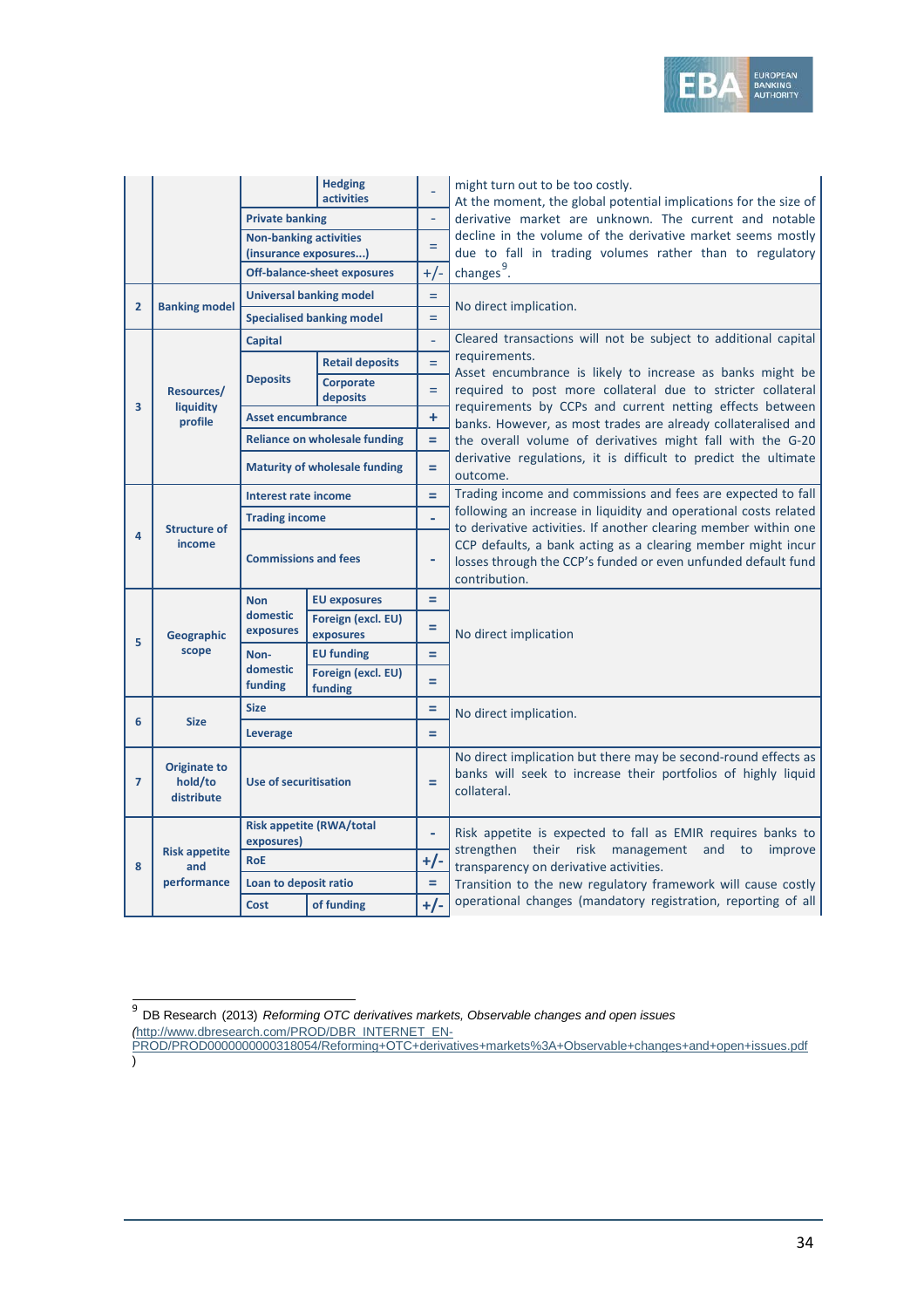

|   |                                                   | of operations<br>(excluding the cost<br>of implementing<br>the regulatory<br>measures) | ٠ | derivative contracts/review number and type of collateral<br>relationships with counterparties.). |
|---|---------------------------------------------------|----------------------------------------------------------------------------------------|---|---------------------------------------------------------------------------------------------------|
|   | <b>Operational</b><br>structure and<br>governance | Number of branches and<br>subsidiaries                                                 |   |                                                                                                   |
| 9 |                                                   | <b>Intragroup flows</b>                                                                |   | No direct implication.                                                                            |
|   |                                                   | <b>Importance of internal</b><br>governance                                            |   |                                                                                                   |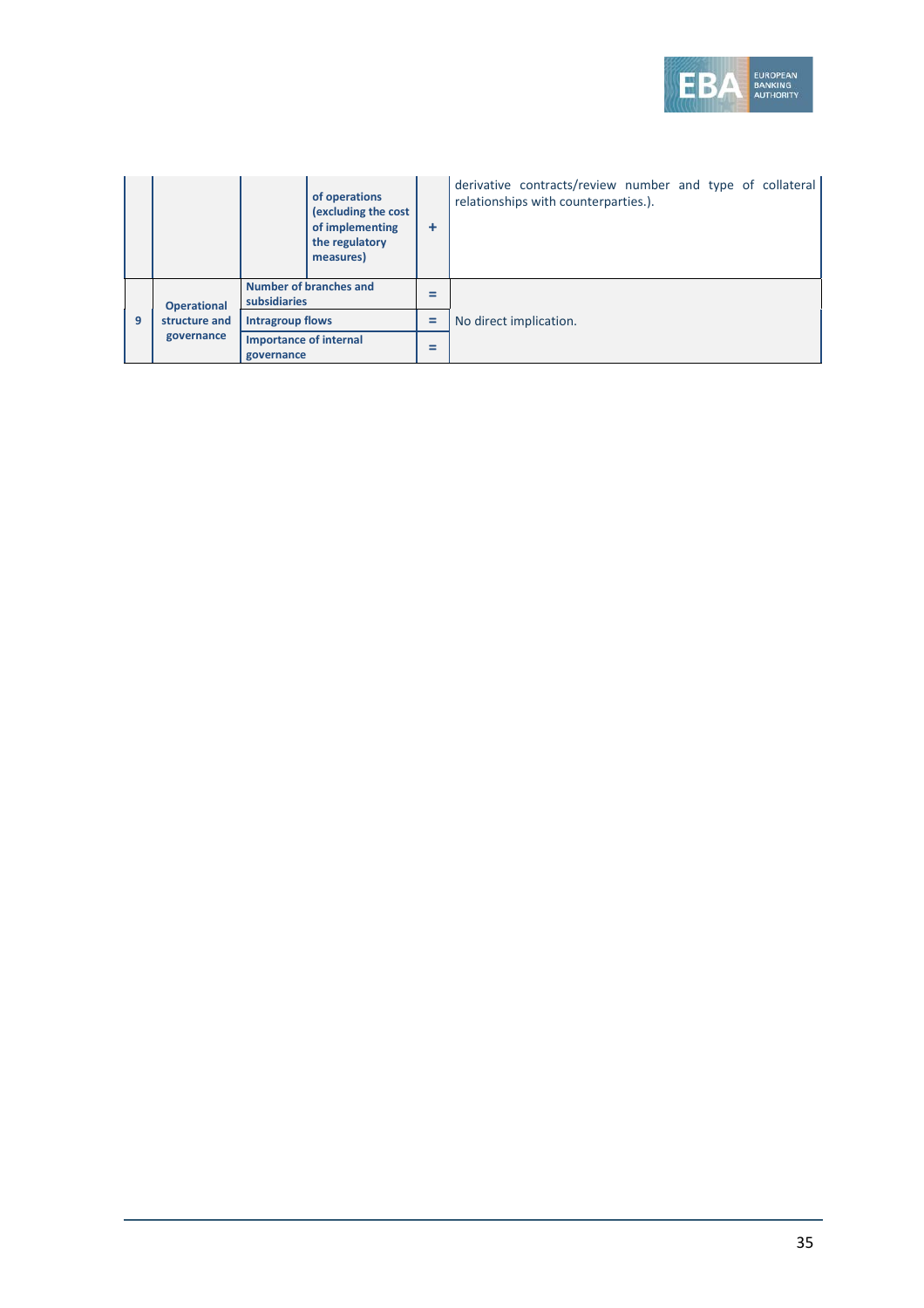

## <span id="page-35-0"></span>4. Conclusion

 $\overline{a}$ 

- 46. The analysis shows that there are significant potential implications of the new regulatory measures for certain components of banks' business models. There is likely to be pressure on the future profitability and the returns of the banking sector as it changes to meet the new requirements. In addition, the complexity and costs of managing the change in the regulatory environment will be high and some banks will need to develop new business models, which will be successful once the regulatory framework is finally in place.
- 47. **The other important aspect of changes in banks' business models are the potential implications for lending to the real economy** as banks ascertain which areas of lending are the most favourable for them $^{10}$ .
- 48. **As a result of the changes in banks' business models it is also likely that some aspects of lending will move to the shadow banking sector.** Non-traditional banking institutions will start to participate in markets that 'traditional' banks, either for reasons of profitability or complexity, decide to leave. This trend is already evident in the increasing role that private equity firms and hedge funds are playing in the commercial real estate segment in some countries. There is also cross-sector interplay as insurance firms have started to participate in certain areas of lending/financing, leading to some overlap with the banking industry. As a result of measures taken by various NSAs it is also likely that banks will re-consider the markets they wish to be involved in and the way in which they themselves are organised.
- 49. This study is a qualitative assessment of the potential implications of regulatory changes and focuses for banks' business models. There may be **a need for further work to explore the impact on banks 'counterparties and to support the analysis using a more quantitative approach based on existing internal and industry impact assessments.** However, a quantitative assessment might be challenging given that some of the regulatory rules have not been finalised and there are few studies that consolidate the various effects of regulatory changes.

<span id="page-35-1"></span> $10$  Various international organisations including the BIS have analysed the effects that capital requirements would have on banks' lending spreads and on the real economy using a macroeconomic model. It is difficult to compare the assessment results directly due to differences in their samples and methodologies. The BIS (Macroeconomic Assessment Group, 2010) estimated that a 1pp increase in equity capital ratio over the course of 4 years would result in a 15bp increase in lending spreads and a 1.4% decrease in lending volumes, and that as a result the GDP of the global economy would shrink by as much as 0.19% (0.045% annual decrease), assuming that the RoE remains the same. The OECD (2011) analysed the macroeconomic impacts of Basel III on banks in the US, the euro area and Japan while the IMF (2011) analysed the impacts on banks in the US, the euro area, Japan, the UK and Switzerland.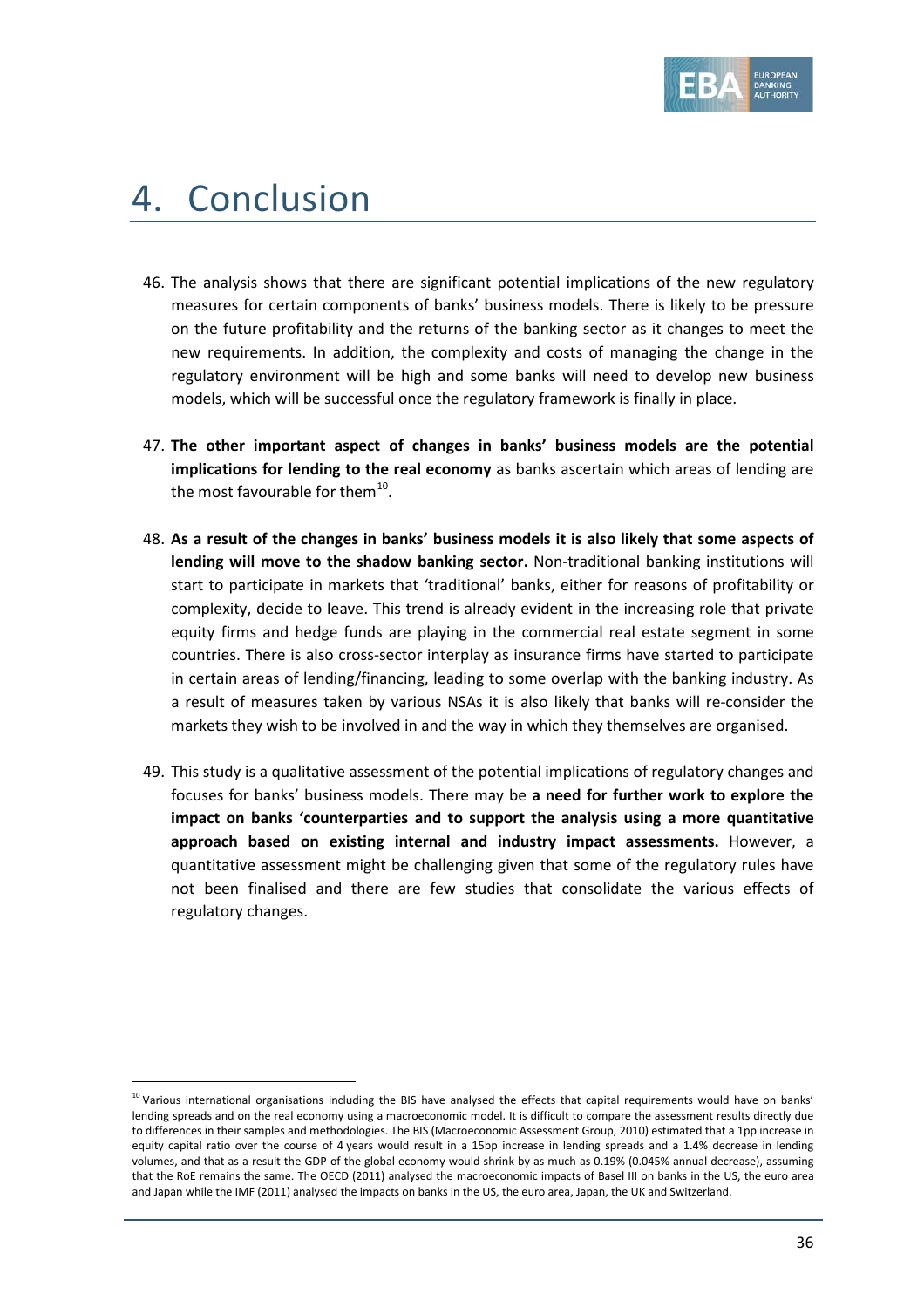

# <span id="page-36-0"></span>References

Adrian Blundell-Wignall and Paul Atkinson, (2010), Thinking beyond Basel III: necessary solutions for capital and liquidity, OECD Journal.

Basel Committee on Banking Supervision, (2010), An assessment of the long term impact of stronger capital and liquidity requirements

Bank for International Settlement, (2013), Structural bank regulation initiatives: approaches and implications, Working Papers No. 412.

BBVA Research, (2013), Global & EU Regulatory Update.

Cadwalader, Wikercham & Taft LLP, (2013), What's Next for the Basel Securitisation Framework?

Central bank of Canada, (2010), The impact of liquidity on bank profitability.

Central bank of Luxembourg, (2013), Impact assessment of the new liquidity rules on Luxembourg banks (data as of 31 December 2012).

Central Banking Newsdesk, (2011), Basel III bank capital rules may squeeze lending, Central Banking.com.

Dagmar Recklies, (2012), The side effects of Basel III on banks.

Deutsch Bank Research, (2013), Reforming OTC derivatives markets, Observable changes and open issues.

European Banking Authority, (2013), Basel III monitoring exercise (data as of 31 December 2012).

European Banking Authority, Sub-group on vulnerabilities, (2013), Banks-business models: definition, identification and challenges (Not published).

European Commission, (2011), Impact Assessment – Accompanying document for Regulation of the European Parliament and the Council on Prudential Requirements for the Credit Institutions and Investment Firms, Commission Staff Working Paper.

European Commission, (2013), Capital requirements – CRDIV/CRR Frequently Asked Questions.

Fang, Yuting and Xie, Yuanyuan, (2012), The impact of Basel III on the European banking industry.

High-level Expert Group on reforming the structure of the EU banking sector, (2012), Reforming the structure of the EU banking sector.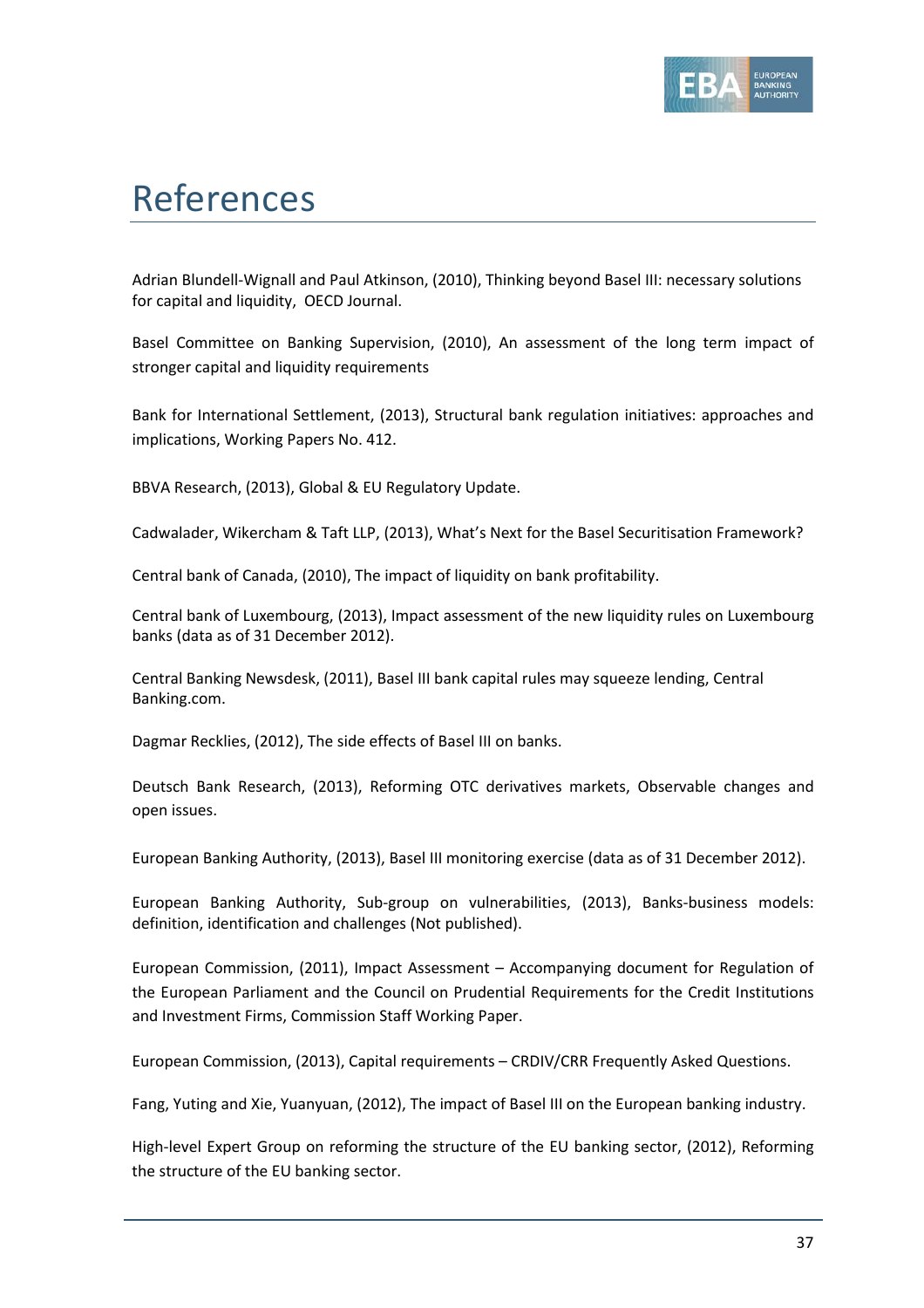

International Monetary Fund, (2011), Bank Behavior in Response to Basel: A Cross-Country Analysis, Working Paper, WP/11/119, 2011.

International Monetary Fund, (2012), Bank debt in Europe: are Funding models broken?, WP/12/99, 2012.

Jau Men Liang, (2012), The impact of the Basel III capital & liquidity requirements: Balance Sheet Optimization.

Jon Greenlee, Hugh Kelly, Mark Fogarty Sunanda Dutta José Baraybar, (2011), Basel III: issues and implications", KPMG.

Kelsey Weaver, (2012), How Will Basel III Impact Banks?

Kiema and Jokivuolle, (in Journal of Banking & Finance, 2013), Does a leverage ratio requirement increase Bank stability?

KPMG, (2011), Basel III: Issues and implications.

Michael Auer, Georg von Pfoestl, Jacek Kochanowicz, (2011), Basel III and its consequences, Accenture.

Michael Watt, (2012), ECB compromise on Basel III adjustments gets mixed response, Central Banking.com.

Organisation for Economic Co-operation and Development, (2011), Macroeconomic impact of Basel III, ECO/WKP92011/13.

Philipp Härle, Erik Lüders. Theo Pepanides, Sonja Pfetsch, Thomas Poppensieker, Uwe Stegemann (2010), Basel III and European banking: Its impact, how banks might respond, and the challenges of implementation, McKinsey and Company.

Risk magazine staff (2012), "What Basel III means to us", Central Banking.com.

Slovik, P. and B. Cournède, (2011), Macroeconomic Impact of Basel III, OECD Economics Department Working Papers.